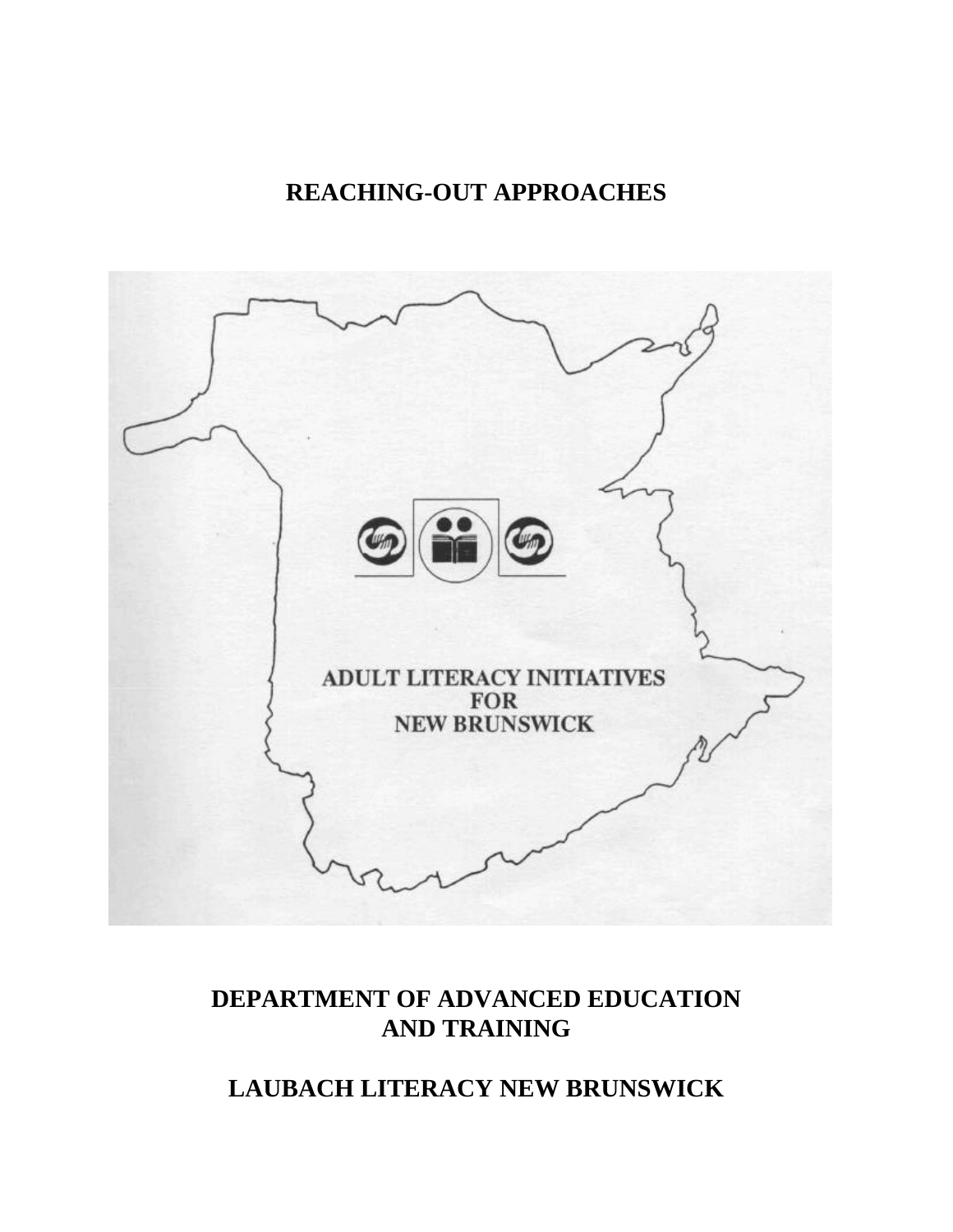### TABLE OF CONTENTS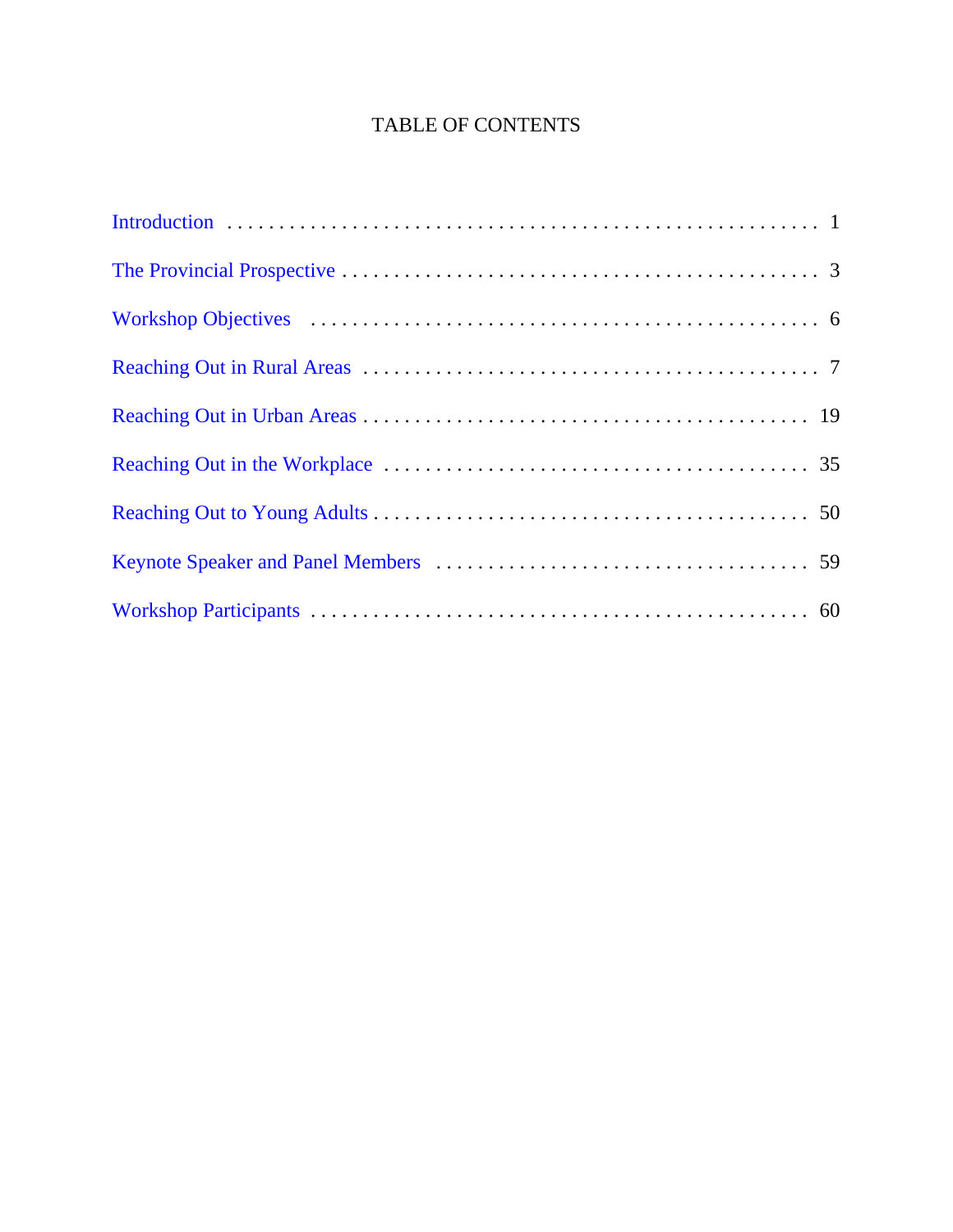### INTRODUCTION

<span id="page-2-0"></span>The need to encourage more Canadian adults to upgrade their basic literacy skills (reading, writing and mathematics) grows each year. Yet the 1987 Southam News survey confirmed what marry educators have long suspected: only 10 per cent of those considered "illiterate" indicated that they would ever want to take lessons to upgrade their academic skills.

Even though proven teaching methods exist and dollars are available, the central problem remains: how to reach out to recruit and retain those who could benefit from upgrading efforts.

On April 14-15, 1989, the Department of Advanced Education and Training and Laubach Literacy New Brunswick combined efforts to hold a workshop on how to improve reaching out approaches in this Province. Financed by the National Literacy Secretariat of the Secretary of State, the workshop brought together 90 teachers, learners, volunteers, labour leaders, representatives of government agencies, and others to identify reaching- out approaches which they had found to be successful.

This booklet records these practical and proven methods, in the hope that others will find them useful in the effort to help more New Brunswickers improve their lives from participating in literacy skills/development.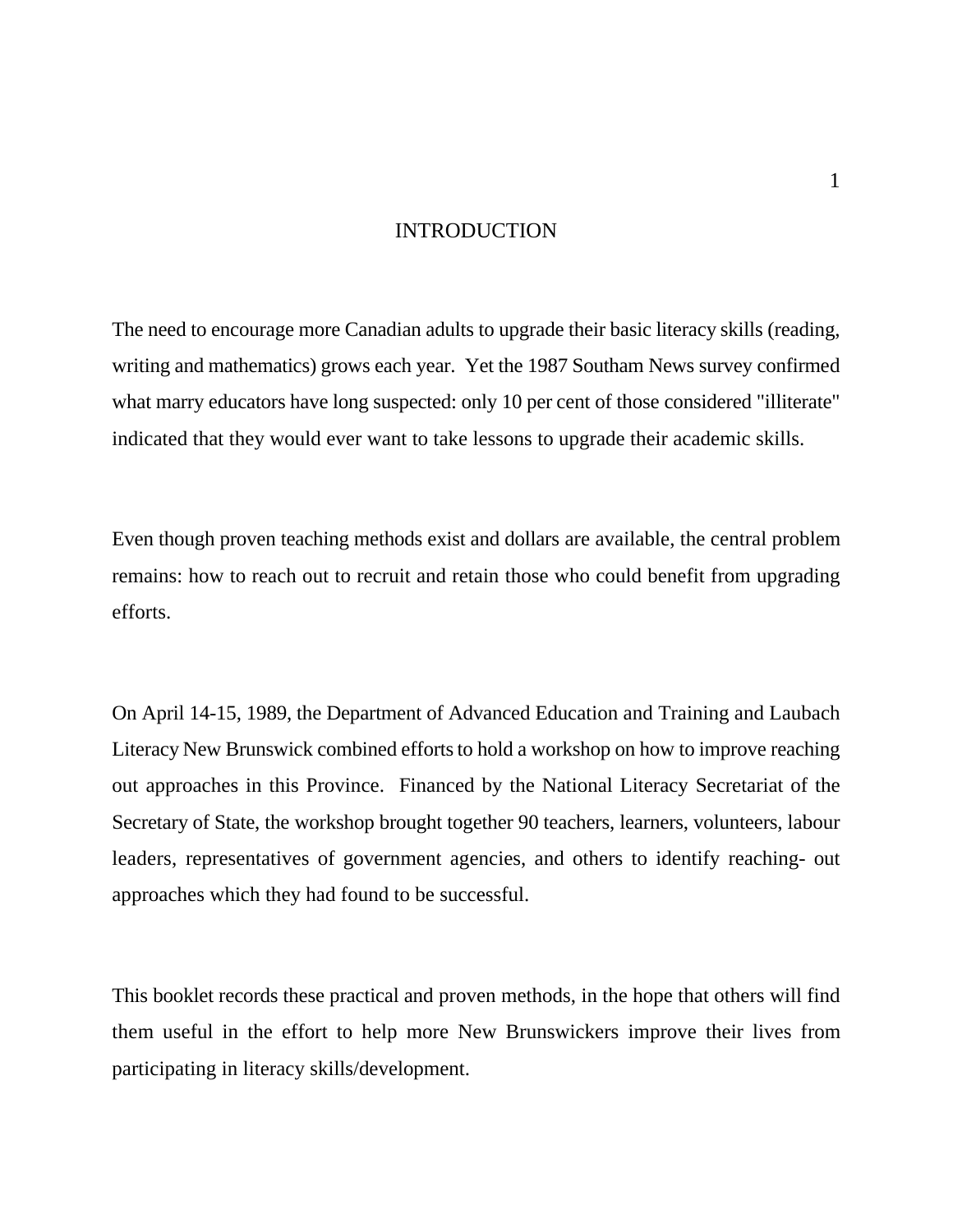The workshop was organized by Maureen O'Sullivan under the direction of Richard Tenderenda. All contributions towards the success of the workshop are greatly appreciated. A special thank-you is extended to the keynote speaker Thelma Blinn, and the moderator and members of the panel: Thelma Kolding, John MacLaughlin, Diane McDonald, Conrad Murphy, Brent Poulton and Brian Woodland.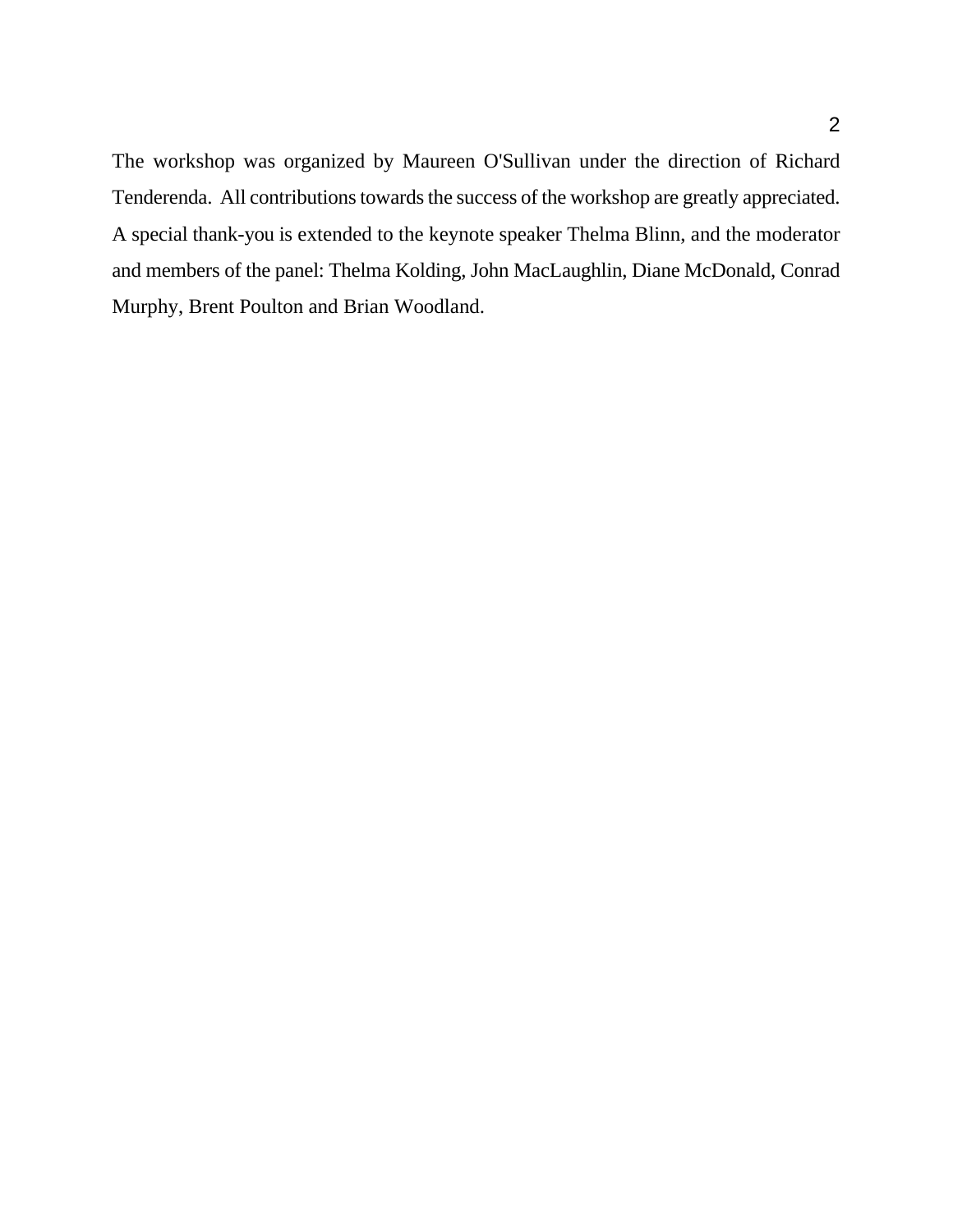### <span id="page-4-0"></span>THE NEED TO DO MORE: THE PROVINCIAL PERSPECTIVE Hon. Russell H.T. King Minister of Advanced Education and Training

The purpose of this booklet is to share practical information and advice from those who are experienced in reaching out to, and assisting, adults to upgrade their literacy skills.

To be effective our literacy skill development programs must reach undereducated adults where they are: in rural areas, in urban areas, in the workplace and those young adults who have recently dropped out of school because the formal education of the public school system was not doing the job for them.

The New Brunswick Department of Advanced Education and Training has employed literacy coordinators at each Community College since 1984. Yet it has been very difficult to initiate literacy programs in the rural areas of the Province. As well, there are many urban-based literacy programs which have been successful; information about these programs needs to be shared.

With the introduction of full-time literacy classes at the Colleges, in September 1987 at some Colleges and in the fall of 1988 in the others, we found that very few adults under the age of 24 are enrolled in them. Hence very soon, the Department will open nine storefront "Learning Centres" to encourage younger adults to acquire additional literacy skills.

During recent months, many major employers and unions have made public the need for literacy in the workplace. In United States, a recent report emphasized literacy in the workplace as the top priority for literacy initiatives. The recent announcements about the use of Unemployment Insurance funds may also lead more adults to upgrade their literacy skills.

I consider adult literacy to be very important for New Brunswick. Therefore, I encourage greater public awareness, public debate and participation in the ongoing efforts to reduce adult illiteracy and to create a social environment that is supportive of life-long education.

Today's adult literacy issue impacts profoundly on New Brunswick, in terms of educational, social, cultural, human and economic consequences. The economy of New Brunswick will require better educated and better trained citizens.

In spite of substantial educational investments, every developed country has observed growing illiteracy. All developed countries have desperate need for developing innovative short-term, medium-term and long-term strategies to reduce illiteracy.

Further education and retraining of many adults will command an even greater priority during the coming years. Illiteracy does have a profound impact on employees, clients and consumers. All educational programs will need to respond to these changing economic and social conditions.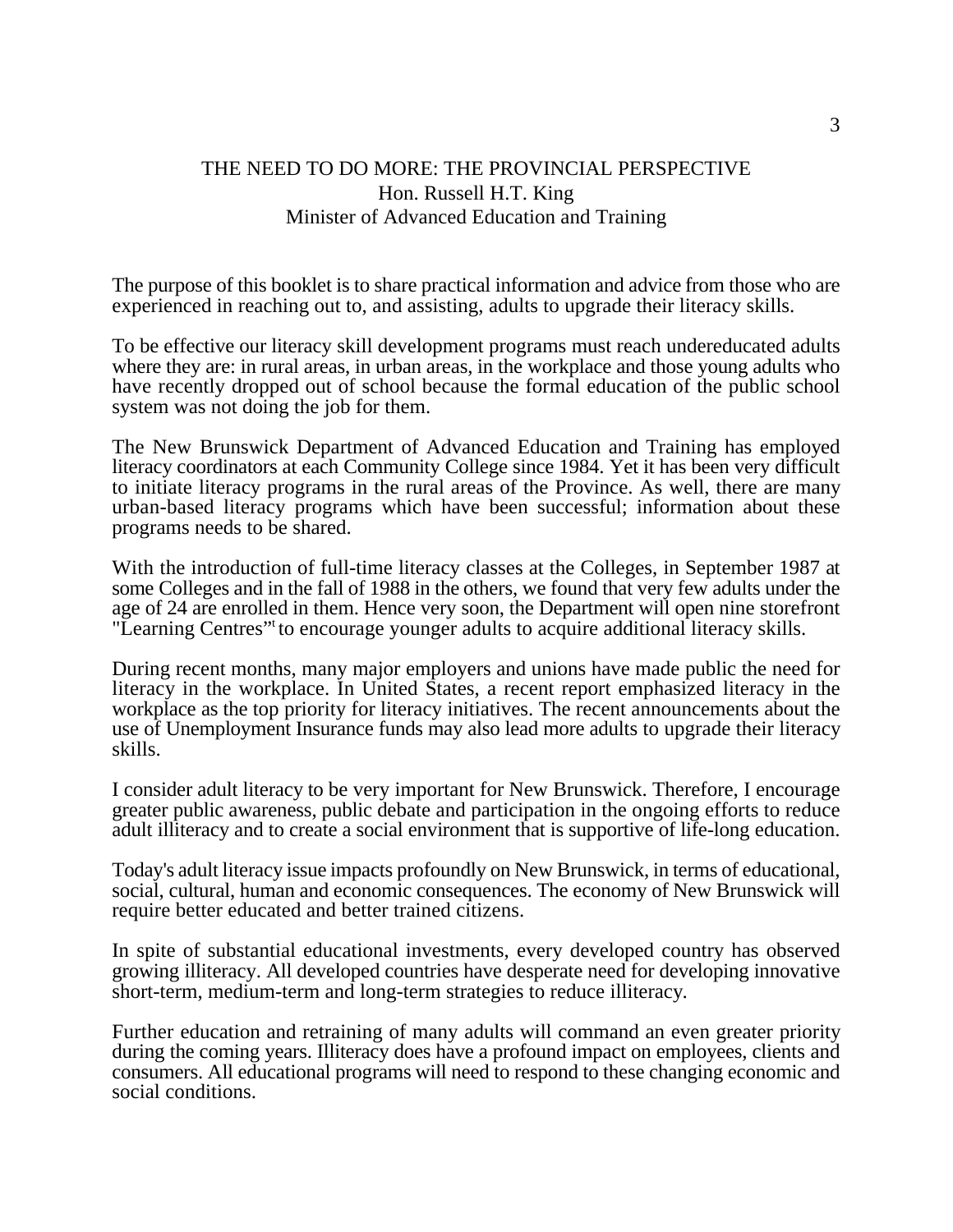Since the early 1980's, the Department of Advanced Education and Training has officially recognized the urgency of the adult literacy problem and confirmed that literacy training constitutes part of the Departmental mandate.

The objectives of our strategy were and are: (1) to increase awareness of the extent and implications of illiteracy in the Province, (2) to increase the availability of services and training opportunities to the Province's adult illiterate population, and (3) to increase the number of adults enabled to overcome illiteracy and to attain high school graduation, or the equivalent standards of academic achievement.

To further greater adult literacy, the Department employs Literacy Coordinators and Instructors at the Community Colleges. For the grade 3 to 7 reading levels, the adults are referred or can apply to the literacy classes (daytime), part-time Night School programs, or the soon-to-be established nine store-front Learning Centres (mainly for youth 15-24 years of age, and using some computer-based instruction).

For the higher (grade 7 to 12) reading levels, adults are referred or can apply to (a) part-time "Night School" programs (usually once per week for a 3-hour lesson), and includes the G.E.D. preparation courses or (b) full-time Basic Training and Skill Development (B.T.S.D.) programs at all the Colleges, or (c) the correspondence courses offered through the local Community College.

I offer a sincere "thank you" to all the volunteer literacy tutors in the Province. They provide immeasurably important literacy tutorials to about one thousand adults in our Province.

During the coming months, local cable television channels will show a New Brunswick produced, half-hour documentary about adult literacy. Later on, a number of literacy lessons for adults will also be seen on local cable television channels. Both these literacy initiatives, cost-shared for funding with the Secretary of State, were and are administered by "Laubach Literacy New Brunswick". I offer my "thank you", to those responsible for these volunteer-based efforts.

The volunteer literacy tutors are organized within 31 literacy councils, which are independent, with similar standards and -practices.

The Department has funded and "411 continue to fund (a) the costs for "core" teaching books and supplementary reading materials used by the tutors and the learners and (b) the training workshops, attended by the volunteer literacy tutors.

Literacy coordinators from each of the nine Community Colleges will continue as needed and requested, to assist:

- (a) the two provincial Literacy organizations,
- (5) each literacy council,
- (c) the trained volunteer literacy tutors, and, of course
- (d) the under-educated adults who want to learn.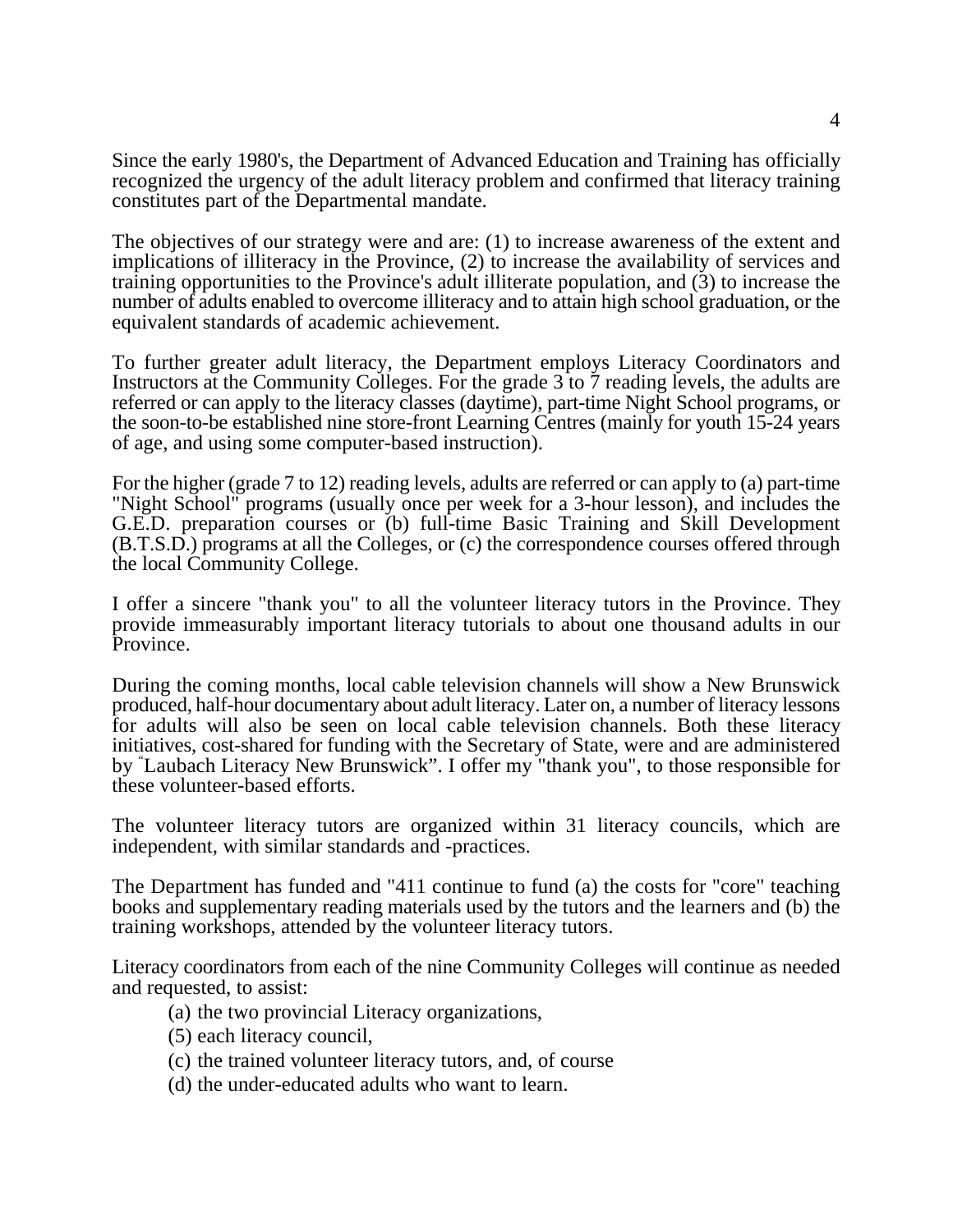The adult learners will continue to be well served by the trained volunteers and by the programs offered by the Department. I would also like to thank the Federal government department, 'Secretary of State", whose financial contribution has enabled this workshop to take place.

During recent weeks, a total of 14 jointly-funded literacy proposals were approved by the Federal Government, Secretary of State, under the National Literacy Program and by the N.B. Department of Advanced Education and Training, These proposals include:

Use of computers for literacy programs.

Development or acquisition of curriculum related materials for the literacy programs,

including computer-based learning systems.

Development of a model for the delivery of literacy services in rural areas.

Establishment and support of native literacy organizations.

Professional development for literacy practitioners.

Literacy projects in the workplace, and

Research projects intended to identify the nature and the extent of illiteracy in New Brunswick generally, and in the workplace in particular.

One of these 14 projects will be coordinated with 'Laubach Literacy New Brunswick". The project will organize local networks of volunteers to write and publish 20 booklets of local interest and written at a low-reading level.

All of you are, no doubt, aware that 1990 has been declared as the International Literacy Year. For this event, the Department and the nine Colleges will be developing plans for literacy-related projects and initiatives during the next two months. I encourage all the literacy councils in New Brunswick, to propose projects or initiatives, some of which could be implemented in cooperation with the local Community Colleges.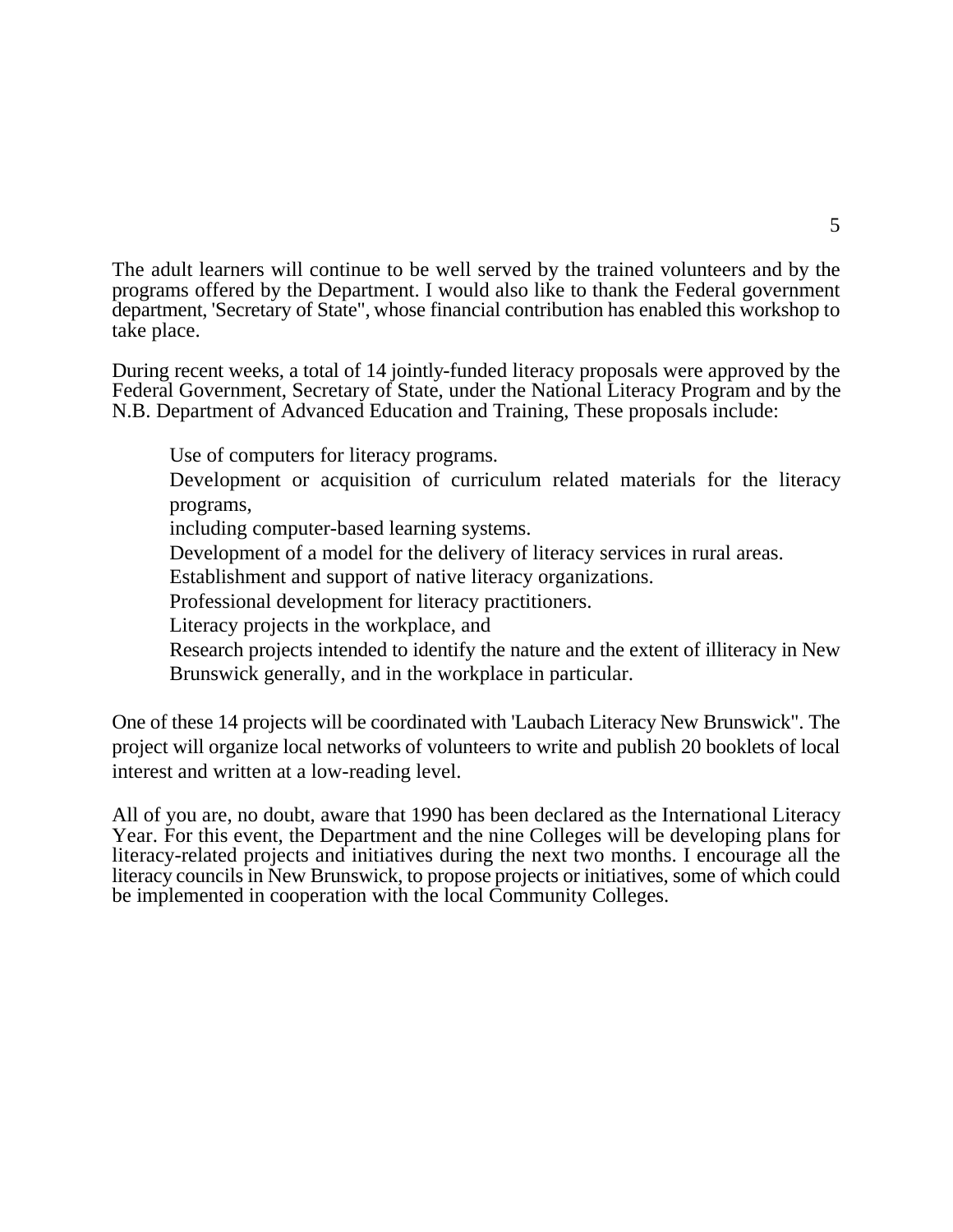### **WORKSHOP OBJECTIVES**

- <span id="page-7-0"></span>(1) Through the group sessions, to collect material for a booklet on effective methods of reaching out.
- (2) To provide an opportunity for the participants to present and exchange information and experiences.
- (3) To increase the participants' awareness of the special issues and problems that inhibit adults from improving their reading and writing skills.
- (4) To draw upon the experiences of the resource persons in developing fresh approaches.
- (5) To provide an environment for each participant to become confident to develop, prepare and implement reaching-out initiatives.

With the use of the following outline, participants discussed and developed reaching out

strategies for rural areas (Groups I and 2), urban areas (Groups 3 and 4), workplace

areas (Groups 5 and 6) and young adults (Groups 7 and 8).

- 1. APPROACH (reaching-out method)
- 2. TARGET (group to be reached)
- 3. Step by step description of how approach was/would be used.
- 4. what materials, resources, facilities, etc., were/will be needed?
- 5. What, if any, special skills were/are needed to do this?
- 6. What problems did/might you encounter?
- 7. What was/will be the measure of success?
- 8. How could this approach be changed to make it more successful?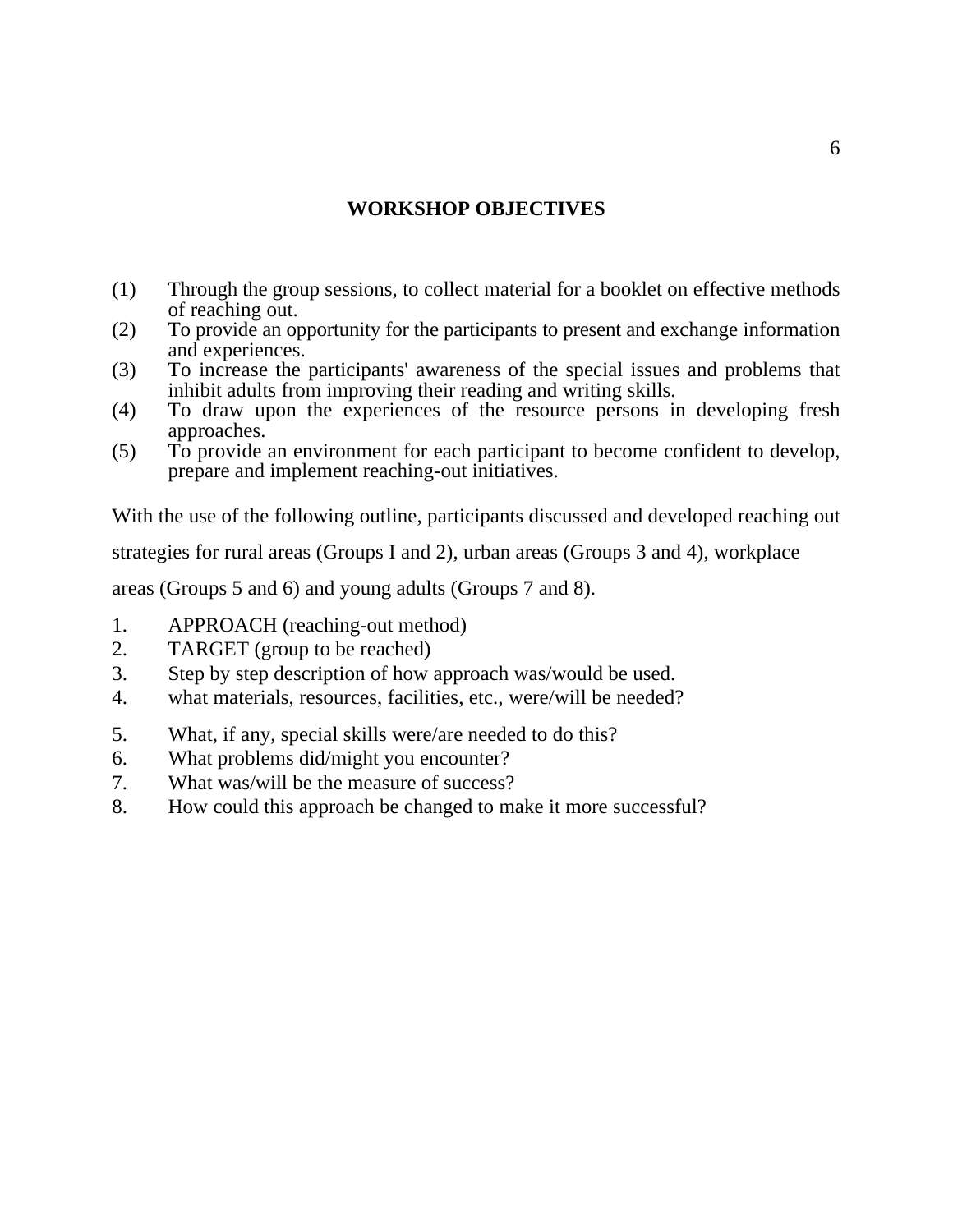<span id="page-8-0"></span>

## **REACHING-OUT IN RURAL AND URBAN AREAS**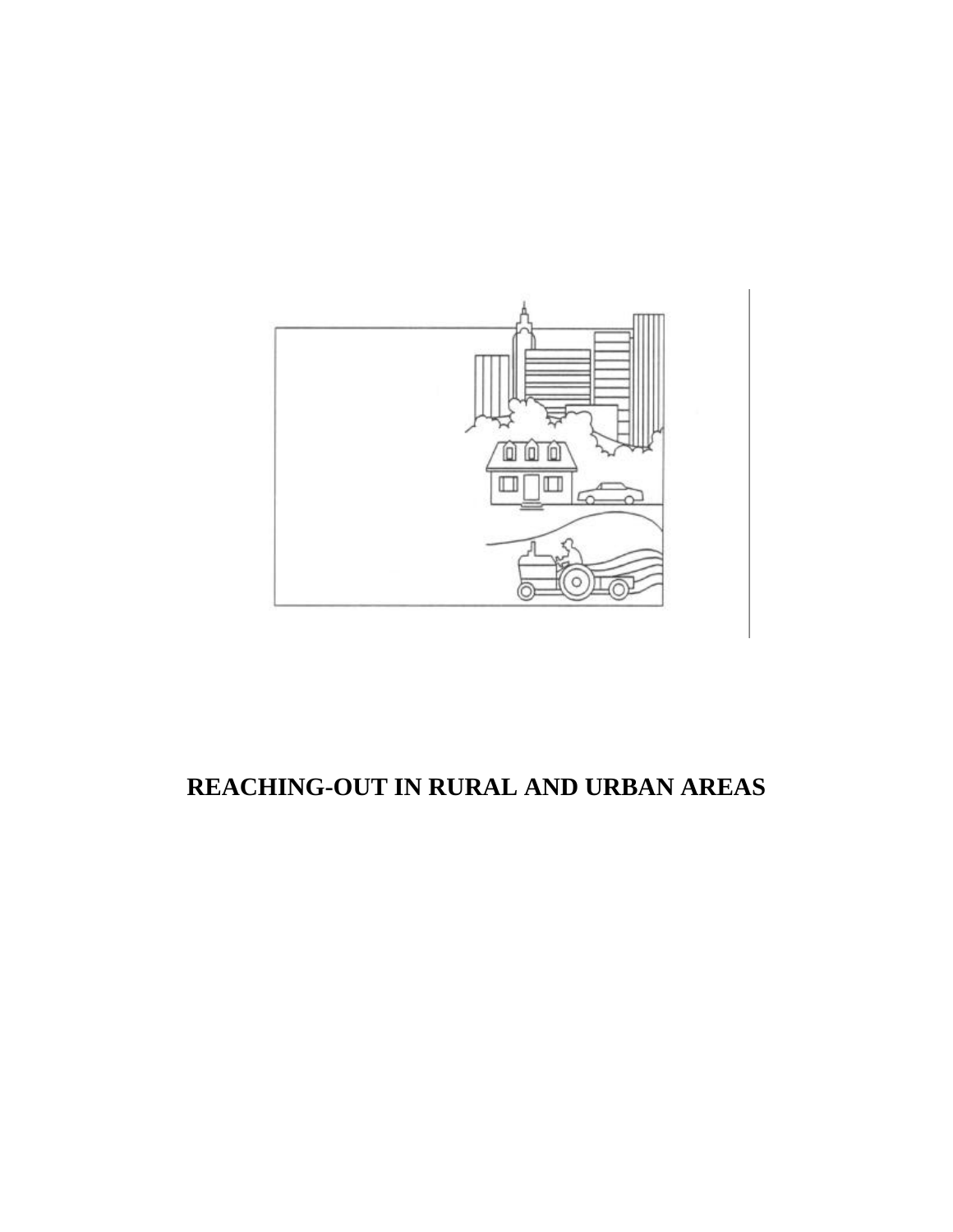#### APPROACH HELPING WITH FORMS

#### TARGET **People With Poor Reading and Writing Skills**

Few people like filling out forms, but for those who lack basic reading and writing skills, the experience can be especially intimidating. Firms like H  $\&$  R Block make their living helping people file income tax returns, but what about such other commonplace challenges as applying to change the registration for a car, applying for a moose hunting Licence, or establishing your eligibility for unemployment insurance or social assistance?

One way to reach potential learners isto arrange a drop-in night at a location (a church ball or a community centre) where clients will feel comfortable, and provide them with basic help in interpreting and completing forms which are of real importance to them This approach can put you in contact with people who might well like to improve their literacy skills. You can then help the process by putting them in touch with a tutor who just happens to be readily available.

One important part of this technique is to get the co-operation of the agency issuing the forms and to know exactly what you are doing. After all, it is a poor advertisement to help someone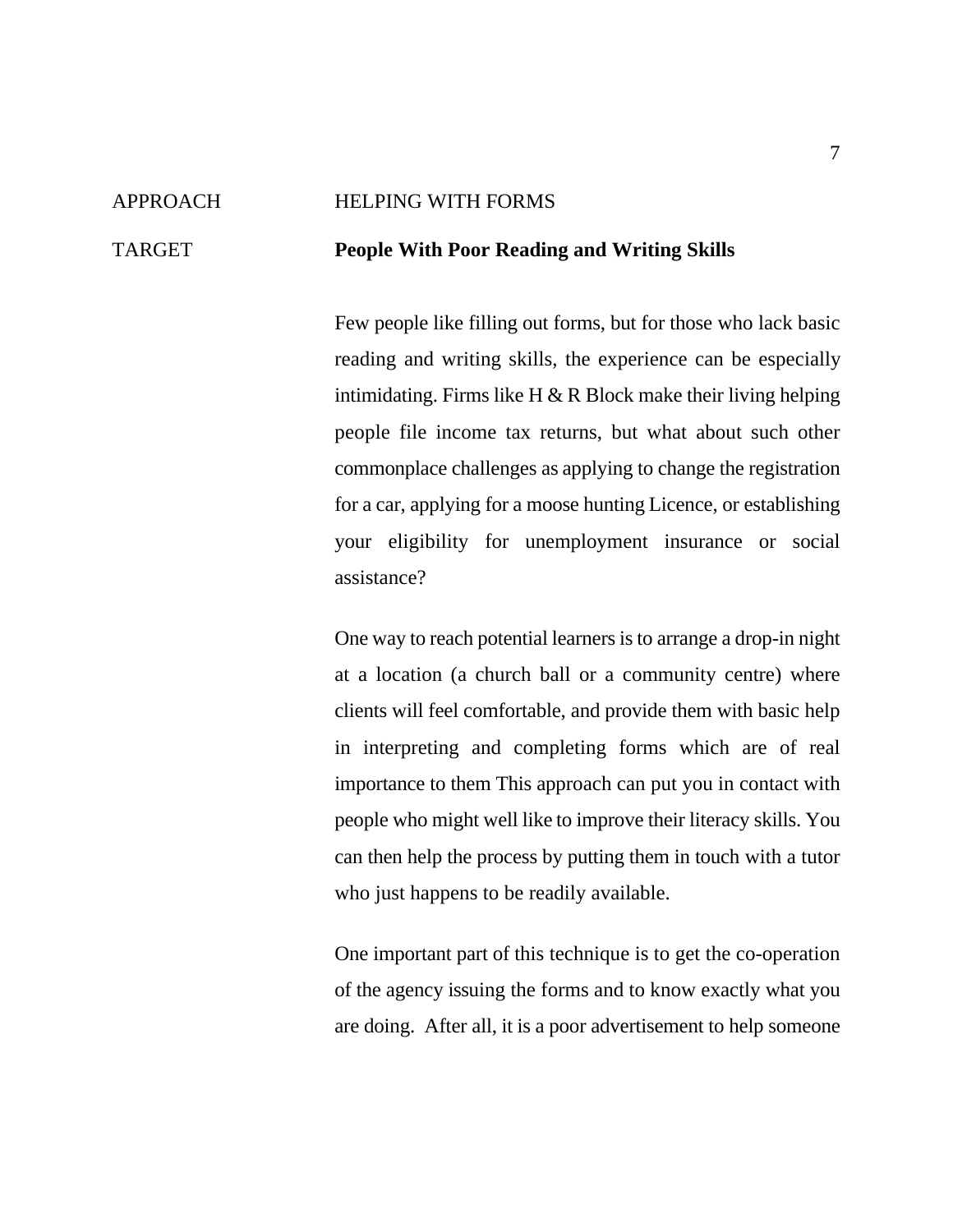make a literate application, that fails to meet the agency's requirements for routine processing.

Developed by Workshop Group #1

Reaching Out in Rural Areas

Tried by John MacLaughlin, Guest Panelist

NOTE: Many rural and urban approaches are interchangeable.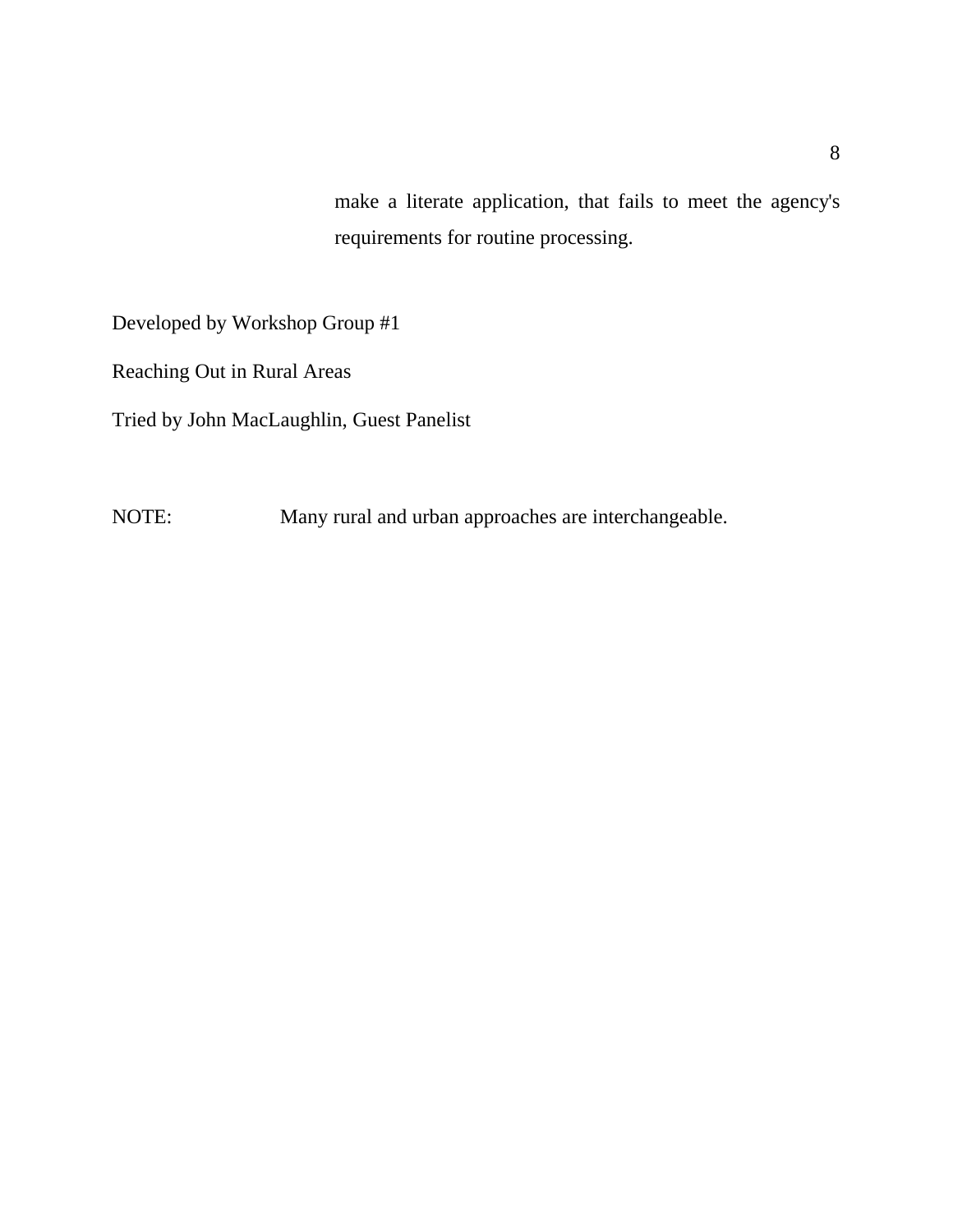

### APPROACH: BOOKMARKS

#### TARGET: **Readers Who Know Non-Readers**

Because of the limited space, the design of a bookmark should be simple and to-the-point. Note the use of logos to catch one's attention. Under the heading "local contacts" name of literacy council members and telephone numbers are listed.

These bookmarks were widely distributed: stores, restaurants, businesses Necessary materials and resources include funds for printing, teaching materials, tutor. Special skills required are tutor training and design abilities.

Problems include those associated with tutoring: a good tutorstudent match, transportation and lessons' location.

Success is measured by responses and subsequent tutoring arrangements.

Developed by Amedee Cormier NBCC-St. Andrews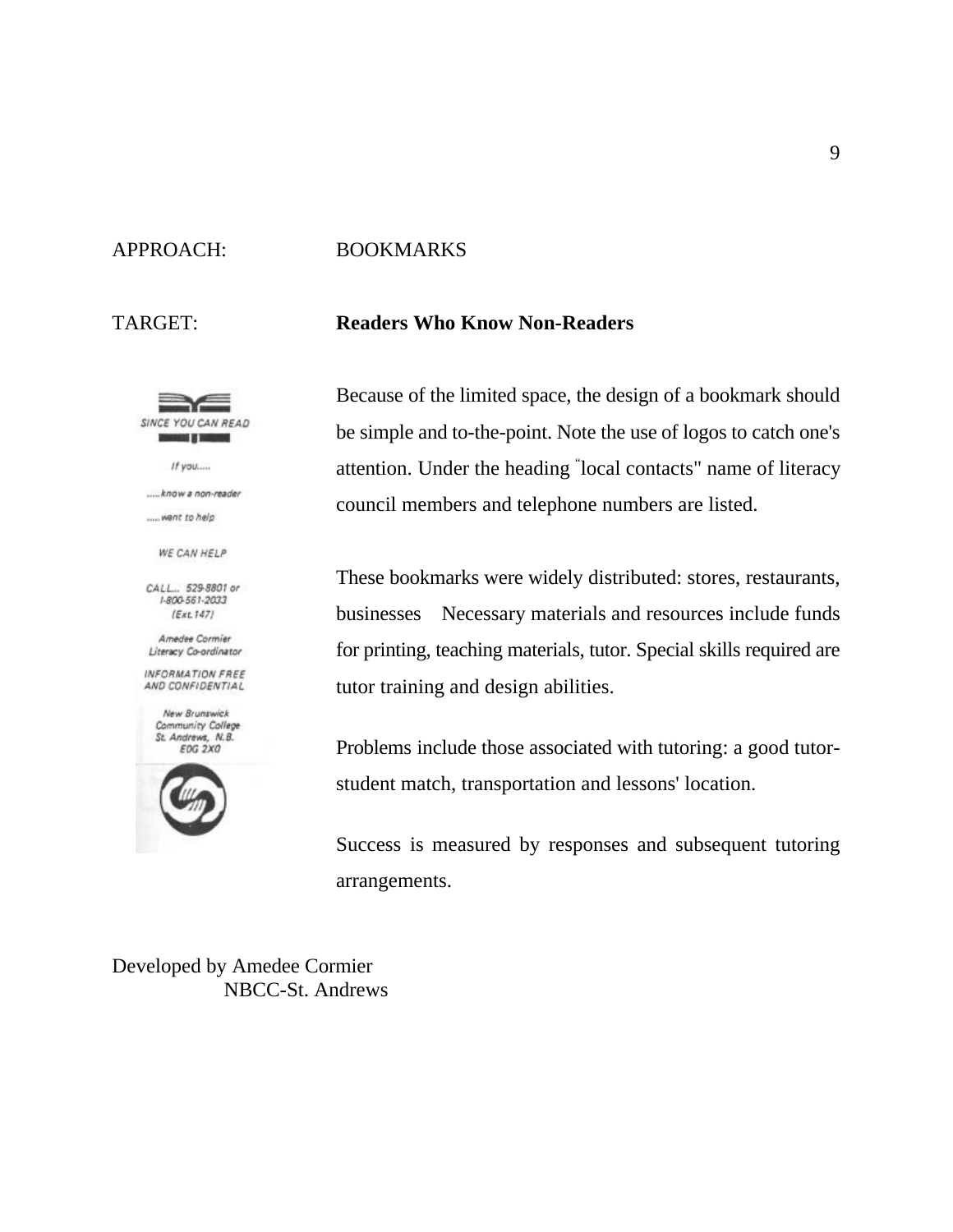## APPROACH: "BRING A FRIEND" TARGET: **Friends or Enrolled Students**

In this approach you let your student be your mouth piece. Use students to get more students.

Organize a week when students are urged to bring friends whom they know would benefit from the program.

The measure of success would be increased enrolments. The only problem would be too many students!

**"In a rural area, you have to work twice as hard to get half the students."**

John MacLaughlin Grey-Bruce Literacy Network, Guest Panelist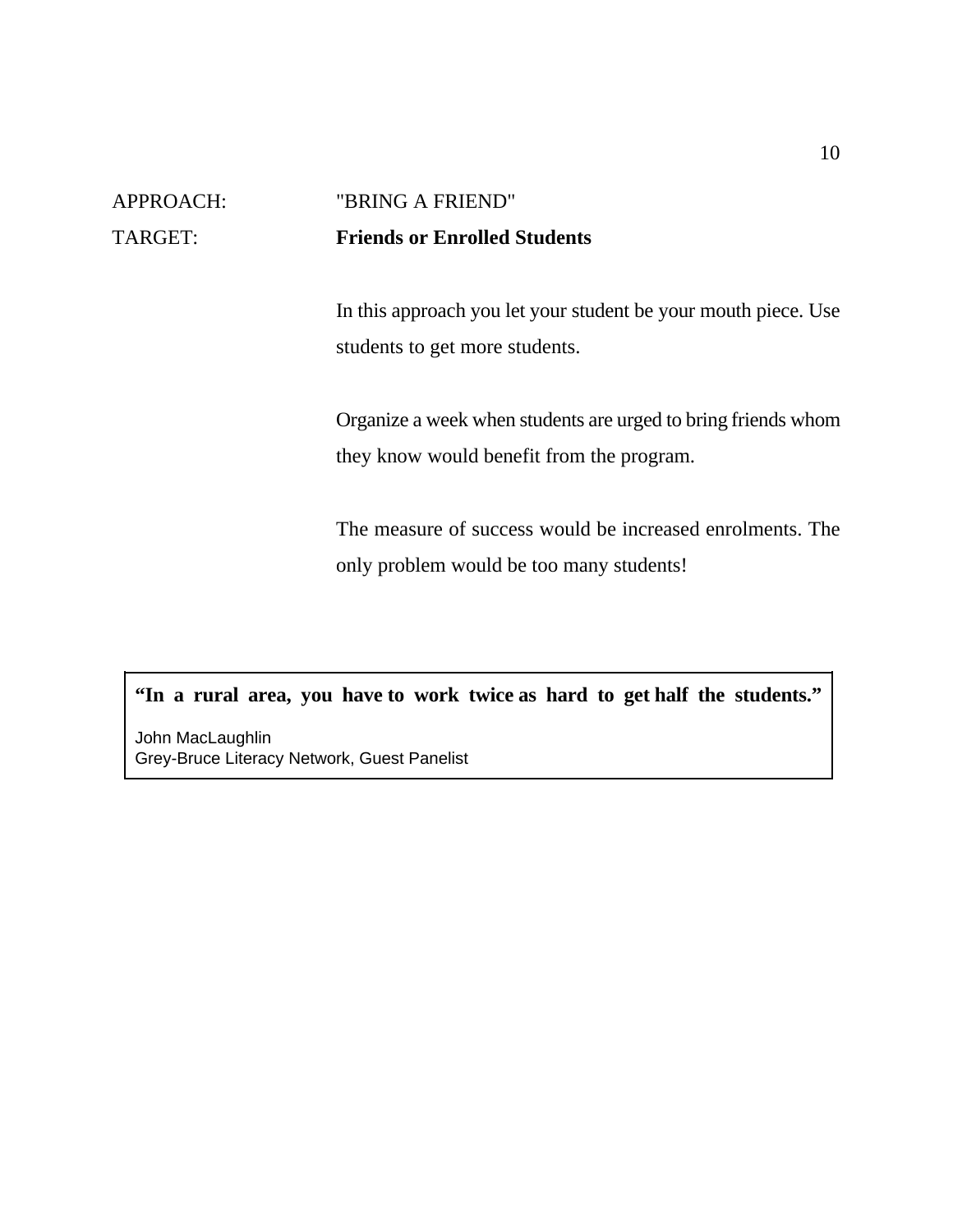## APPROACH ASK THOSE WHO KNOW TARGET **Those Who Know who Are Non-Readers**

Many people in your community already know who the nonreaders are. They include persons who work in banks and the post office, lawyers, church groups, seniors, salespersons in shopping malls and catalogue order offices, fellow workers and union representatives. Don't forget the school teachers, especially when trying to identify recent school drop-outs.

Use this network to reach those who can help you locate people who lack necessary literacy skills.

Not all of these contacts need be made in person. You can use radio or television, newspaper articles and ads, notices on pay stubs and store bulletin boards, exhibits at fairs, announcements from the pulpit and at union meetings.

Make sure that you maintain necessary confidentiality. You may have to be inventive to explain why you have approached a

potential client, but it may not always be a good way to start by identifying your client's friend who has just told you that he or she was a prime candidate for your next class.

Developed by Workshop Groups #1 and 2

Reaching Out in Rural Areas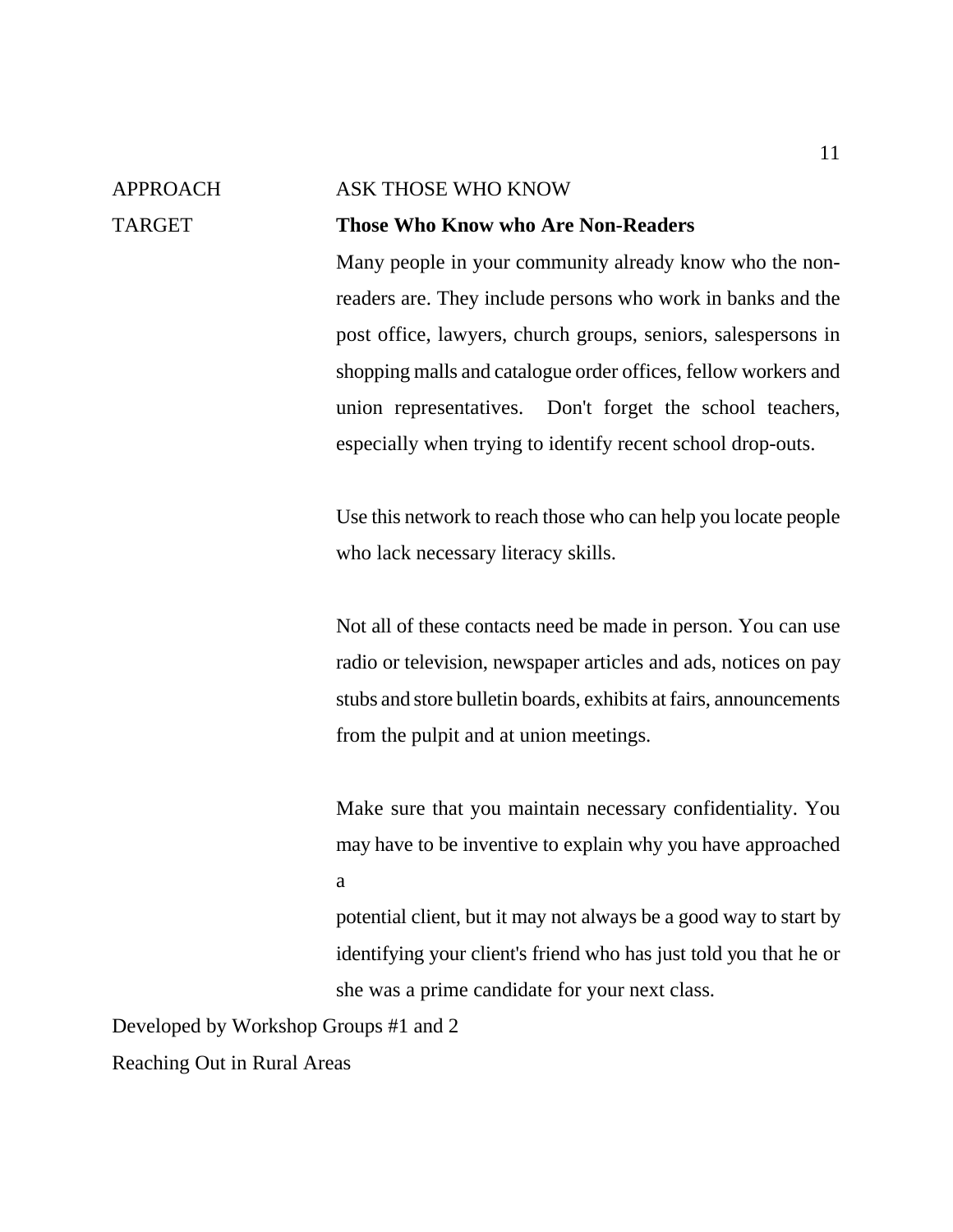## APPROACH: MEMBERSHIP DRIVE AND LITERACY AWARENESS **CAMPAIGN** TARGET: **Residents or Carleton County**

The Carleton County Literacy Council decided to organize a **Literacy Awareness Week, November 20-26, 1988.** An ad hoc committee was established to provide guidance and support. Aims were defined as 1) increase literacy/illiteracy awareness, 2) recruit non-readers, 3) recruit members for council, 4) recruit tutors. Contacts were made with media, clergy, town council local malls. Arrangements were made to have support material printed and a radio station literacy hotline established.

Needed resources included a computer graphics program, a radio production studio and a VCR for use at an information booth. For this approach skills in newspaper writing and radio production were invaluable. Funds were necessary for printed materials.

The main problems were a lack of manpower (volunteers) and the time required for the campaign.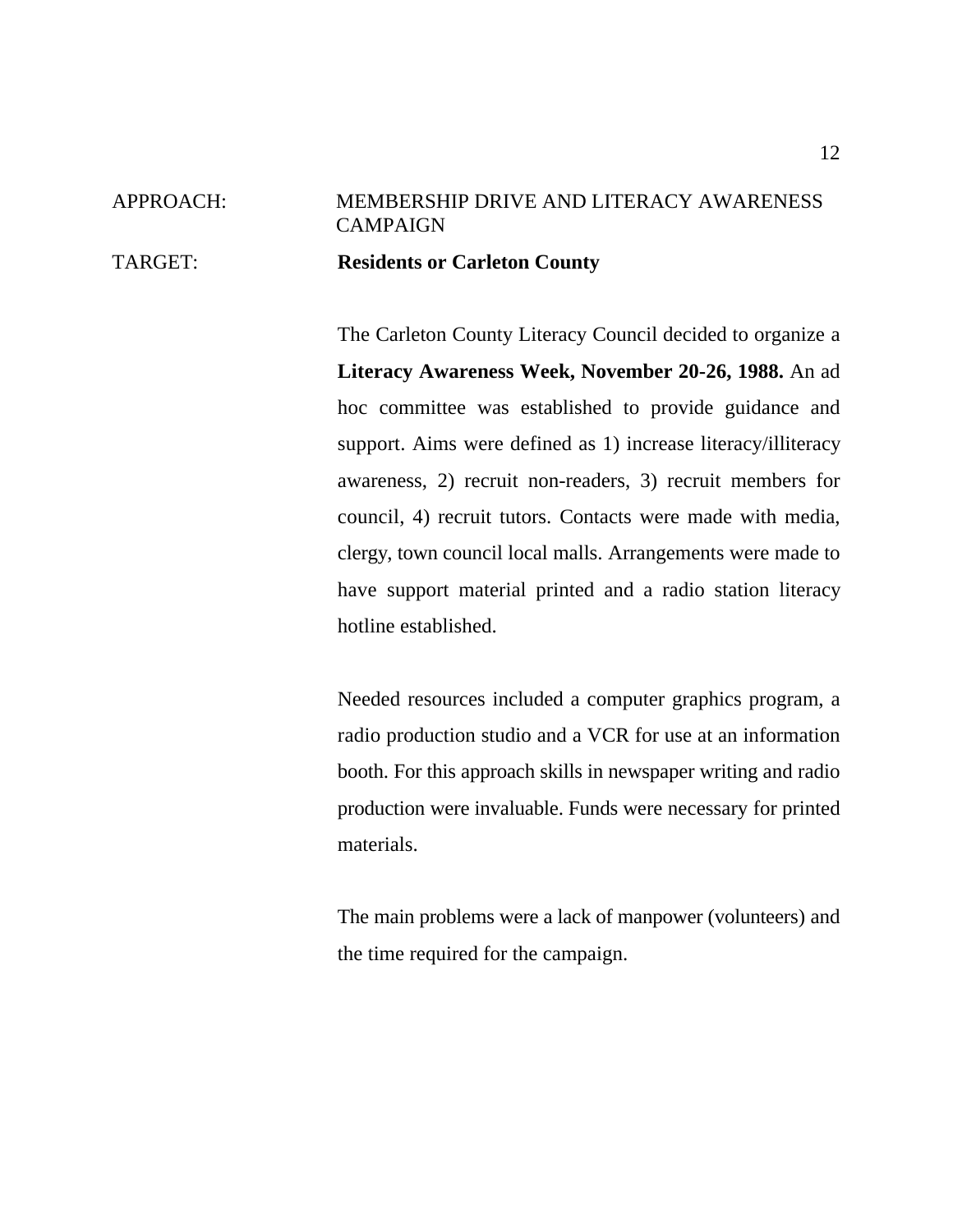Success of the approach was measured by the number of recruitments of council members and students.

Developed by Carleton County Literacy Council-Campaign Co-chaired by Grace Shaw and Wayne Macdonald.

Reported by Workshop Group #4 Reaching Out in Urban Areas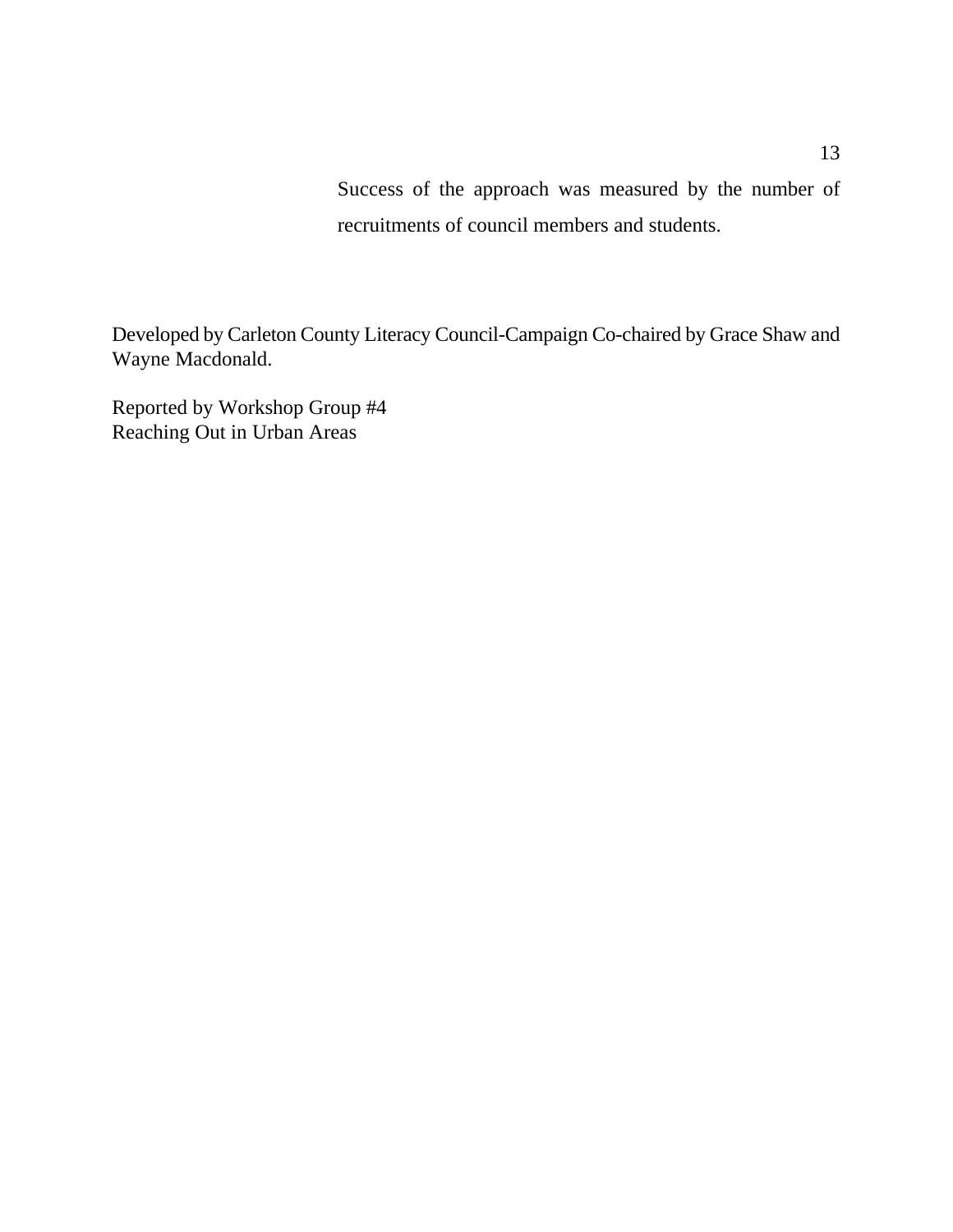#### 14

#### APPROACH DOOR-TO-DOOR (1)

### TARGET **Potential Learners**

A time-consuming, but effective way of reaching potential learners is to seek them out door-by-door It takes time and patience, but experience shows that this method can have a long-term payoff.

You need to start with a well-informed, highly-motivated volunteer. Calling door-to-door involves energy, assertiveness and tact. You may encounter lack of interest, or even hostility. If you do you move on because maybe the next house will provide your payoff: someone who's been waiting to be asked.

In a rural area of Ontario (with a population distribution much Like New Brunswick), door-to-door canvassing produced an initial group of only five students (from 300 households contacted). Later on as skills were acquired and word got around, the number of learners rose to 25.

Where personal contact counts, there maybe no more effective substitute than hitting the road and going door-to-door.

Developed in Grey-Bruce Literacy Network, Ontario Reported by John MacLaughlin, guest panelist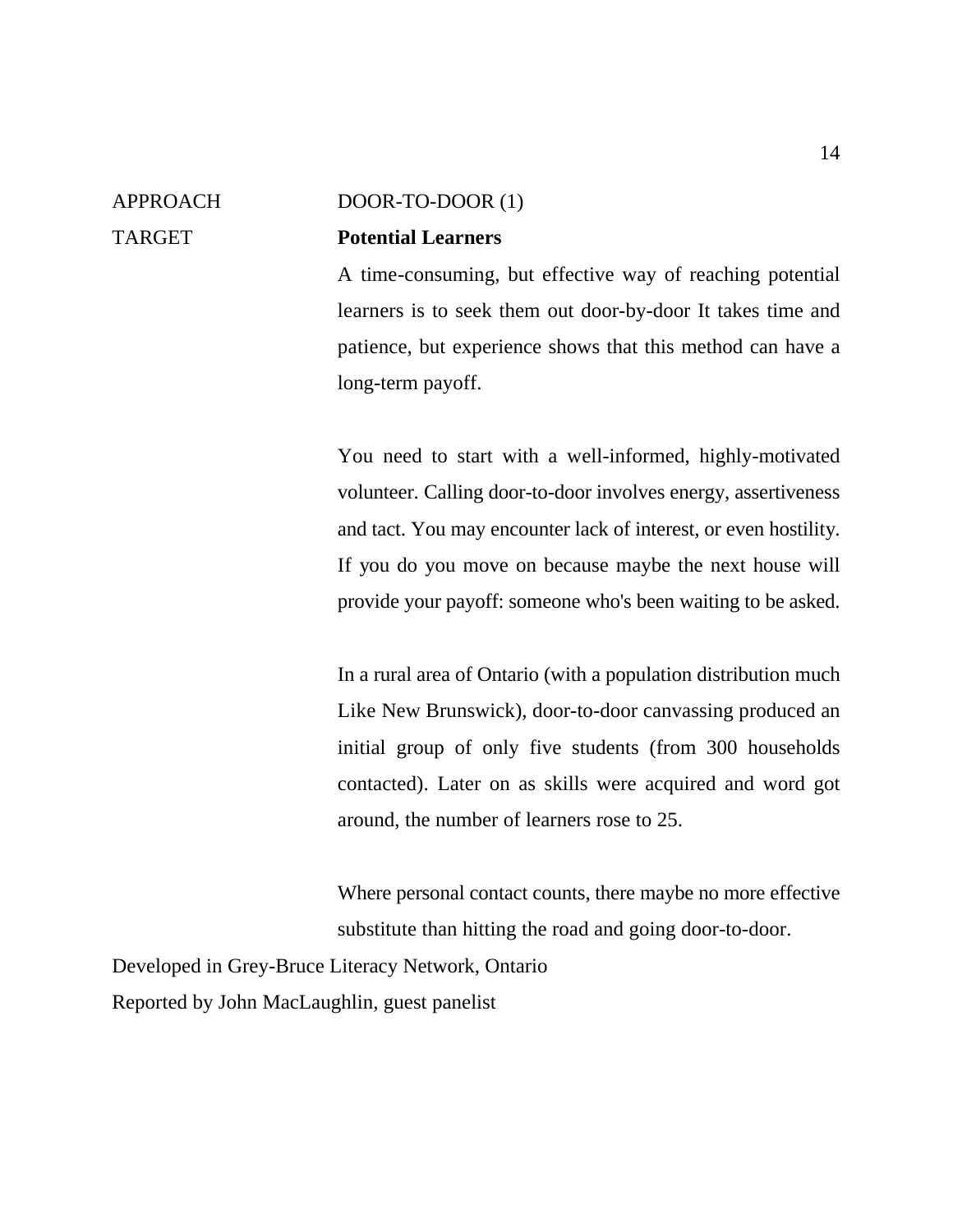## APPROACH DOOR-TO-DOOR SURVEY (2) TARGET **Residents of Restigouche County**

Canvassers visited 10,200 households in Restigouche County to determine literacy levels and needs of residents. Information collected was compiled at Campbellton Community College. Names of prospective students and tutors were given to the literacy councils. The college organized night classes for new students.

For the survey a questionnaire was designed to provide information for the interviewee as well as the canvasser. The four canvassers hired were given a three-week training course giving them knowledge and skills in filling out questionnaires and conducting interviews. They were briefed on literacy issues and available programs.

In anticipation of hostile receptions, canvassers were given security tips by a policewoman. Because of the stigma attached to the word "literacy" canvassers were required to approach persons with sensitivity and empathy. Funding (approximately \$40,000) was provided by CEIC.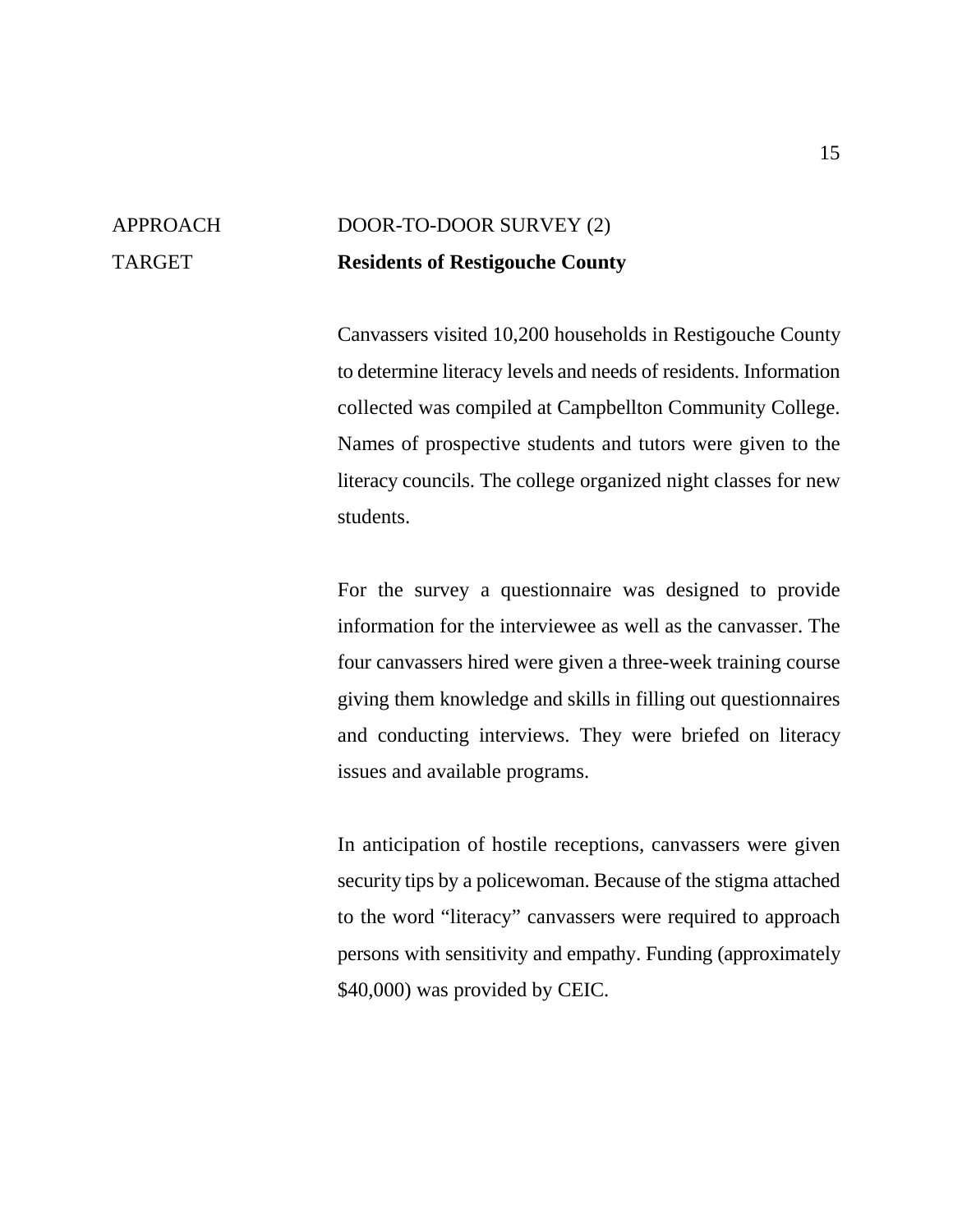The major problem encountered was the reluctance of people to admit to low reading levels. Thus the illiteracy rate in this survey was lower than in previous surveys.

Success was based on the number of new tutors (1000) and students (400).

Developed by Jacques Leclerc CCNB-Campbellton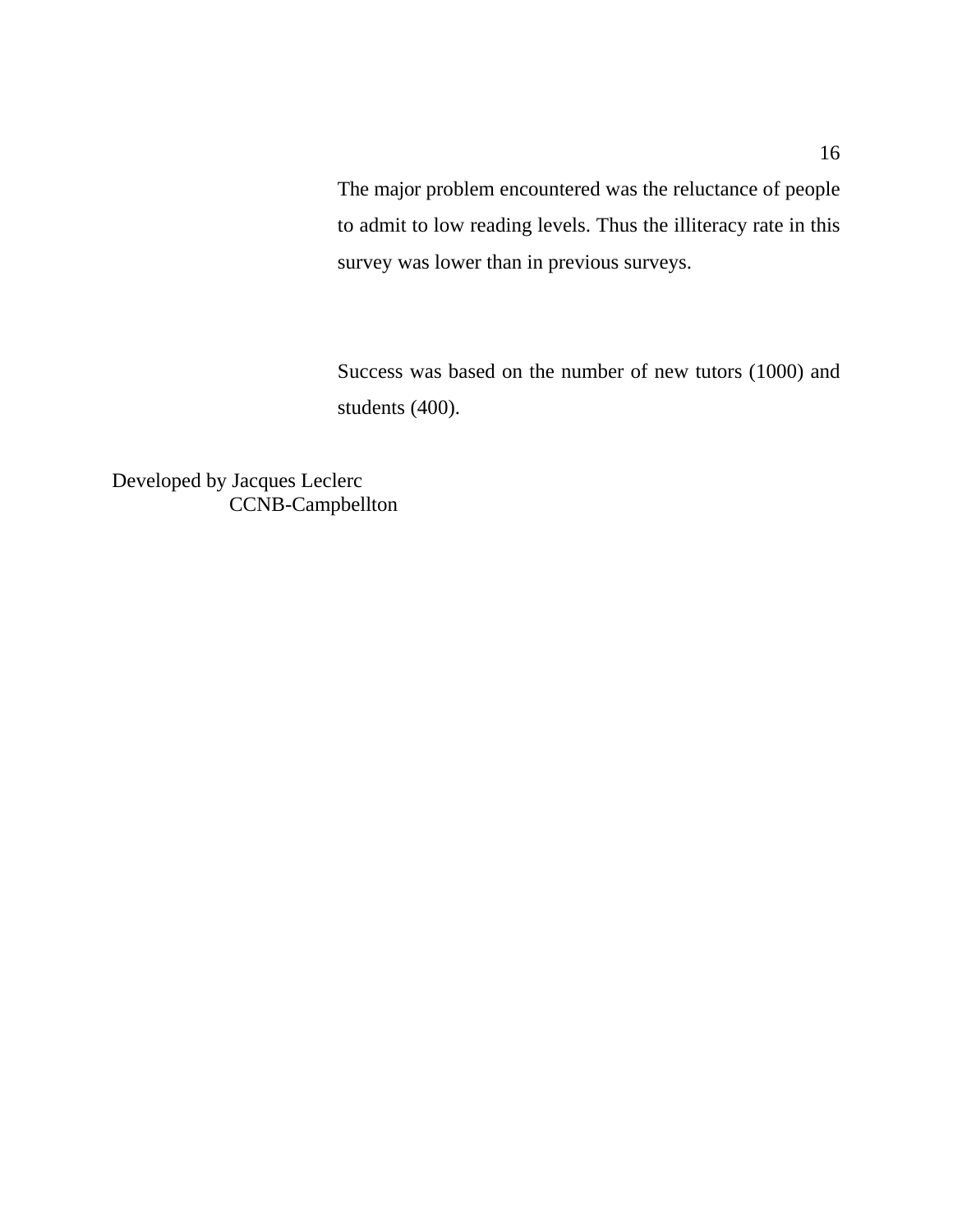## APPROACH DISTRIBUTING BROCHURES AND FLYERS TARGET **General Public**

Brochures and flyers can be an effective vehicle for spreading information to a large part of the population. The cost of producing printed material can vary enormously, and if you have the funding, it can be a real advantage if your material is professionally designed and printed.

But with very little money, brochures and flyers can be handdesigned and reproduced on a copy machine. A photocopier (especially a high volume model) is required as well as funds for printing, if you can't find a supporter to absorb the cost. Members of a New Brunswick literacy council used local supermarkets and grocery stores to distribute their flyers. With the co-operation of store owners and employees, the group distributed its flyers on the busiest shopping day of the week. It doesn't hurt to aim for the week when store customers have received social assistance or family allowance cheques.

Whether your brochure is hand-designed or professionally produced, it's good to use a simple one-line message with clear lettering, plus a phone number and name for the contact person.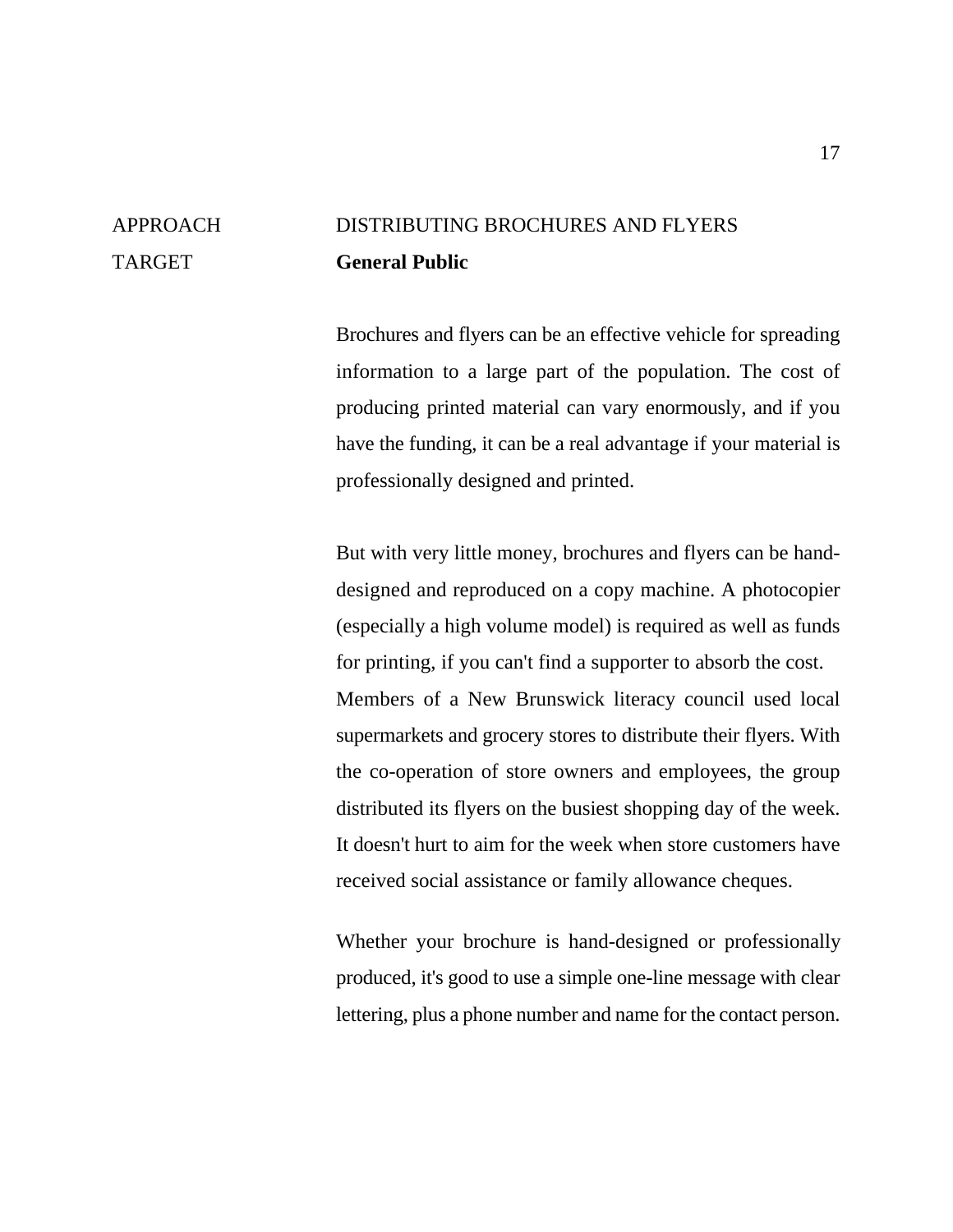In some cases, store cashiers may forget to distribute flyers, and even when the flyers are handed out, not every one will look at them. Still it's a game of percentages and chances are this approach will increase your number of inquires and new students.

Developed by Workshop Group #1 Reaching Out in Rural Areas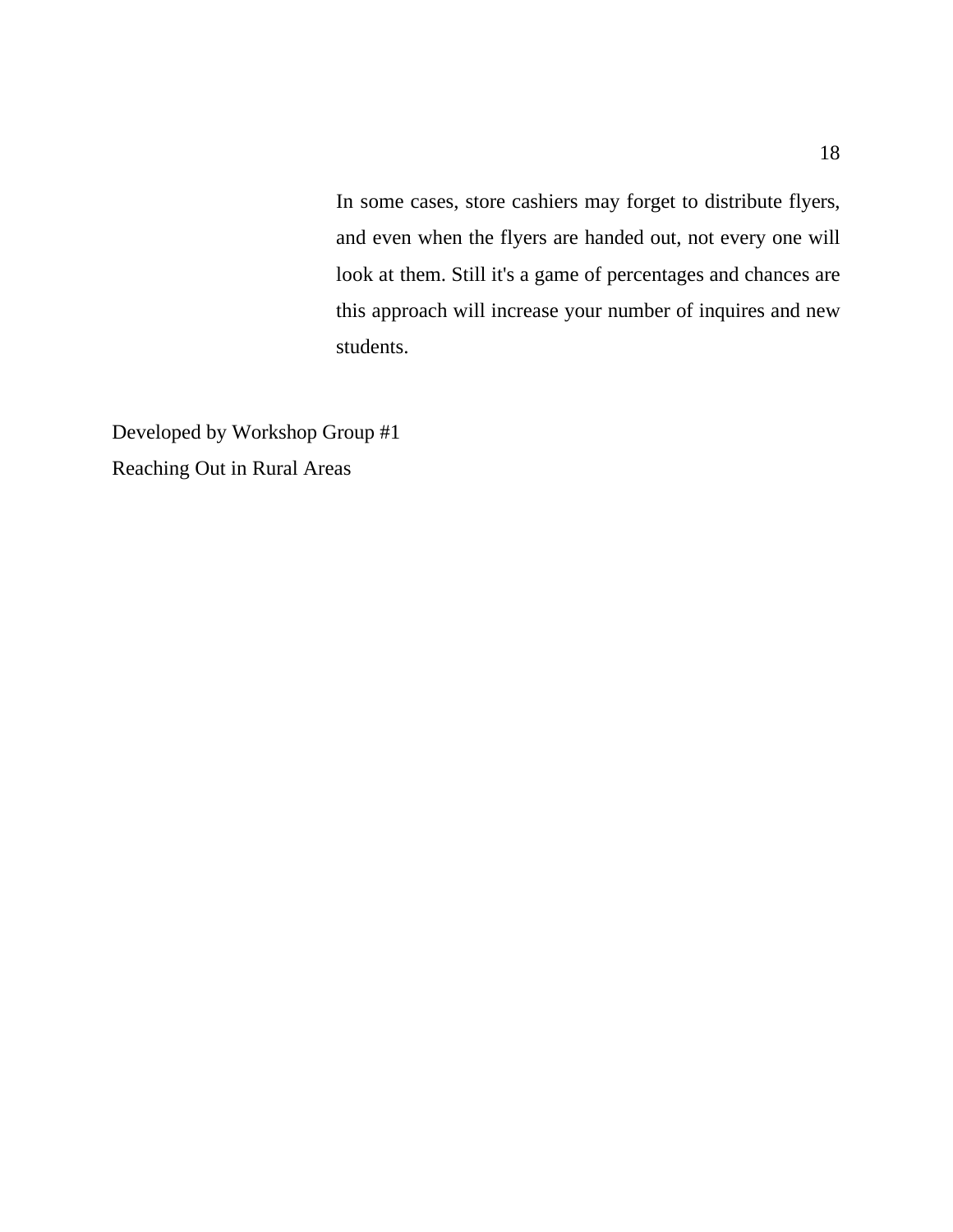#### APPROACH TELEVISION ADVERTISEMENT

### TARGET **Adults in Need of Reading and Writing Upgrading**

The old adage "a picture is worth a thousand words" makes television a vital tool in literacy outreach. Major disadvantage is the cost of production and air time. The Department of Advanced Education and Training financed the production of an ad made in NBCC Woodstock. Air time was purchased from ATV (\$15,000 - 16 weeks). Aimed at potential learners, the ad was designed to publicize a provincial toll free telephone number (**1-800-561-9307**) called **Reading Helpline**. The Helpline refers callers to a local telephone number. The response was excellent. However air costs are very high. Another disadvantage is the reluctance of some people to dial an "800" number. Many people feel more comfortable dialing a local number.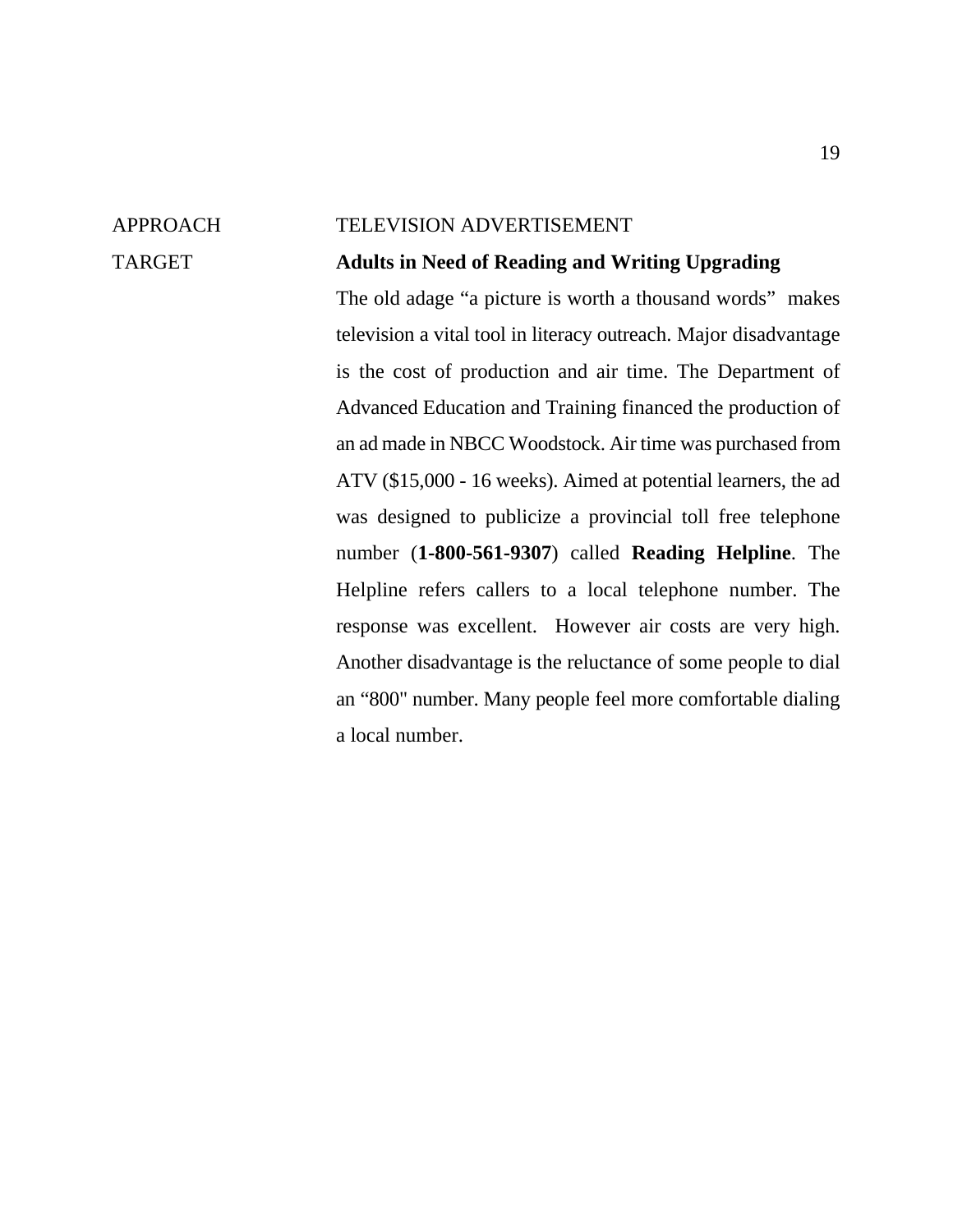## APPROACH PUBLIC SERVICE ANNOUNCEMENTS TARGET **Potential Learners** Produced advertisements can be used as public service announcements. Some television stations might be persuaded to donate air time. Simpler PSA's can be aired on "bulletin boards" of local stations and community information channels (cable). A possible disadvantage is the use of print by some information channels - so information would not reach non

readers.

Suggested by Workshop Groups # 1 & 2 Reaching Out in Rural Areas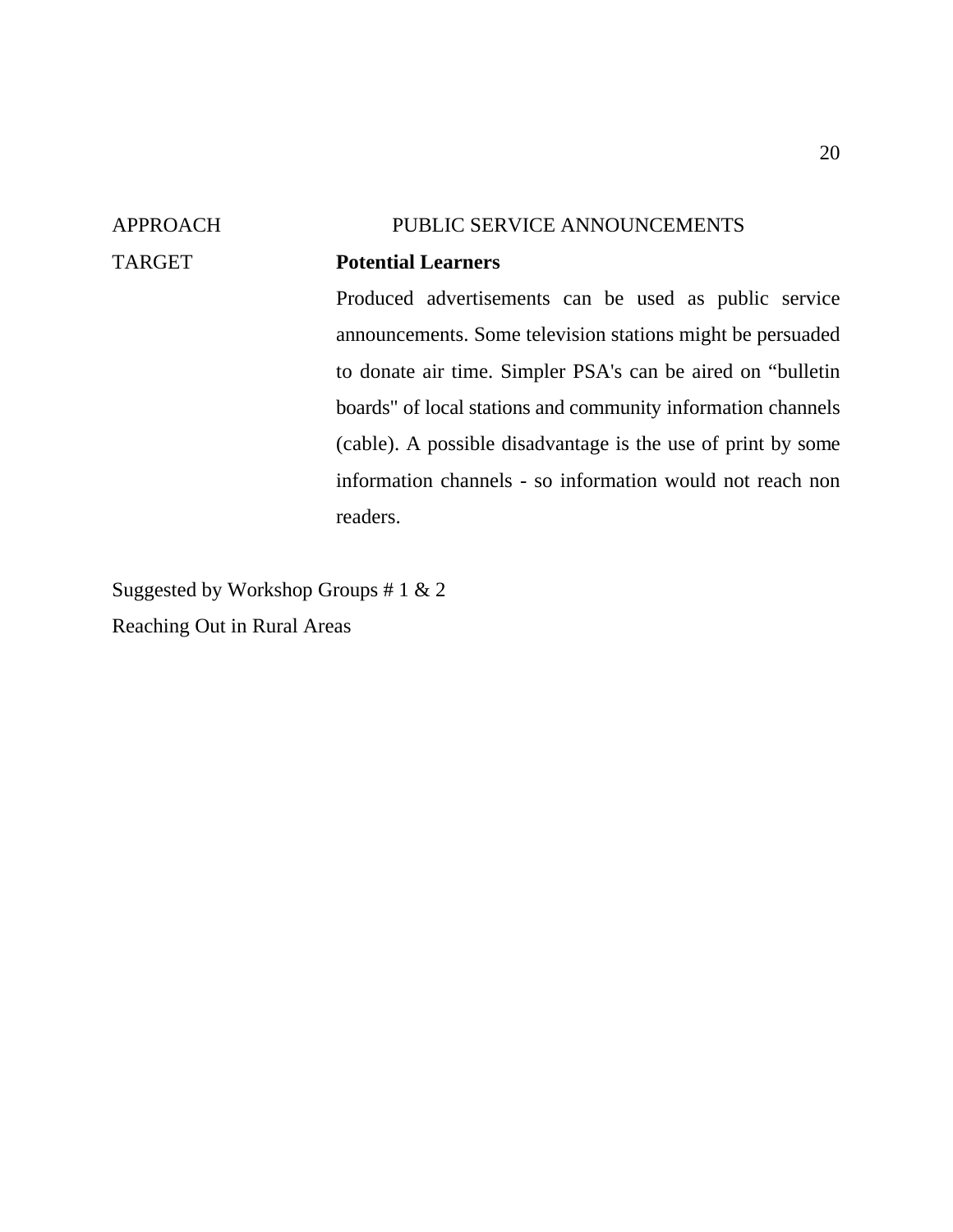## APPROACH COMMUNITY CABLE INTERVIEW AND PUBLIC SERVICES ANNOUNCEMENTS TARGET **Viewing Audience, Particularly Potential Students**

Approach your community cable television station and outline the work done in your community by the local literacy council(s). With the stations cooperation develop production ideas. The following format was tried: a member of a literacy council was interviewed. The interview was highlighted by an on-screen example lesson between tutor and student This approach required "actors" with some degree of self-assurance.

Subsequently the station used portions of the "interview" and "lesson" as Public Service Announcements - very effective when a literacy blitz is on!

Developed by Community Cable Station(s) Moncton Literacy Council (Moncton)

Reported by Workshop Group #3 Reaching Out in Urban Areas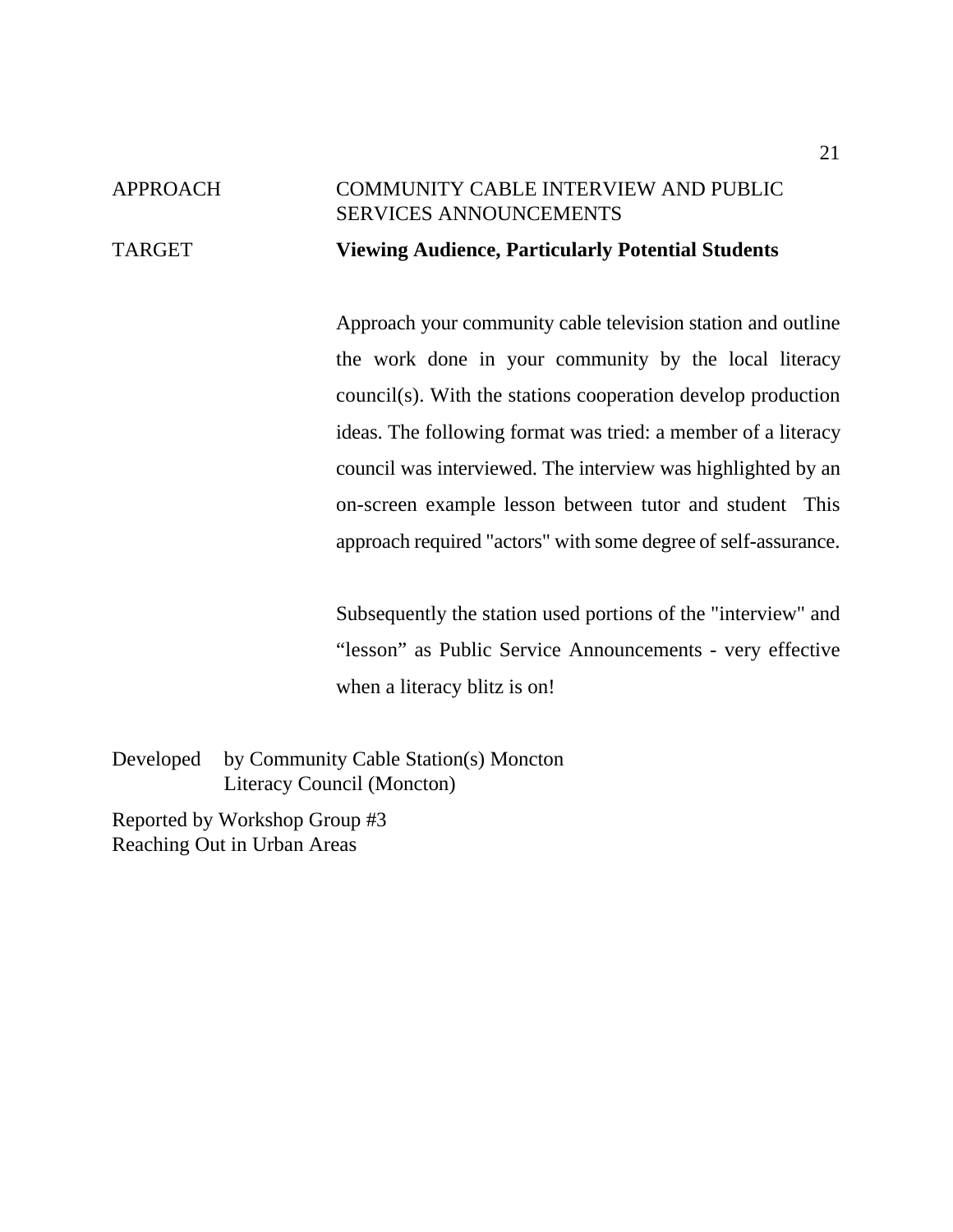APPROACH VIDEOS

TARGET **General Public, Literacy Practitioners, Trainers, Trainees** With funding, **Laubach Literacy New Brunswick** has produced a twenty-eight minute video featuring successful learners. An excellent public relations tool, it is useful for public awareness campaigns and viewings in displays, fair booths, service clubs. church groups. Copies are available to all literacy councils**.**

> A video of the Panel Presentation at the workshop is available from Richard Tenderenda, Department of Advanced Education and Training. The video provides an excellent survey of reaching-out techniques employed across Canada.

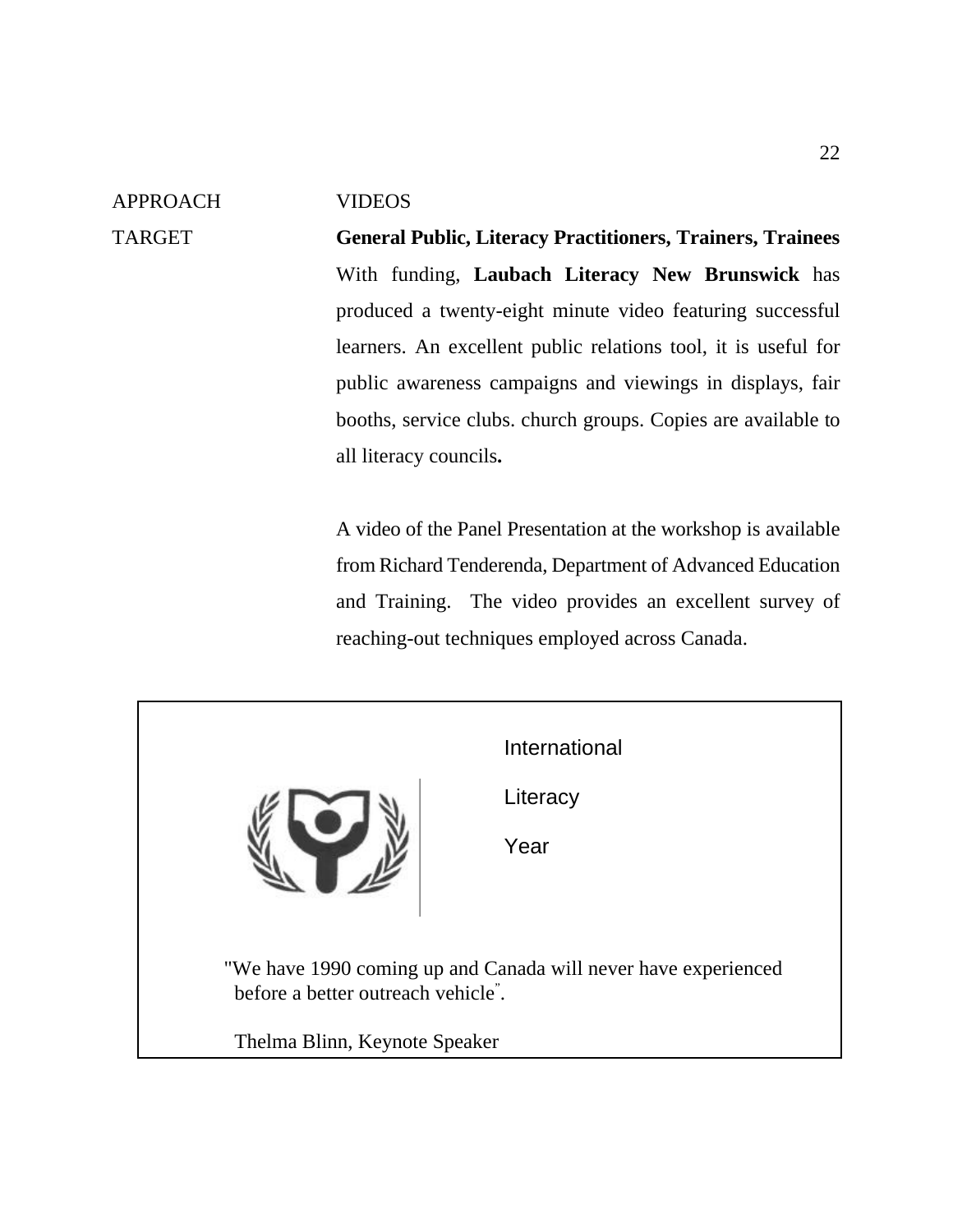#### RADIO

Radio has become part of our environment. We listen to the radio at home, in our cars, often in the workplace. Because of its mass appeal, radio can be effective in reaching non readers. Television and radio methods (ads, interviews, etc.) are similar but radio air costs considerably less than television air.

## APPROACH RADIO DRAMA

### TARGET **Potential Learners**

As a change from ads, one literacy group wrote a short play to publicize a "hotline" for literacy information. For this approach, it was essential to have the co-operation and expertise of radio station employees. A script was written, and a cast recruited. Writing, acting and producing skills were a must. Here in New Brunswick, production costs and access to radio stations would have to be considered. Measure of success would be the response to the "hotline".

Developed by John MacLaughlin, Guest Panelist, and used by the Grey-Bruce Literacy Network

Reported by Workshop Group #2 Reaching Out in Rural Areas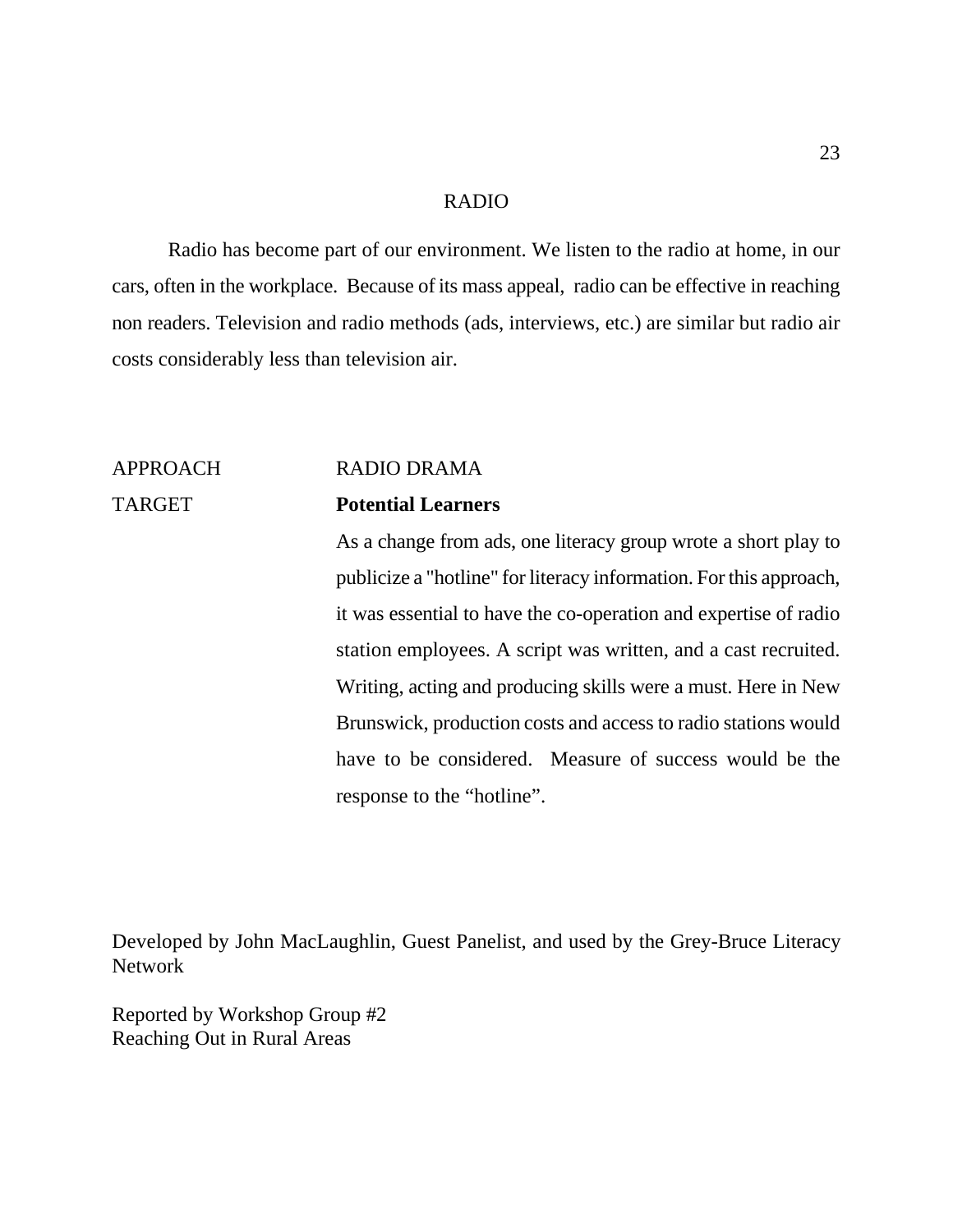## APPROACH CBC RADIO AUCTION TARGET **Students/Tutor/General Radio Audience**

In Moncton a radio auction proved to be a successful way of reaching out to the radio audience. CBC producers expressed an interest in doing a series on literacy issues. Co-operative discussions were held involving CBC literacy council executive and literacy coordinator (NBCC-Moncton). Letters asking for donations for the auction were sent to local businesses, companies. Daily interviews were aired for one week, dealing with a variety of literacy issues (workplace, prisons, etc.) Over the next two weeks items were auctioned daily, reaching a finale on April 28, 1989. CBC held an "open house" and auctioned off the larger items donated.

Success could be measured by:

- 1. involvement of local business
- 2. great publicity
- 3. funds (\$2000) for the Greater Moncton Literacy Council

Developed by CBC

Greater Moncton Literacy Council Jerry Hicks - NBCC Literacy Coordinator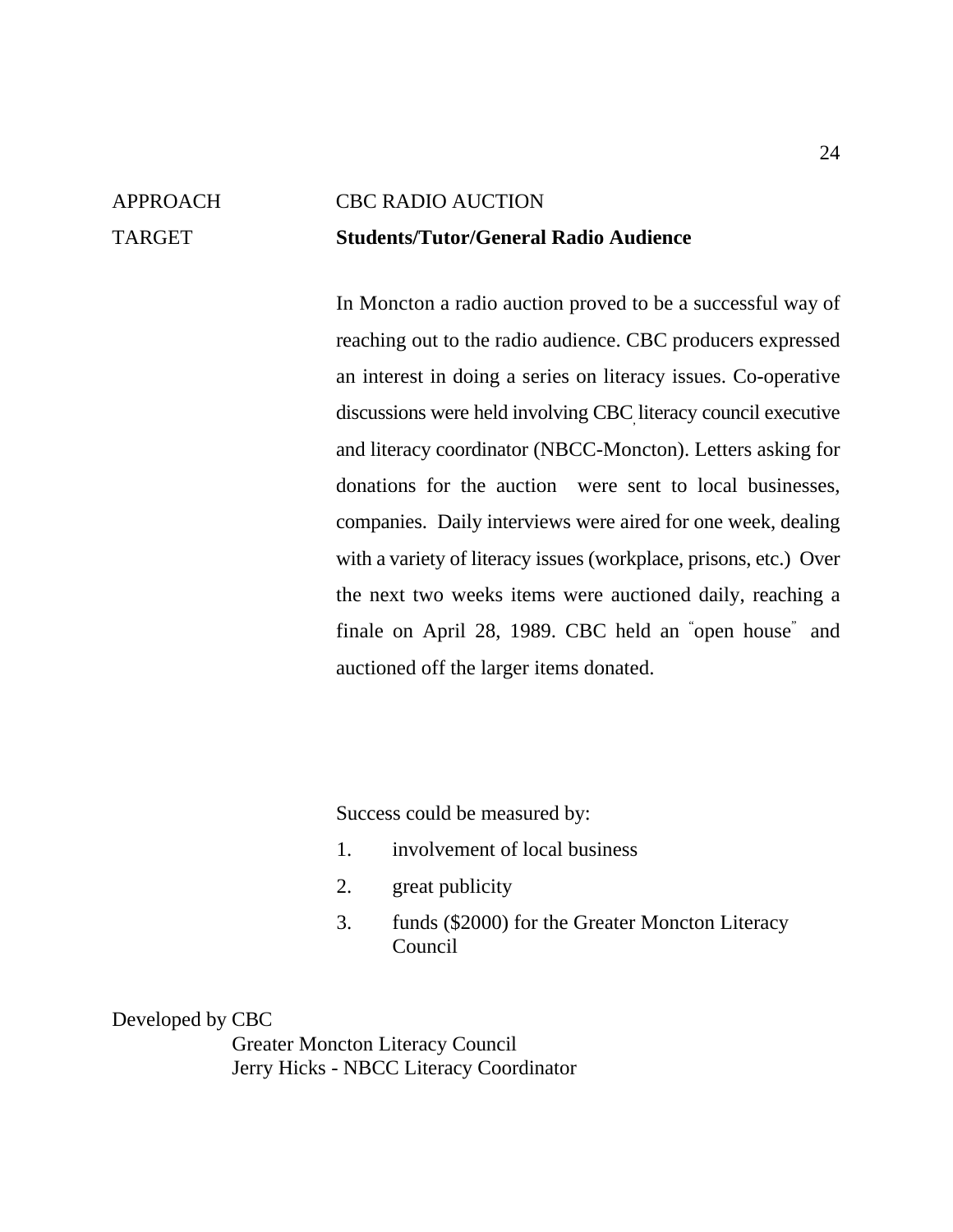## APPROACH RADIO LITERACY CAMPAIGN TARGET **Learners - Single Parents, Housewives, Unemployed, Disabled**

Arrange a meeting with radio station manager. Once you have obtained the station's cooperation, persuade the station to be a partner in your Literacy campaign. With assistance of station staff members develop a campaign based on demographics (who listens to what when). Identify your learners who are willing to speak and ask them to give testimonials.

Combine radio campaign with other media work (e.g. newspapers. Try for a blitz effect: Repeat! Repeat!. After the "blitz" remember to inform the radio station of the results.

For this approach you will need cooperation and expertise of radio employees, writing skills, committed volunteers and students with good public speaking skills. Problems could be encountered by a lack of any of the above or the inability to cope with a very successful campaign!

Developed by Workshop Group #3 Reaching Out in an Urban Area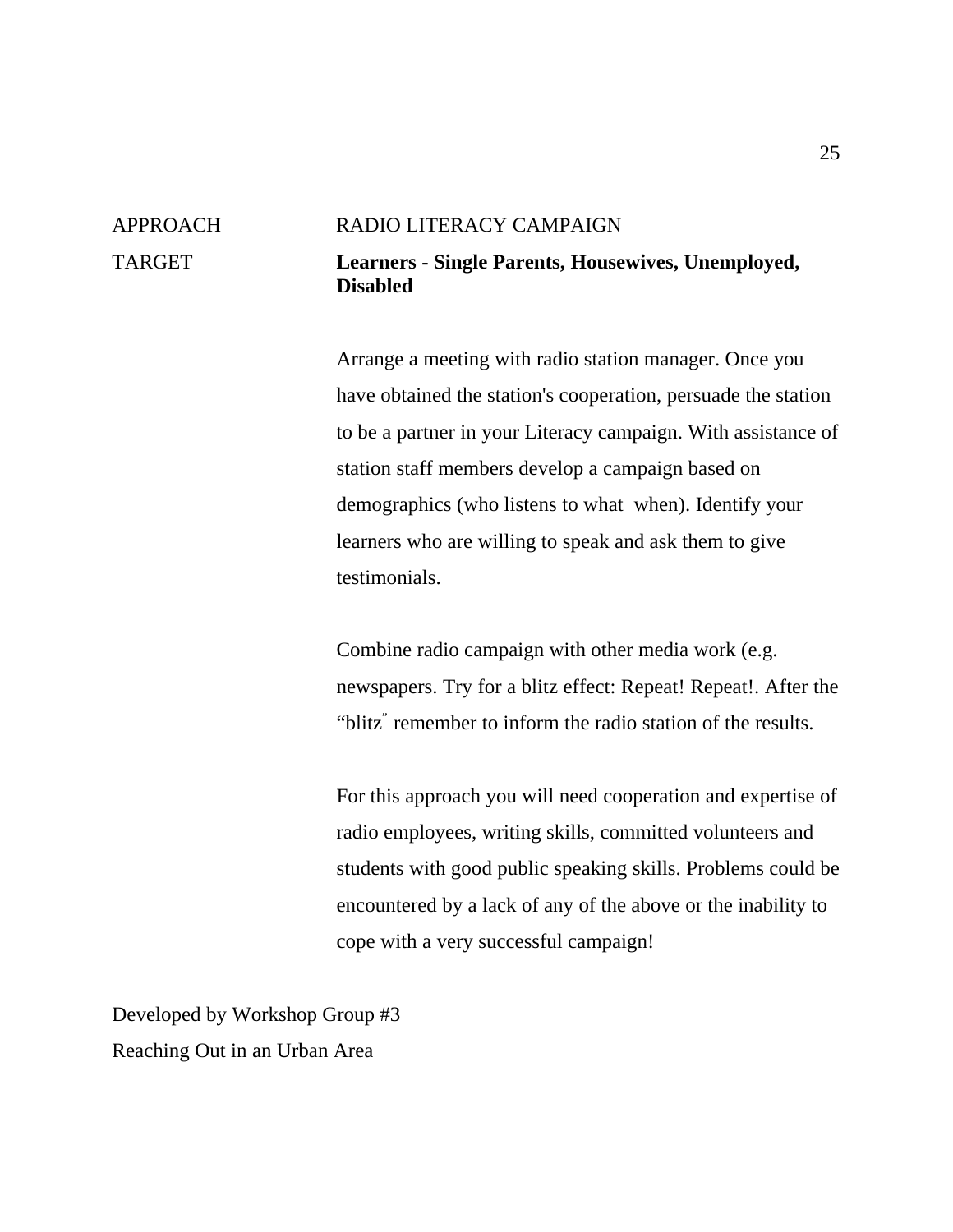#### **NEWSPAPERS**

Traditionally newspapers have been sensitive to literacy issues. The selling and reading of newspapers requires a literate population.

In New Brunswick, there are several daily newspapers with a provincial circulation. Many small communities product weekly newspapers. For ads and feature stones, the latter are recommended for two reasons: 1) local interest and 2) the length of time "weeklies" are kept in households. In the larger communities weekly sections (TV Guides, Women's Sections) of the daily papers may be good spots for outreach information.

## APPROACH: FEATURE STORY TARGET: **Newspaper Readers**

At the suggestion of Amedee Cormier (Literacy Coordinator, NBCC St. Andrews), the Saint John Telegraph-Journal ran a human interest story on an elderly lady living on Deer Island. She had never learned to read or write, but now, at age 79, she wanted to be able to sign her name on her cheques "before she died". As a result of this story, many people called to volunteer their tutoring services. Other callers mentioned people who could use help with reading. This is an approach that has benefits for many!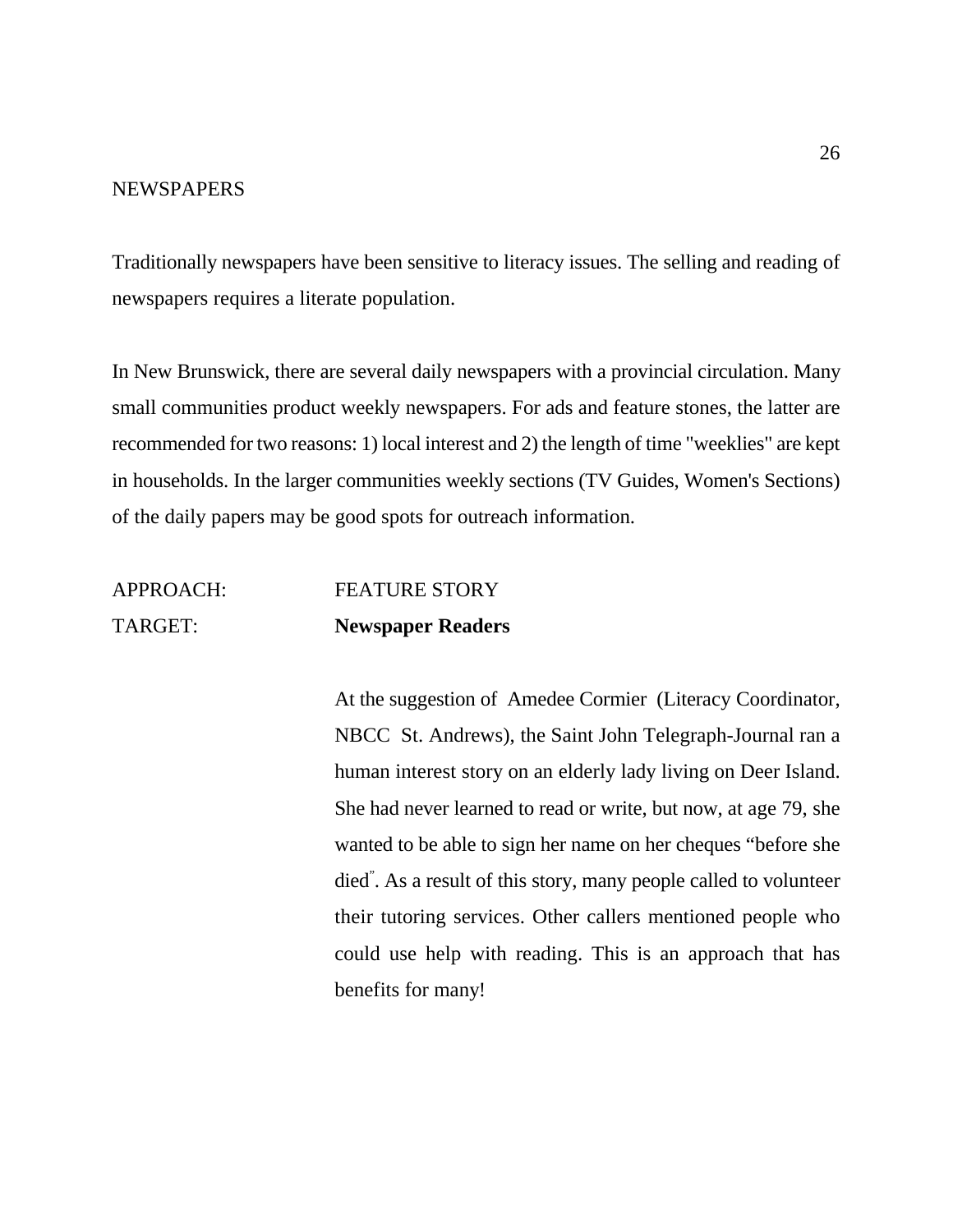"When you do print advertising direct it to " if you know someone" - it works very well . . . . send information out to social agencies . . . . force them to do you work for you . . . .have them do your referrals.

Brian Woodland, Guest Panelist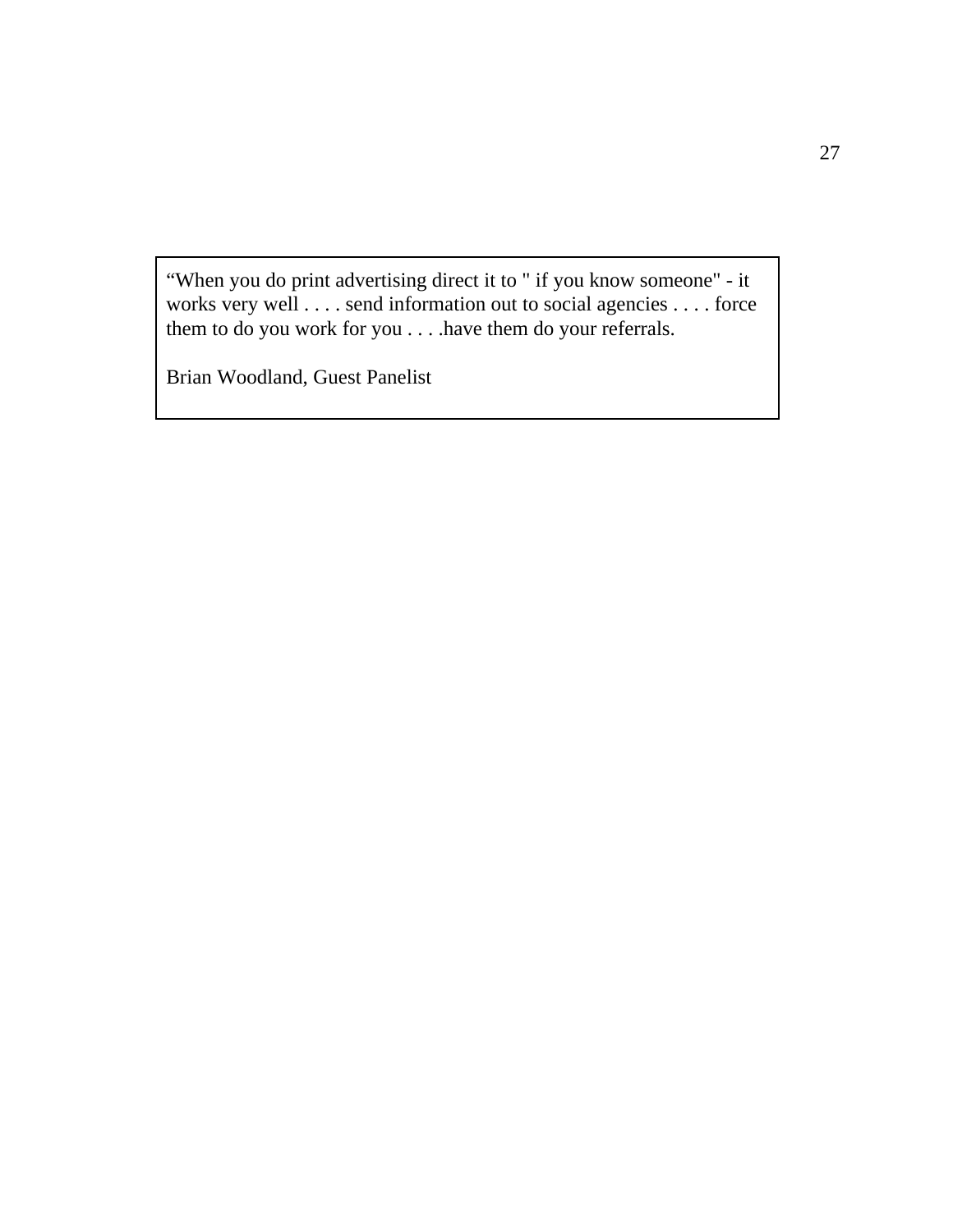## APPROACH: PINS TARGET: **Everyone**



Marketing - selling people what they want to buy. One of the simplest methods for marketing literacy is Pins. Marketing pins means wearing your organization's pin all the time. Whenever someone asks about your pin, give an enthusiastic explanation.



The Greater Moncton Literacy Council sells pins using the Laubach motto and logo. Cost of producing the pins is offset by sales. In this way pins are an effective tool for fund raising and marketing.



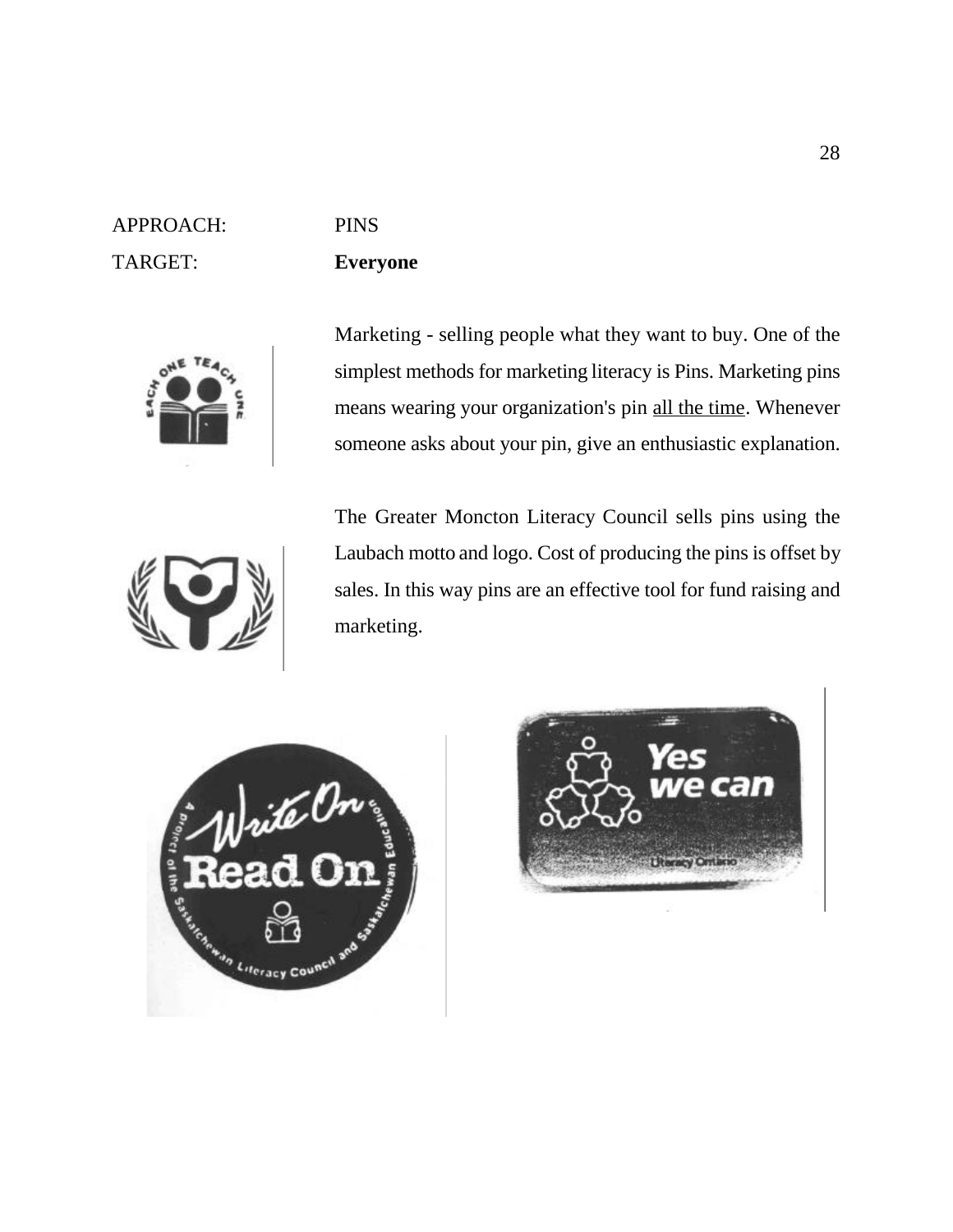### APPROACH POSTERS

# "WE CAN HELP'

### TARGET **Non Readers - Potential Students**

Design and make several posters illustrating problems faced by persons with low level reading skills, Arrange visits to professional offices and other facilities where posters might be useful. Include the following in your visits:

- 1. Manpower and Income Assistance offices
- 2. Medical clinics
- 3. Community kitchens
- 4. Food banks
- 5. Churches
- 6. Salvation Army.

Take time to sensitize professionals to literacy problems and convince them of the usefulness of the posters. Take more time to make follow-up visits to check the effectiveness of your display. Posters should be changed on a regular basis. Make sure that a tutor-coordinator monitors the response rate.

For this approach you will need time, a good distribution system and public relation skills. For the posters you will need imagination, artistic talent and money for materials. If funds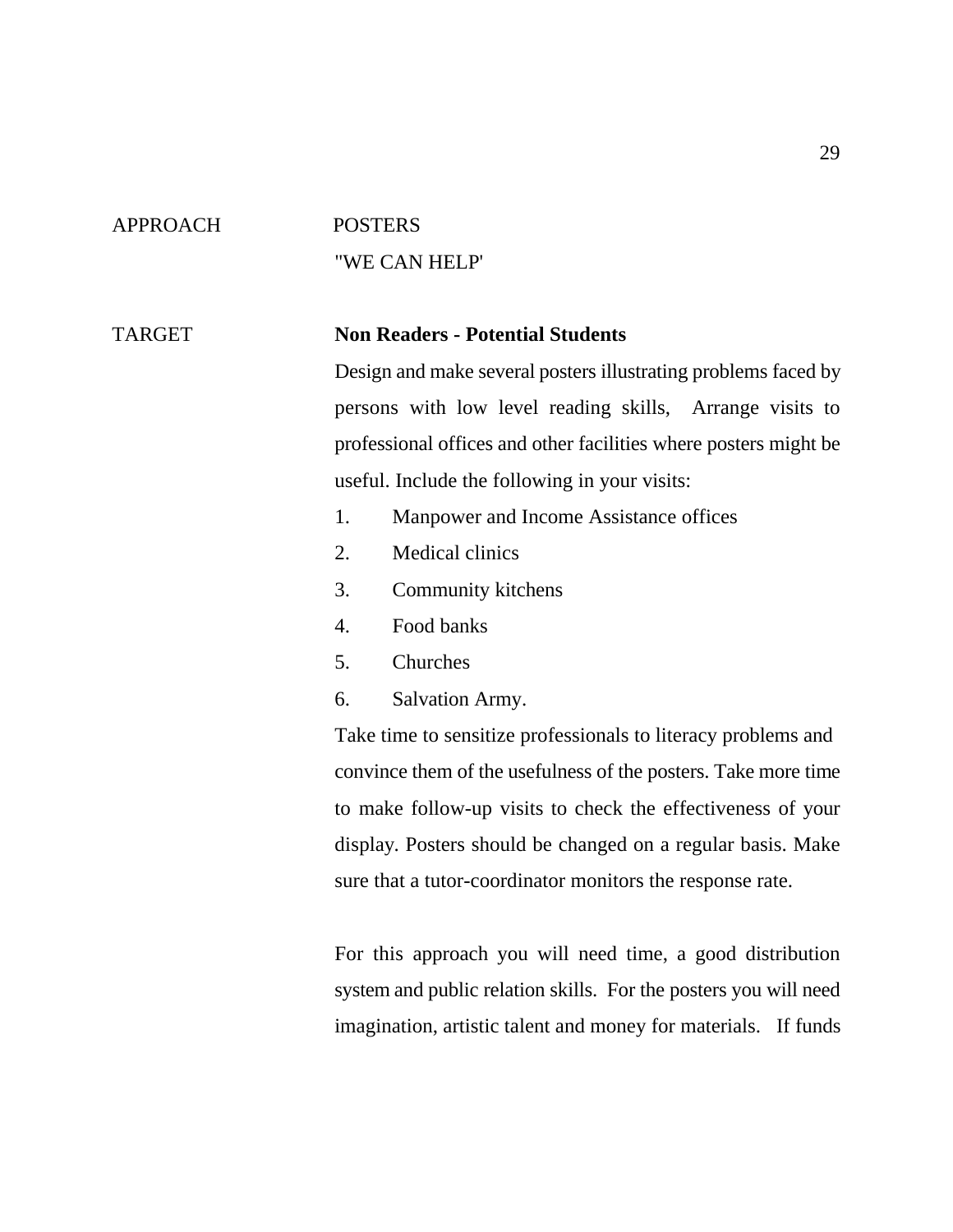are sufficient, posters could be laminated for a longer "life"; and additional display sites might be found. Your measure of success would be student response.

Posters designed by Marion Zaichkowski Developed by Workshop Group #4 Reaching Out in Urban Areas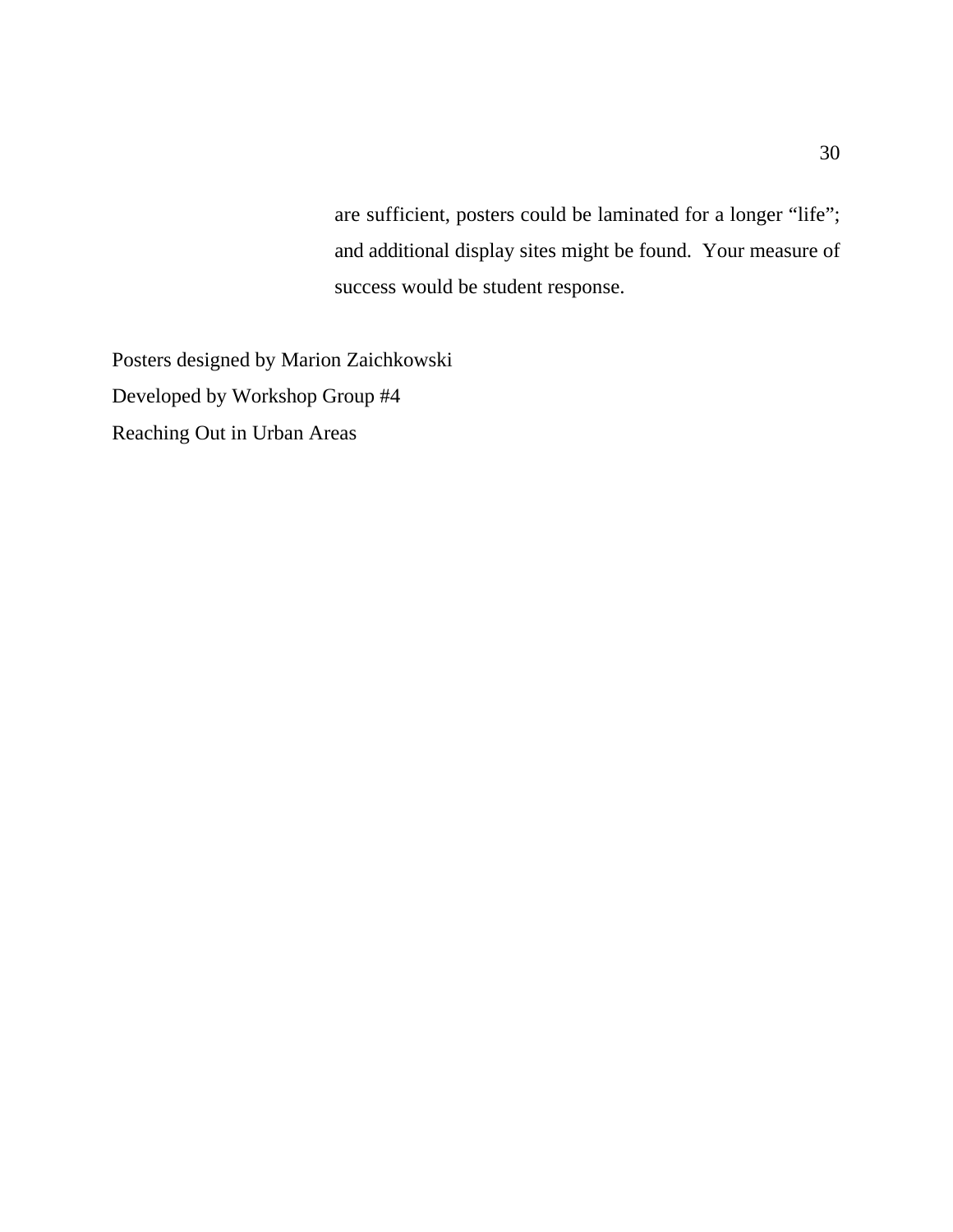

## APPROACH: HAMILTON HOTLINE "WE CAN HELP YOU LEARN THE BASICS!"

### TARGET: **Prospective Students**

When competition for students and duplication of programs began to affect literacy efforts, representatives of all adult education programs offered in the Hamilton area met to discuss ways of reaching potential students. A common goal was identified: "Serve the learner, not the agency". Following an evaluation of all programs, a catalogue of programs was assembled. A Hotline coordinator was appointed and volunteers were trained in telephone skills and familiarization with the programs. A key factor in the hotline success is the volunteer's ability to refer callers to the appropriate programs.

Funding for the telephone line was provided by the Federal government, but additional moneys were needed for office space and staff. Volunteers were recruited, media contacts for publicity purposes were made and brochures were reprinted.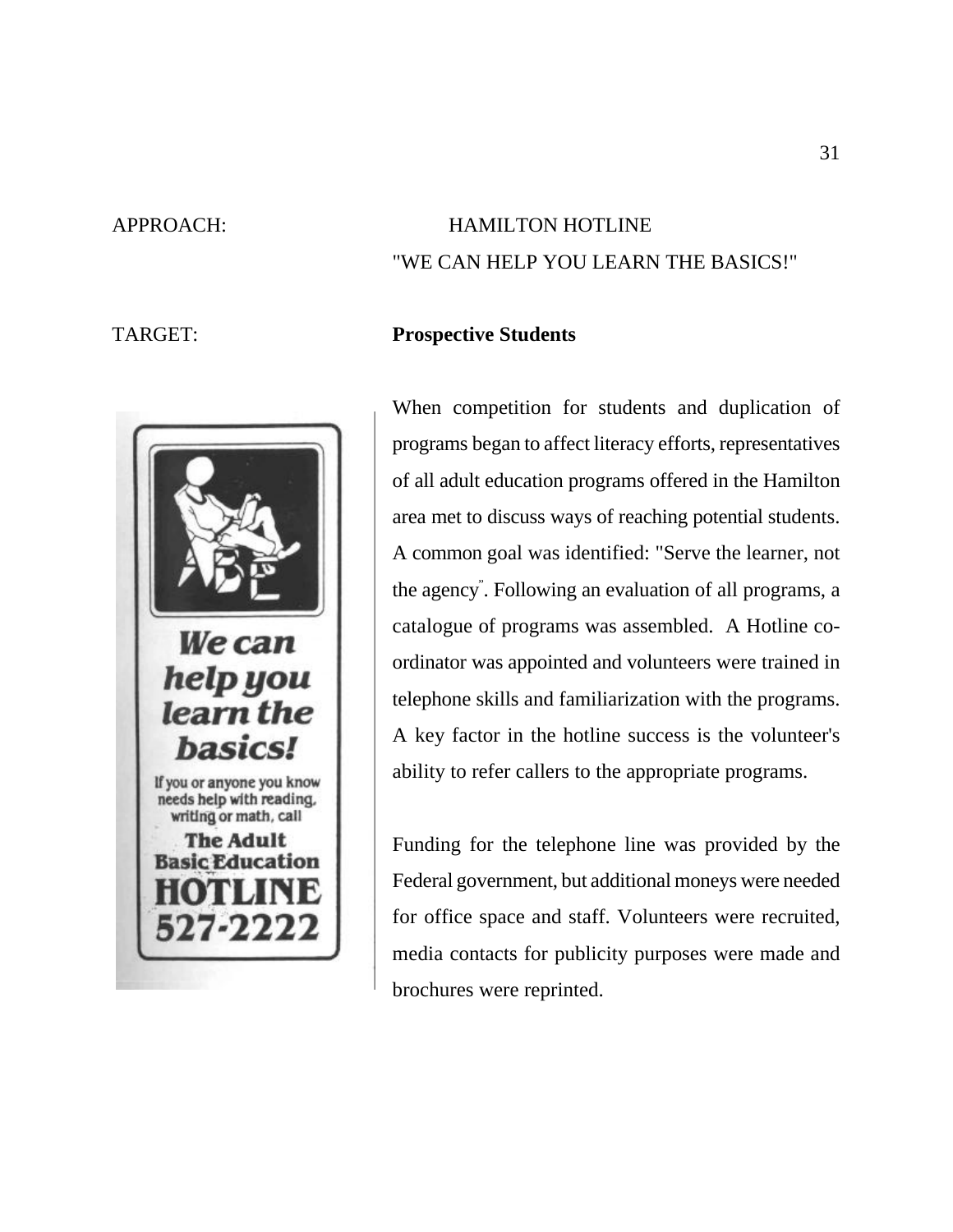An initial problem was inadequate funding. However, lack of money forced organizers to seek help from community organizations. This problem turned into an asset because public awareness and support of literacy issues increased.

Since its establishment in 1984, the hotline has averaged 35 calls per week. By using a telephone follow-up call (4-5 weeks after initial call), hotline organizers are able to set an enrolment rate of 50%.

Developed by Adult Basic Education Association of Hamilton-Wentworth Reported by Brian Woodland, Guest Panelist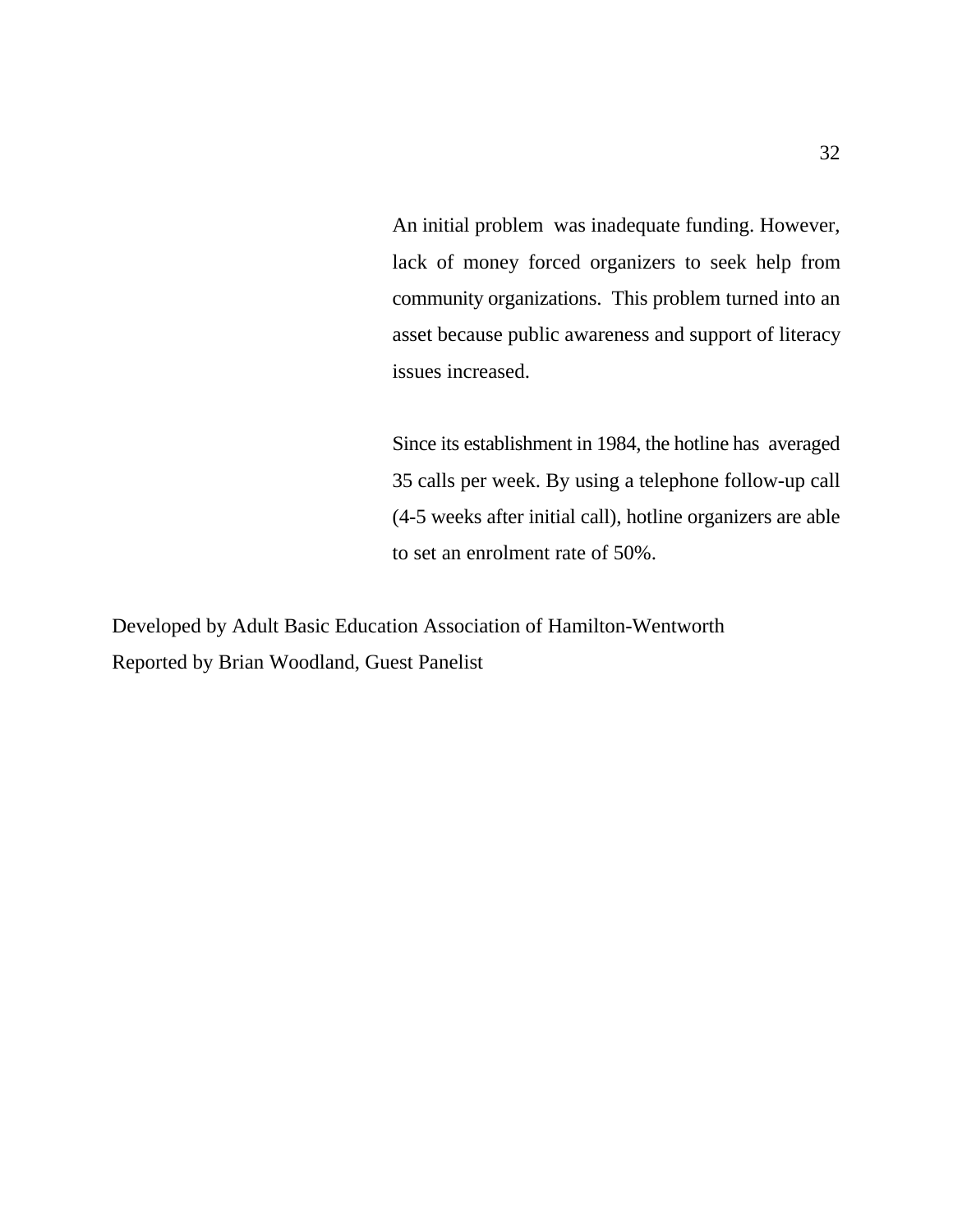## APPROACH LITERACY AWARENESS SLIDE PRESENTATION TARGET **Community Service Clubs and Agencies, Businesses and Companies**

The Adult Basic Education Association of Hamilton-Wentworth developed a slide presentation for fund raising purposes. It was professionally produced at a cost of \$3000. The presentation, with an accompanying script, is aimed at those who know nothing about literacy and outlines the Canadian issues using statistics from the Southam Survey. The presentation can be purchased from ABE Hamilton-Wentworth for \$40.00. Slides pertinent to the Hamilton area could be replaced by slides relevant to New Brunswick. Good promotional material.

Developed by Adult Basic Education Association of Hamilton-Wentworth Presented by Brian Woodland, Guest Panelist

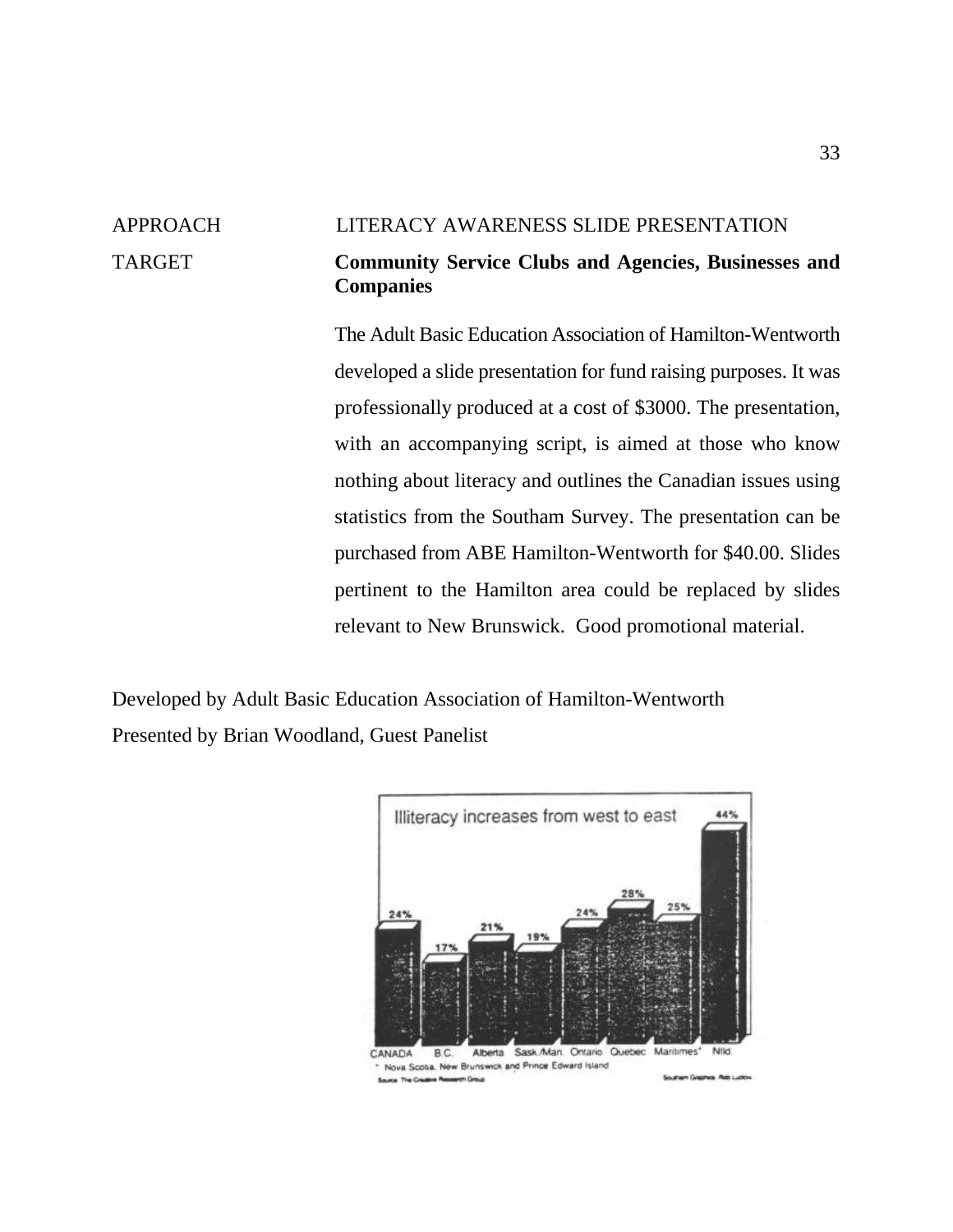## APPROACH BUS SIGNS TARGET **Friends of Learners**

Decide on an effective slogan. Make sure it is easy to read by using large print and phone number. Make it colourful - use pictures if possible.

Have the sign designed by professionals. Work with the sign company to make sure you get the type of sign you want. (Try a prototype first). Choose a creditable advertising/sign company whose people should be sensitive to the target group. Ask if they (company) might consider donating their time but pay if it is necessary to get quality!

When a sign was produced in Moncton the company did quality work but was slow in delivering the finished product.

Success is measured by number of students or friends who responded. The sign serves as an excellent vehicle for public awareness.

Developed by Greater Moncton Literacy Council Jerry Hicks Literacy Coordinator NBCC

Reported by Workshop Group #3 Reaching Out in Urban Areas

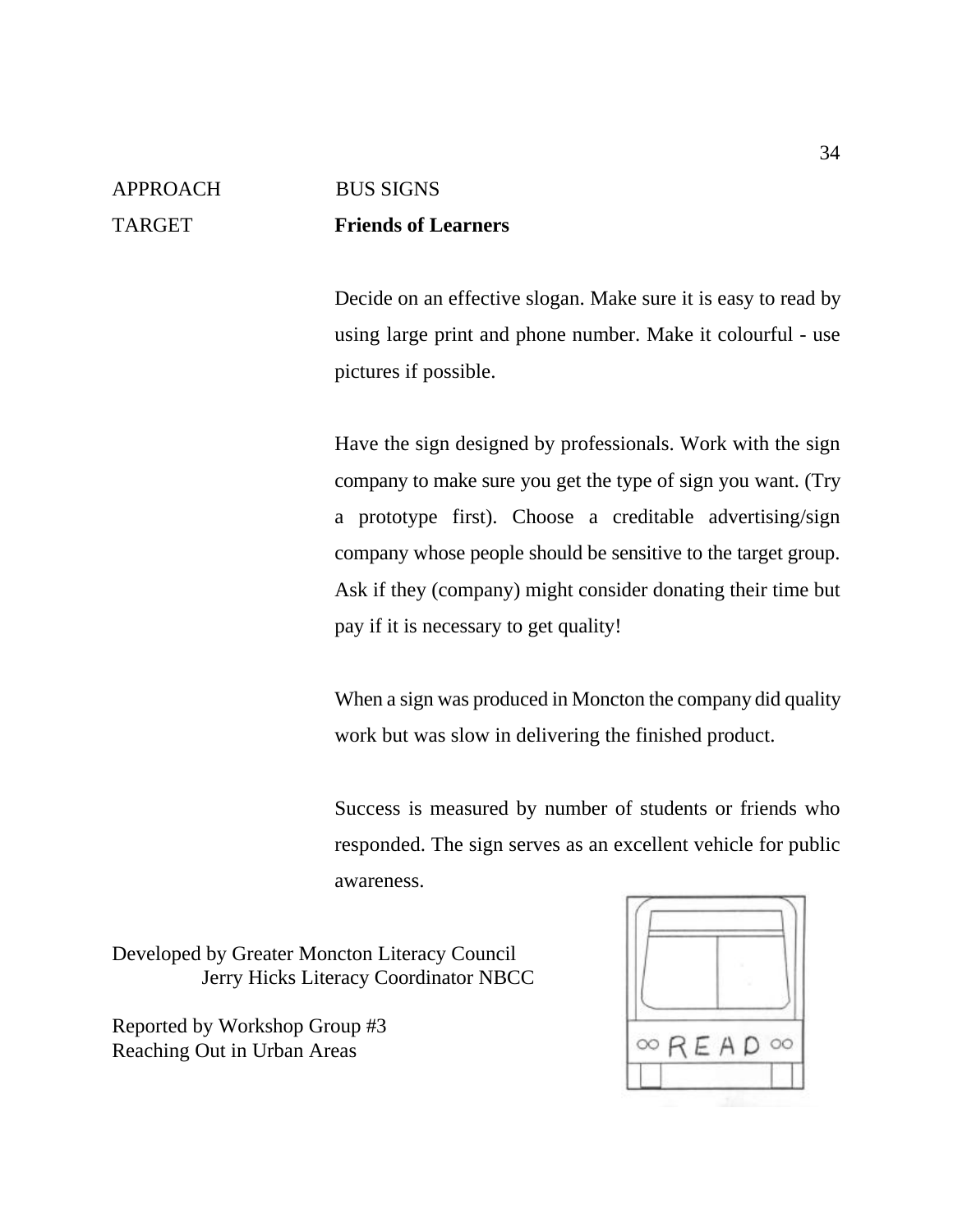

# **REACHING - OUT IN THE WORKPLACE**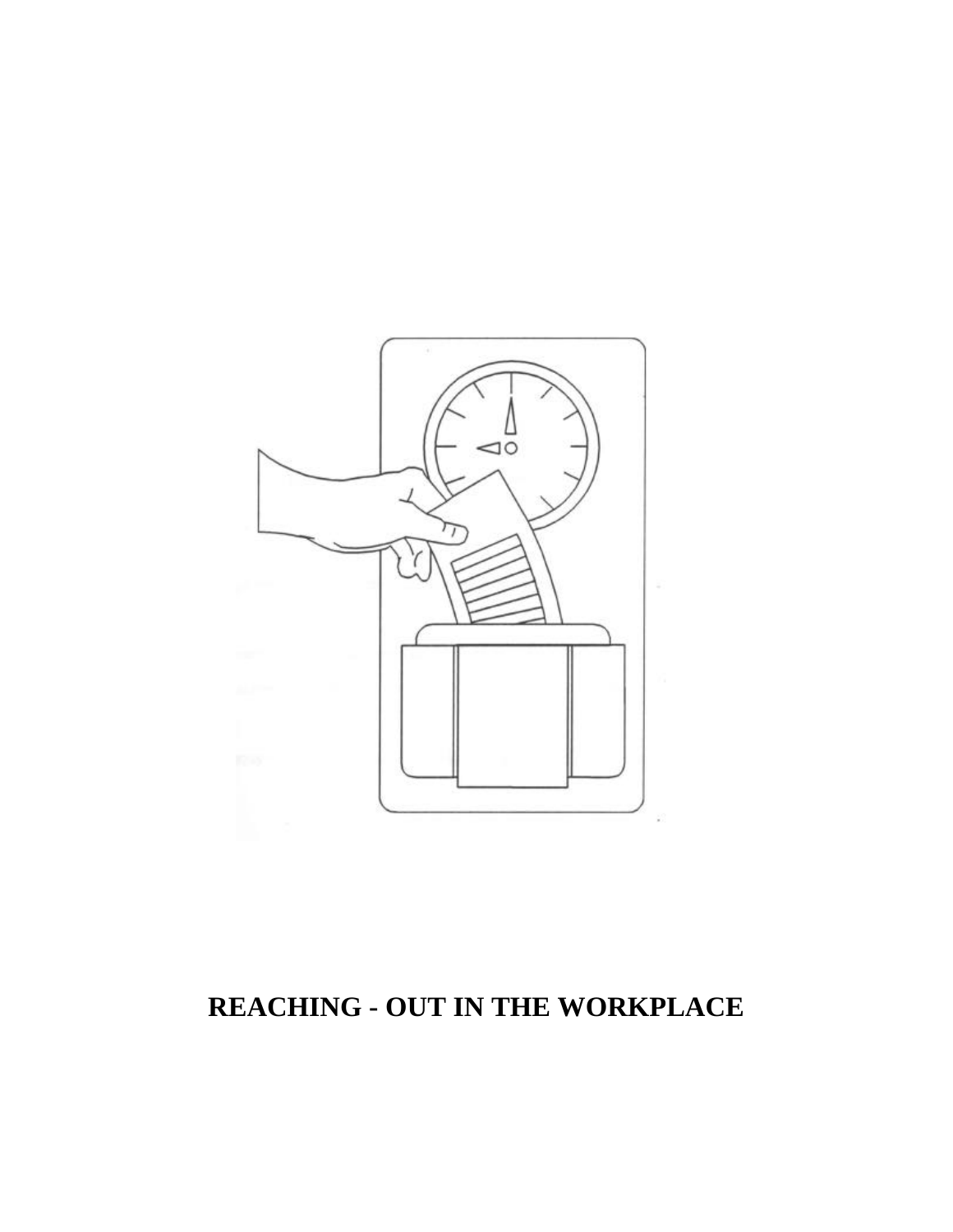#### LITERACY IN THE WORKPLACE

#### **Workshop Group #5**

## **Issues Initially Raised:**

Most of the participants had minimal experience with this topic, but were very interested in understanding and addressing this issue.

For a volunteer literacy council and volunteer tutor, what are the appropriate steps to begin a "literacy in the workplace" initiative?

How can employees be encouraged to become more literate?

How are learners in the workplace recruited? How can the importance of confidentiality, benefits to learners and employer for "literacy in the workplace" initiatives be emphasized?

How can literacy workers deal with an employer who says that more educated workers are not wanted?

How can literacy instructions to employees working on irregular 12-hour shifts be provided?

What should be the contents of a "workers guide"; as part of the various "employee" assistance" programs, that include options for "literacy in the workplace"?

How can a team-work approach be set up?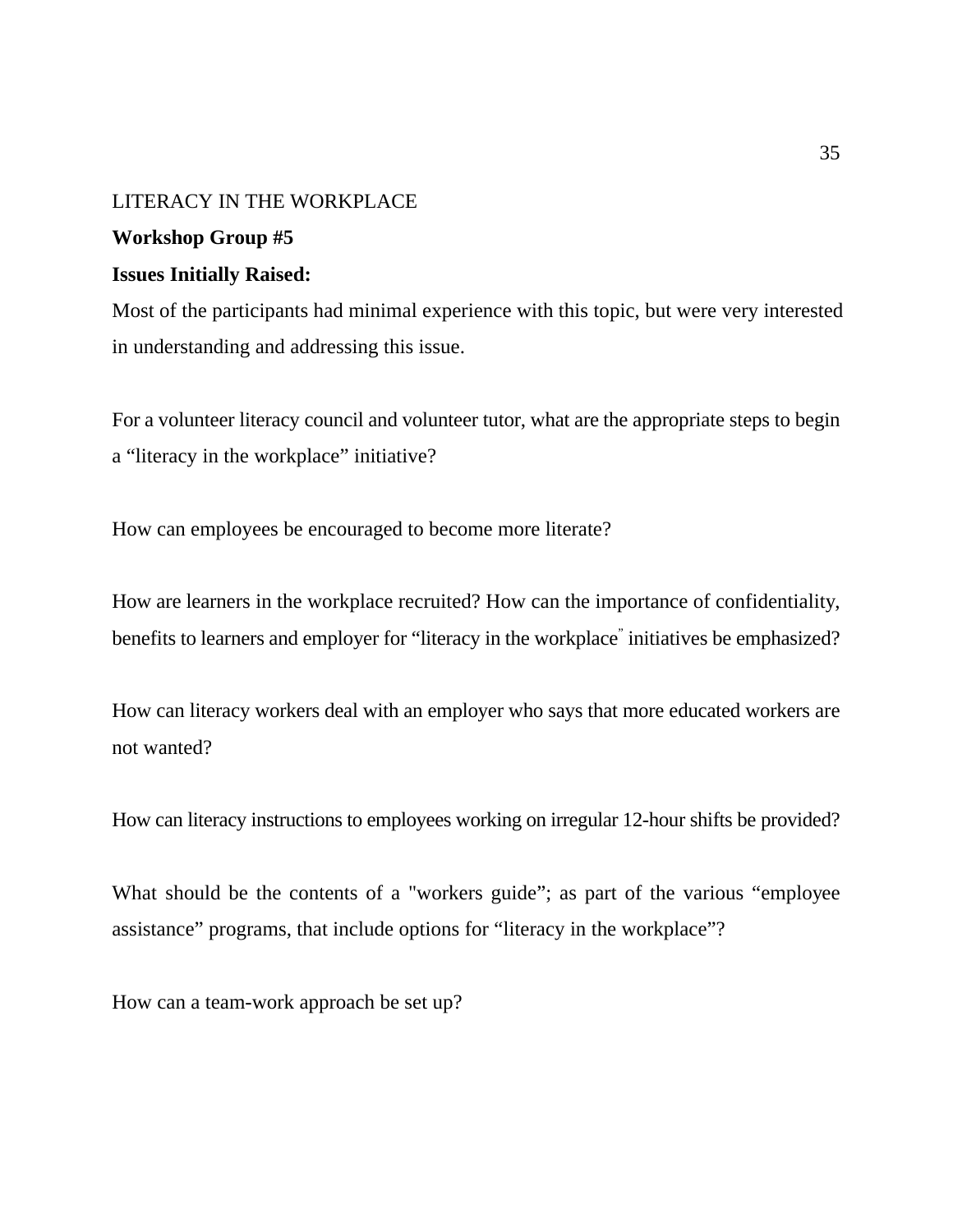How can ongoing cooperation between union and management in promoting the initiatives for "literacy in the workplace/literacy for the employed" be ensured?

**Discussions about problems and solutions** The key concern was the elimination of the word "literacy" in all discussions. Mr. Brent Poulton, Frontier College, proposed "communications", which could encompass a continuum of various academic upgrading programs (e.g. elementary and work-related math skills, writing memos and reports, spelling,

advanced writing skills) for almost all employees.

The need for a long-term approach and commitment must initially be understood by all parties concerned. It was suggested that in many instances a full-time coordinator may have to initially organize the literacy/academic upgrading services.

The academic upgrading of the employees should encourage better staff relations. The long-term result will be a changed "culture" in the workplace.

To avoid duplication and encourage cooperation all new initiatives should begin with an awareness of all the learning" programs available in the community.

The group was made aware that many employers offer safety, fitness, day-care, etc. programs, as categories of "employee assistance program" for their workers. If any other program, like literacy, proves to be profitable and worth while, then it could also be included.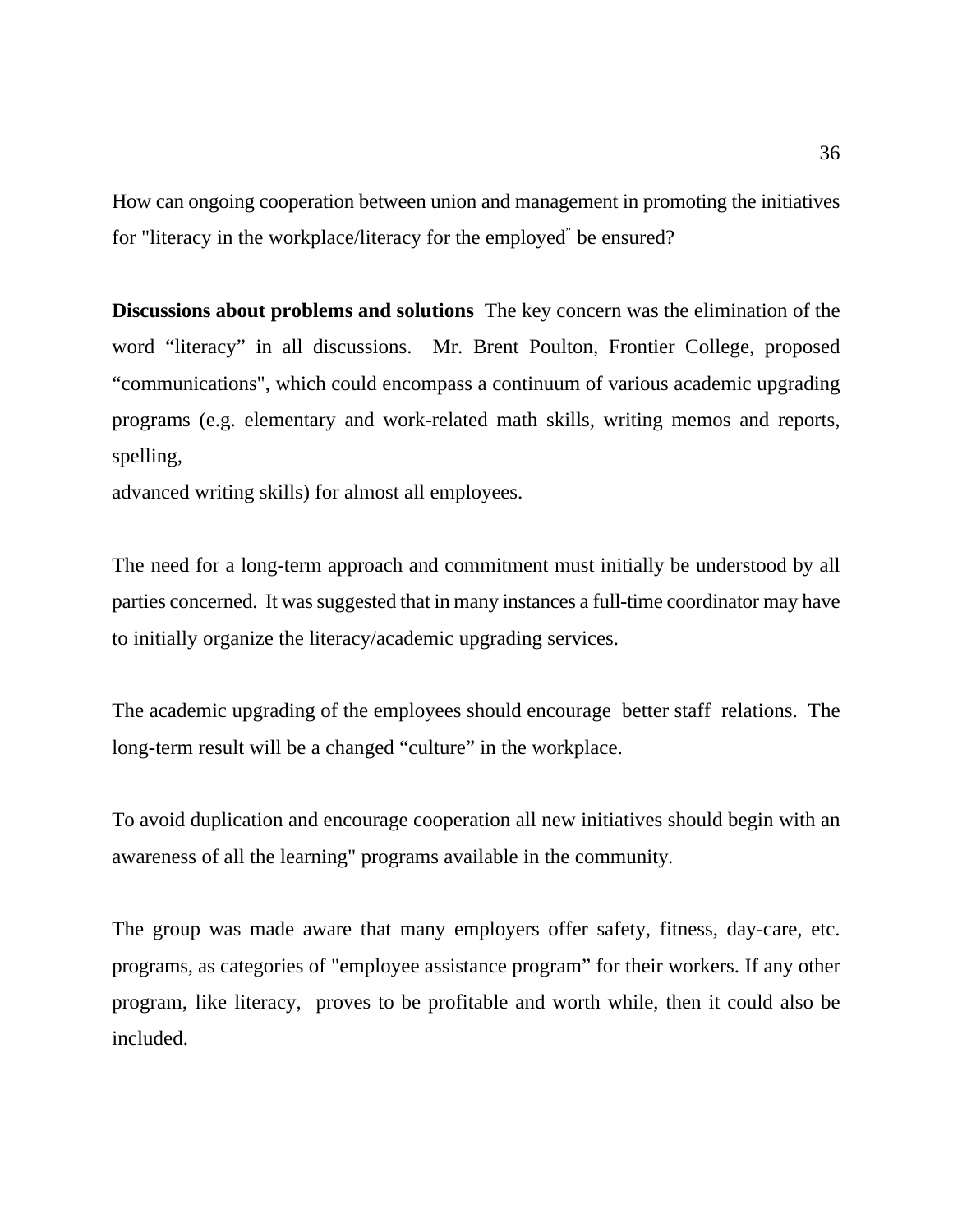The important aspect of the "literacy in the workplace" concept is not only to assess the literacy/academic upgrading needs within a work setting. but also to propose various alternatives for implementing a cooperative team-based resolution of the difficulty.

The initiative would be greatly strengthened if the organizing/cooperation committee include respected people who were "divorced" from the day-to-day union-management conflicts.

An aspect of flexibility could be to initiate a pilot project off the work site. The approach in some instances may be to rewrite technical reports and notices into easier-to-read language.

The organizers, individual "instructors" and "learners" must all initially agree to the highest degree of confidentiality before anything can be planned.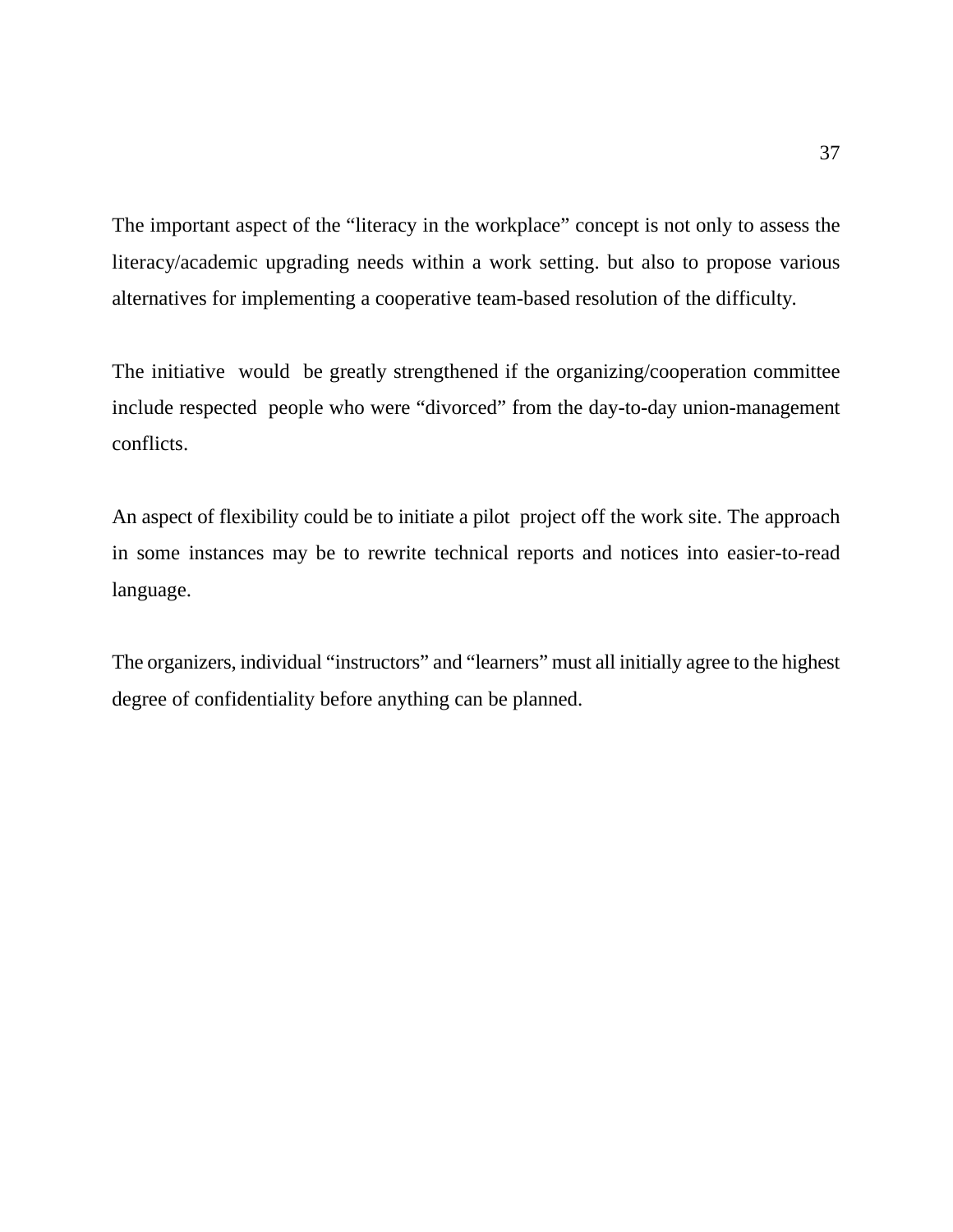| <b>APPROACH</b> | <b>BUSINESS INITIATIVE FOR LITERACY</b><br>DEVELOPMENT BUILD<br>Proposed January, 1989                      |
|-----------------|-------------------------------------------------------------------------------------------------------------|
| <b>TARGET</b>   | People Lacking the Basic Literacy Skills Necessary for<br><b>Jobs</b><br><b>Available in Bangor, Maine.</b> |
|                 | Proposal: Design a "BUILD" pilot program in Bangor area by:                                                 |
|                 | 1.<br>Penobscot Consortium Private Industry Council                                                         |
|                 | 2.<br>Training and Development Corporation, and                                                             |
|                 | 3.<br>Bangor Chapter of Literacy Volunteers of America                                                      |
|                 | The Penobscot Consortium and Literacy Volunteers will recruit                                               |
|                 | 20 volunteers from area businesses to be trained as tutors.                                                 |
|                 | Initially 72 area businesses were contacted by mail to solicit                                              |
|                 | interest in the program. Each volunteer tutor will:                                                         |
|                 | 1. Volunteer some of his/her time and do some tutoring<br>on company time                                   |
|                 | 2. Each tutor will pledge at least 100 hours of literacy                                                    |
|                 | instruction to be provided during hours of mutual                                                           |
|                 | convenience for tutor and student.                                                                          |
|                 | 3. Training could take place 3-4 hours per week over an                                                     |
|                 | eight month period.                                                                                         |
|                 |                                                                                                             |

Training and Development Corporation (T.D.C.) will provide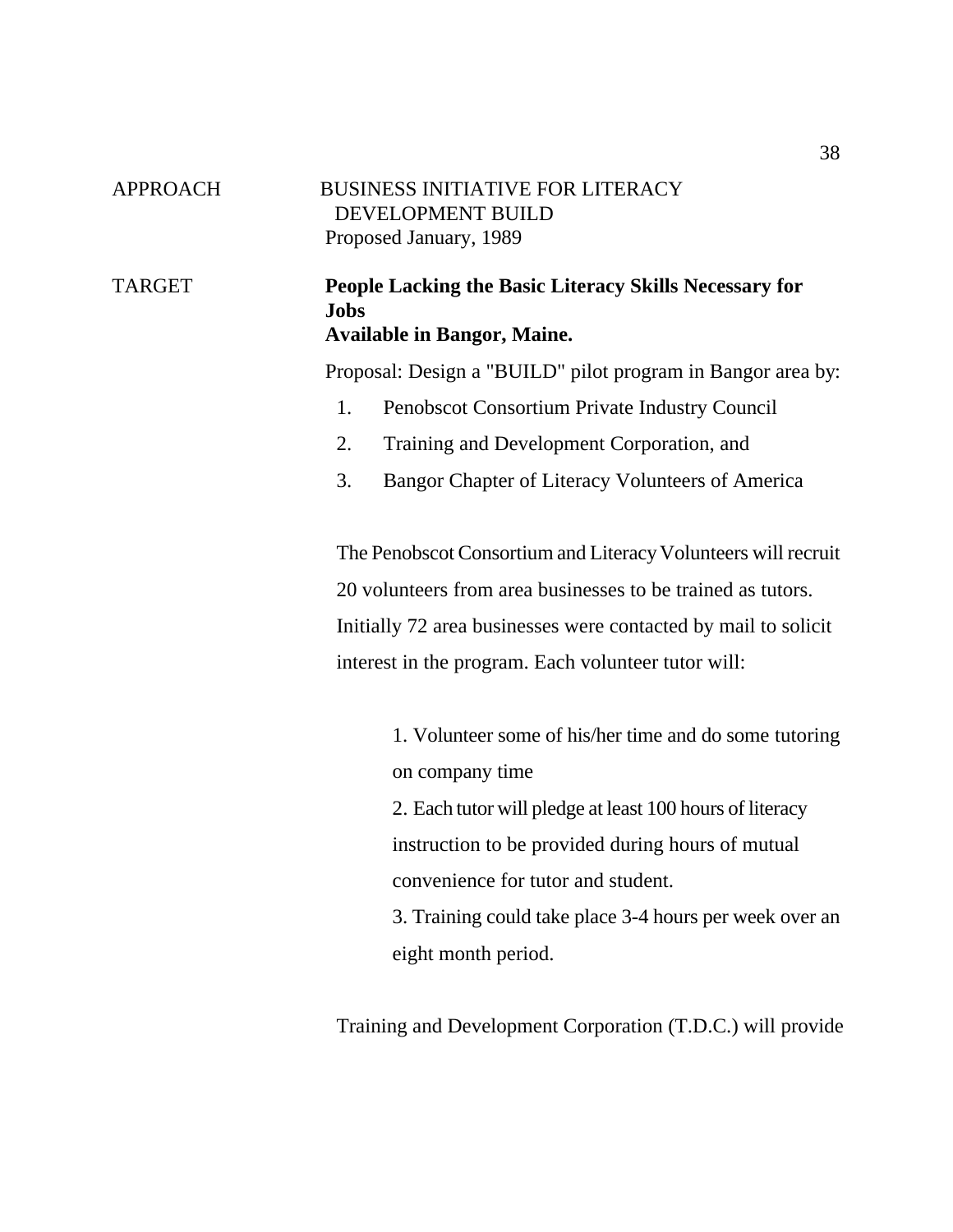20 functionally illiterate students, taken from among the recruits for federal and state job-training programmes. It will provide space for training, child care services and transportation. The Bangor Chapter of Literacy Volunteers of America will provide the training materials and will train the 20 tutors.

When basic reading proficiency is achieved, each student will be enrolled in the T.D.C.'s Bangor Learning Centre for additional academic training. Businesses providing volunteers to BUILD will be given first priority in hiring program graduates.

If pilot program (BUILD) is successful in the Bangor area, it may be expanded to include the entire Penobscot Consortium, (Penobscot, Piscataquis and Hancock Counties.)

Developed by Ms. Pamela Chute, Vice-chairman of Penobscot Consortium Mr. Lowell Kjenstad, Member of Board of Directors of Literacy Volunteers of America

Reported by Richard Tenderenda Workplace Group #5 Reaching Out in the Workplace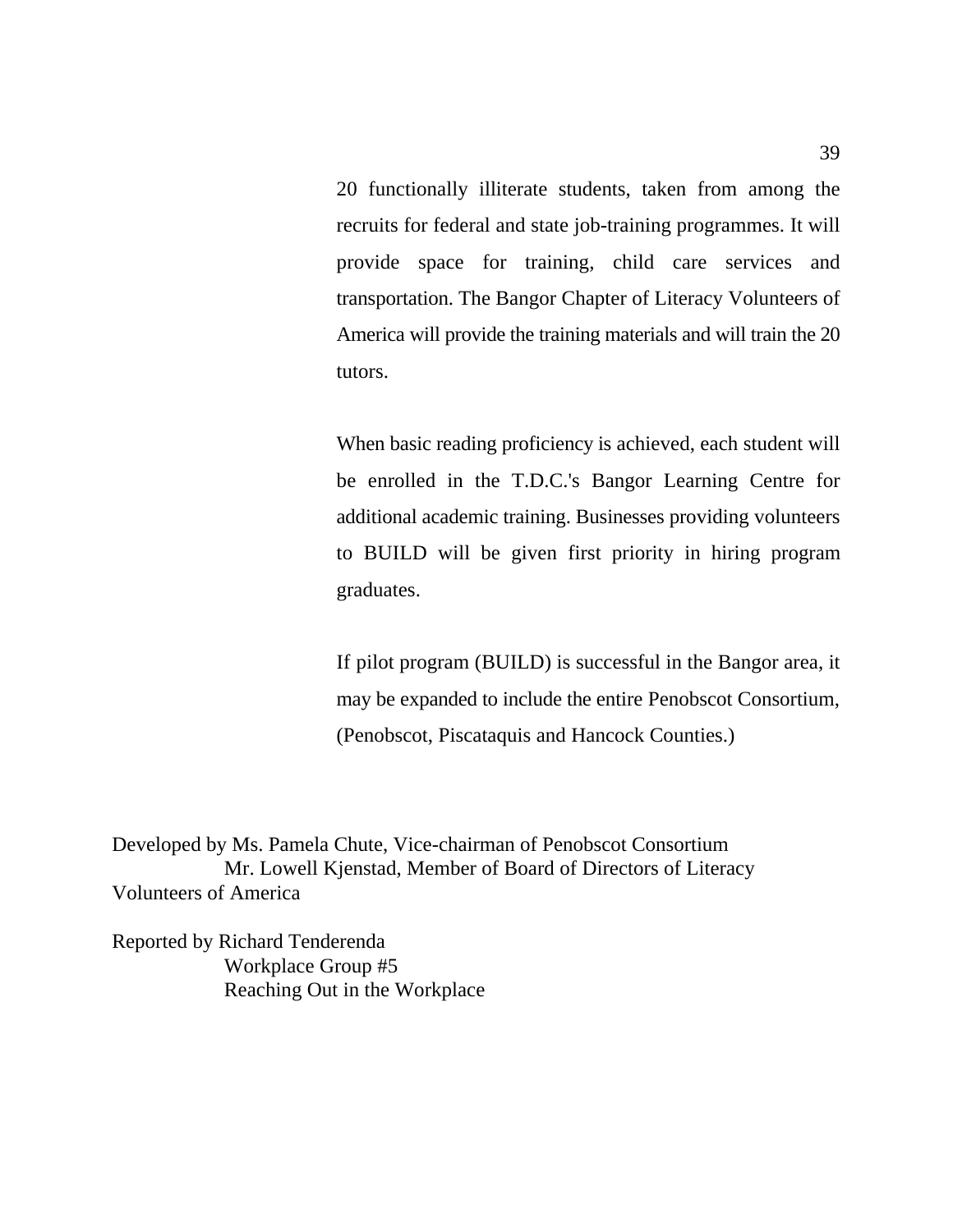## APPROACH ONTARIO BASIC SKILLS IN THE WORKPLACE TARGET **Ontario Residents, Currently Employed, or Temporarily Laid off**

This program, designed to help adults upgrade basic English and Math skills, enables workers to keep up with new developments or get ahead in their jobs. Benefits for employers would be improved efficiency and productivity of participating employees. In addition to employers and employers' association programs, sponsors may include unions, and employee groups.

Flexibility in program length and training schedules is encouraged. Training can take place in tile workplace, union hall or an employee association facility. Training projects may vary in length with a maximum duration of 400 hours.

Participants may receive a certificate of achievement upon successful conclusion of instruction In addition to Basic Skills Upgrading, participants maybe offered courses related to special technical or job-related vocabulary, scientific and technical knowledge up to post-secondary level and oral English or French second language instruction (if job related).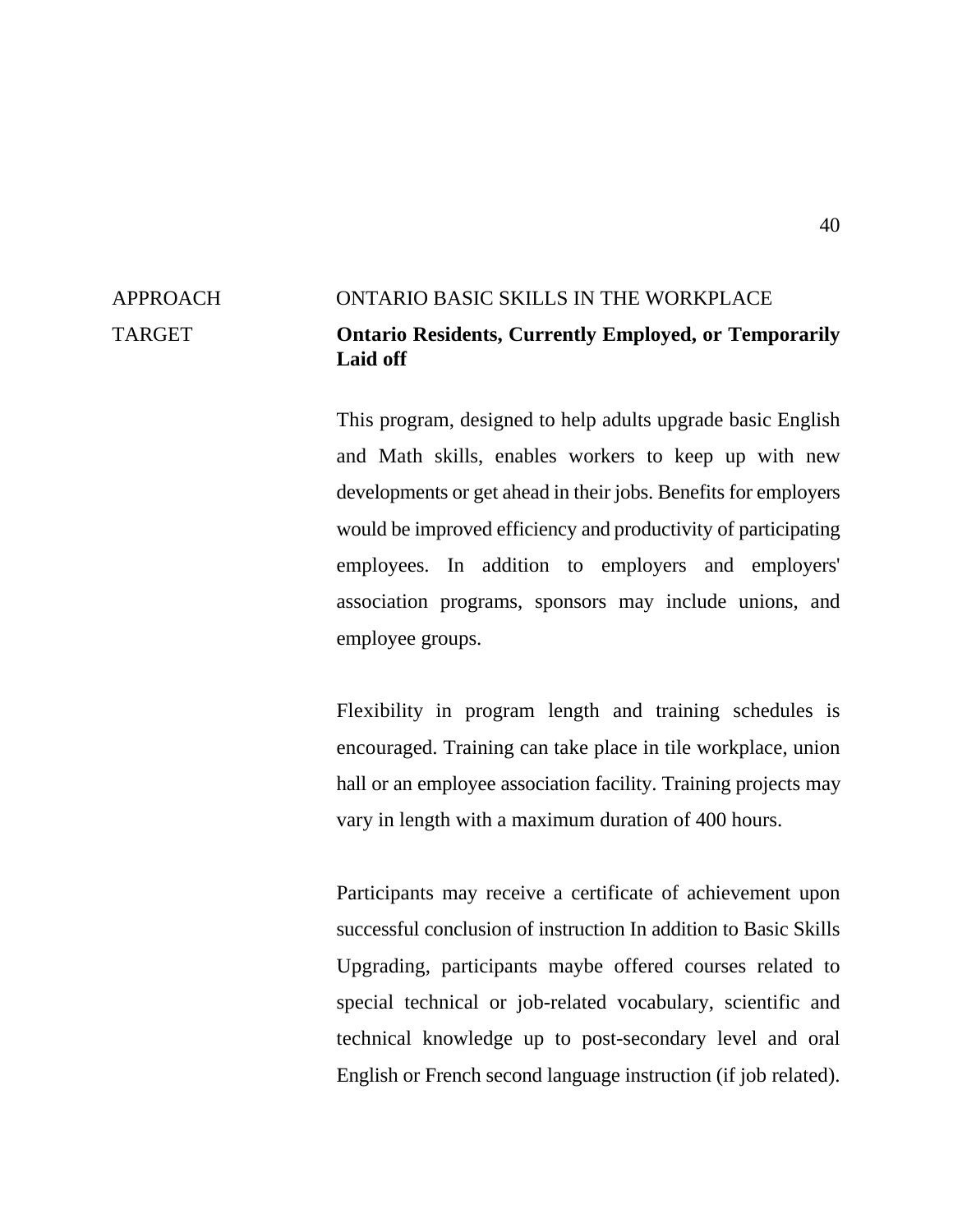Sponsoring organizations can receive 100% of the direct costs of the instruction and related administrative expenses. They can provide in-house instructors or hire trainers from elsewhere.

Participants may be eligible for "Special Support Allowances" for child care, transportation or accommodation expenses over and above regular work-related expenses.

Developed by Ministry of Skills Development Access Programs Unit Ontario Basic Skills in the Workplace Mowat Block, 3rd Floor 900 Bay Street Toronto, Ontario M7A 112

Reported by Richard Tenderenda Workshop Group #5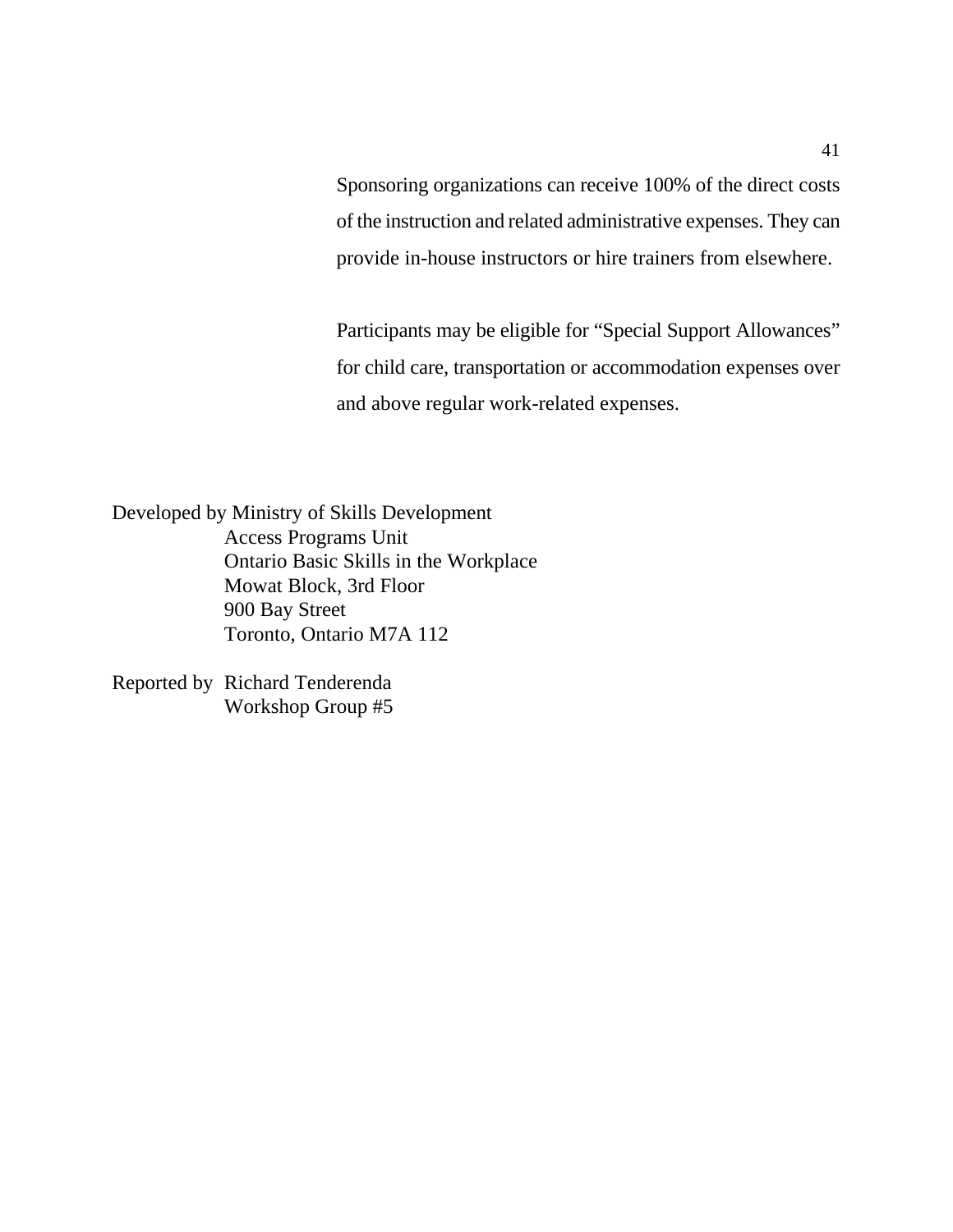# APPROACH INDUSTRIAL TUTORING PROJECT TARGET **Employees in Three Regions of Canada**

This project is made possible by a partnership involving Laubach Literacy of Canada, participating companies and their employees, and the federal government. Companies can contribute tutoring space, cost of materials, paid time off work for participating employees and clerical assistance. A participating company also has the option of paying the cost of tailor-made learning materials related to a production process or a business activity.

A Laubach Literacy of Canada Regional Coordinator will meet with management and union representatives to assess the need for basic skills training. When a consensus has been reached, a specific program for improving these basic reading, writing and math skills will be implemented.

Tutors are recruited and trained and then the learner is paired with a compatible tutor so that individualized attention speeds the learning process. Typically, learner and tutor will get together for two 1-hour sessions per week.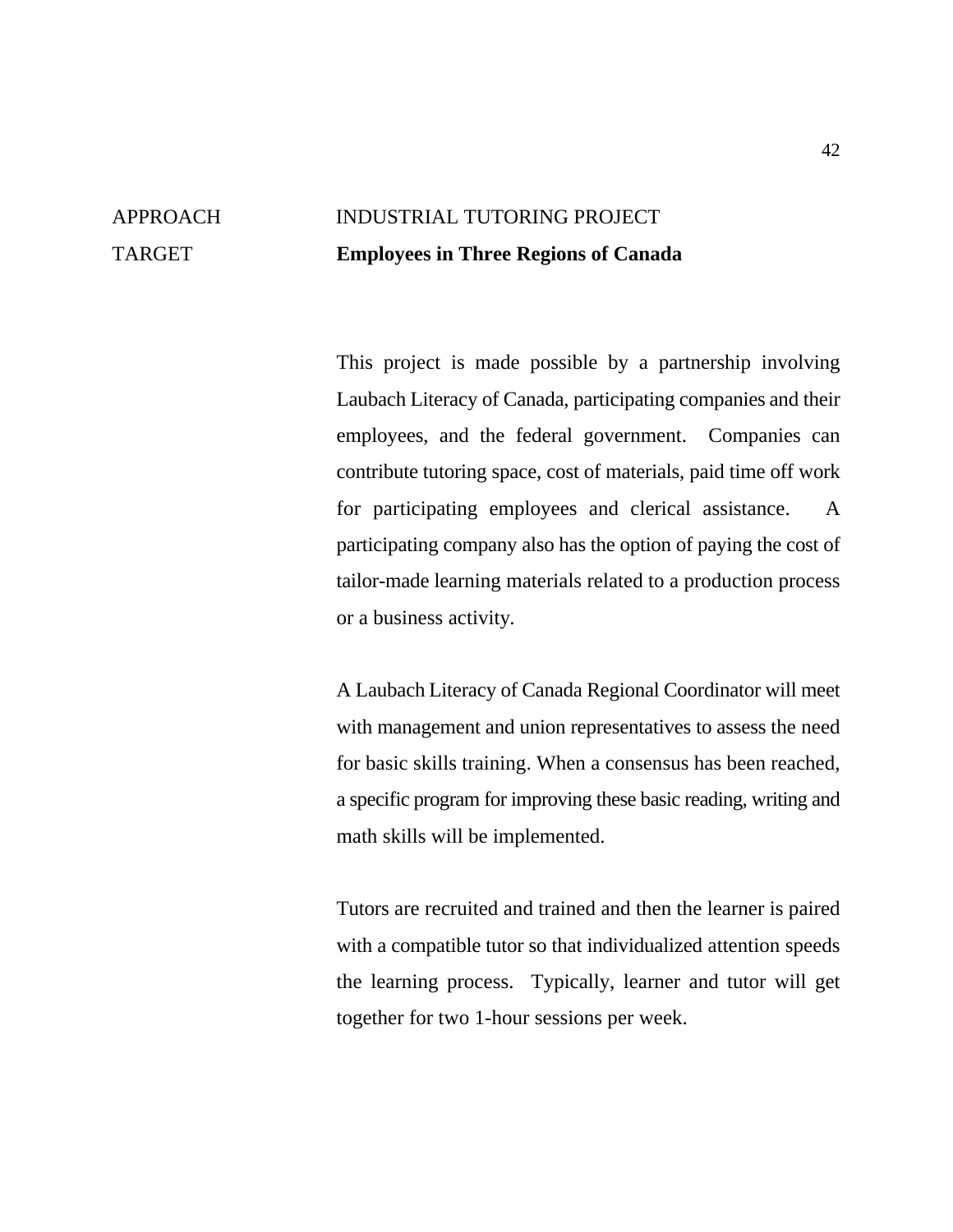Employees are usually asked to give up half an hour of their lunch break which management matches with half an hour of actual working time.

Success can be measured by benefits for both company and employees. With improved reading skills employees read manuals and directives accurately, resulting in less supervisory time wasted. Safety signs and instructions read correctly mean a better safety record. Absenteeism decreases as employees gain self-confidence. Chances of employee promotion increase. More highly motivated employees can lead to an improvement in employer/employee relations and communications. Tutor-employees have a chance to display leadership qualities and suitability for further training.

Adapted from Industrial Tutoring Project Brochure Juel Weideman, Project Manager Industrial Tutoring Project Laubach Literacy of Canada 23 Dutch Road St. Armand West Quebec J0J 1T0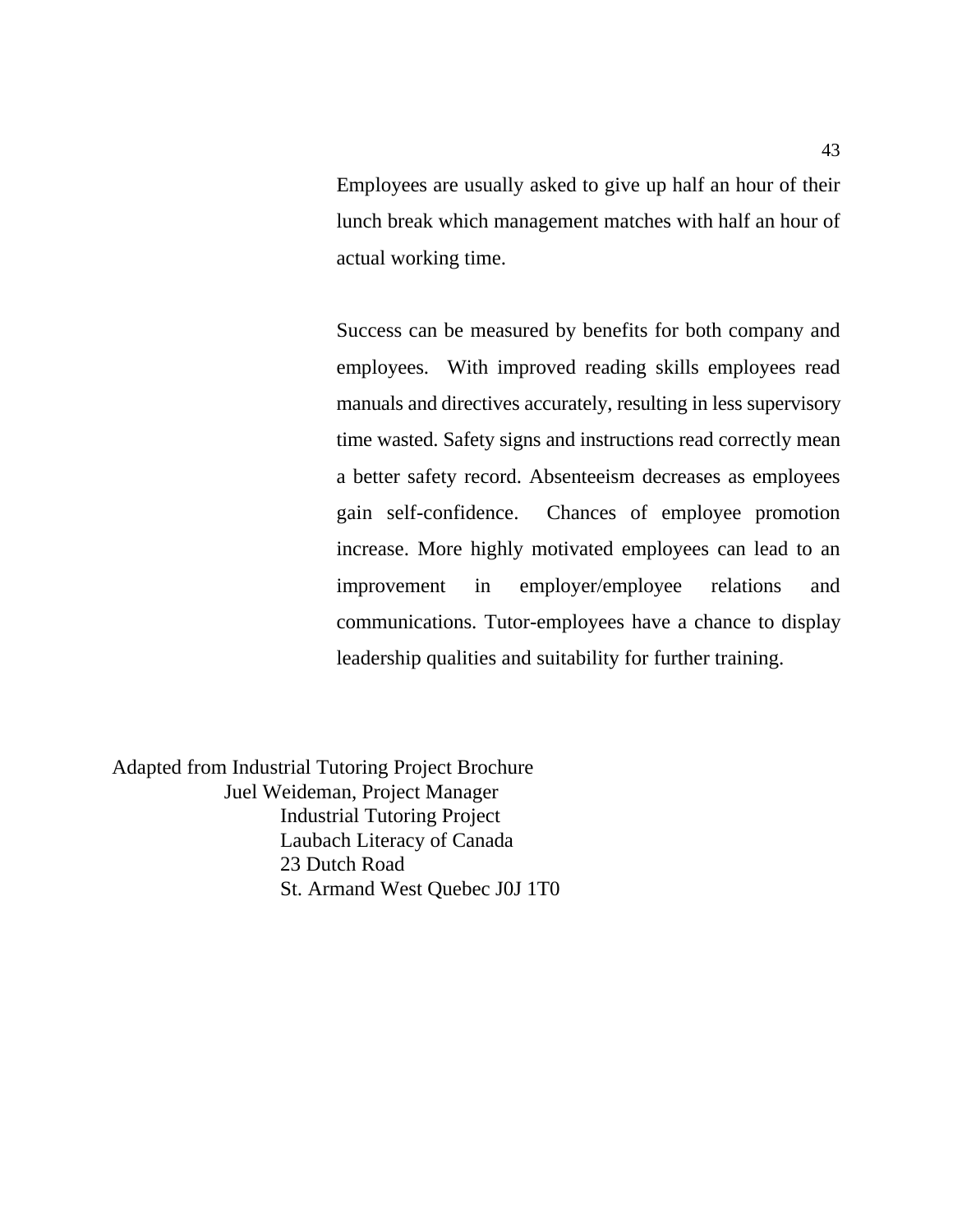#### APPROACH INDUSTRIAL TUTORING PILOT PROJECT

## TARGET **Cape Breton Companies with One Hundred or More Employees**

Funding was obtained and Diane McDonald was hired as a fulltime coordinator. After setting up and equipping an office, she was ready to "target" companies with 100 or more employees. "It is a lot more efficient to go to one company with 1000 employees than to go to 100 companies with 10 employees. Usually- the larger companies lead the way as far as social programs". She made herself known to the area literacy councils. She visited community colleges and other educational resources to gather material on all upgrading and training programs available. The project was publicized through churches (bulletins) and media interviews. She held meetings with management and union officials and gained their approvals first before talking to the workers, "With the workers I stressed confidentiality and workplace training - never literacy". Materials on available programs were distributed and displayed in the workplace and the lunchrooms. At the steel company messages were attached to pay stubs.

For these tasks Diane's public relations experience plus persistence and tact were valuable assets. Major problems were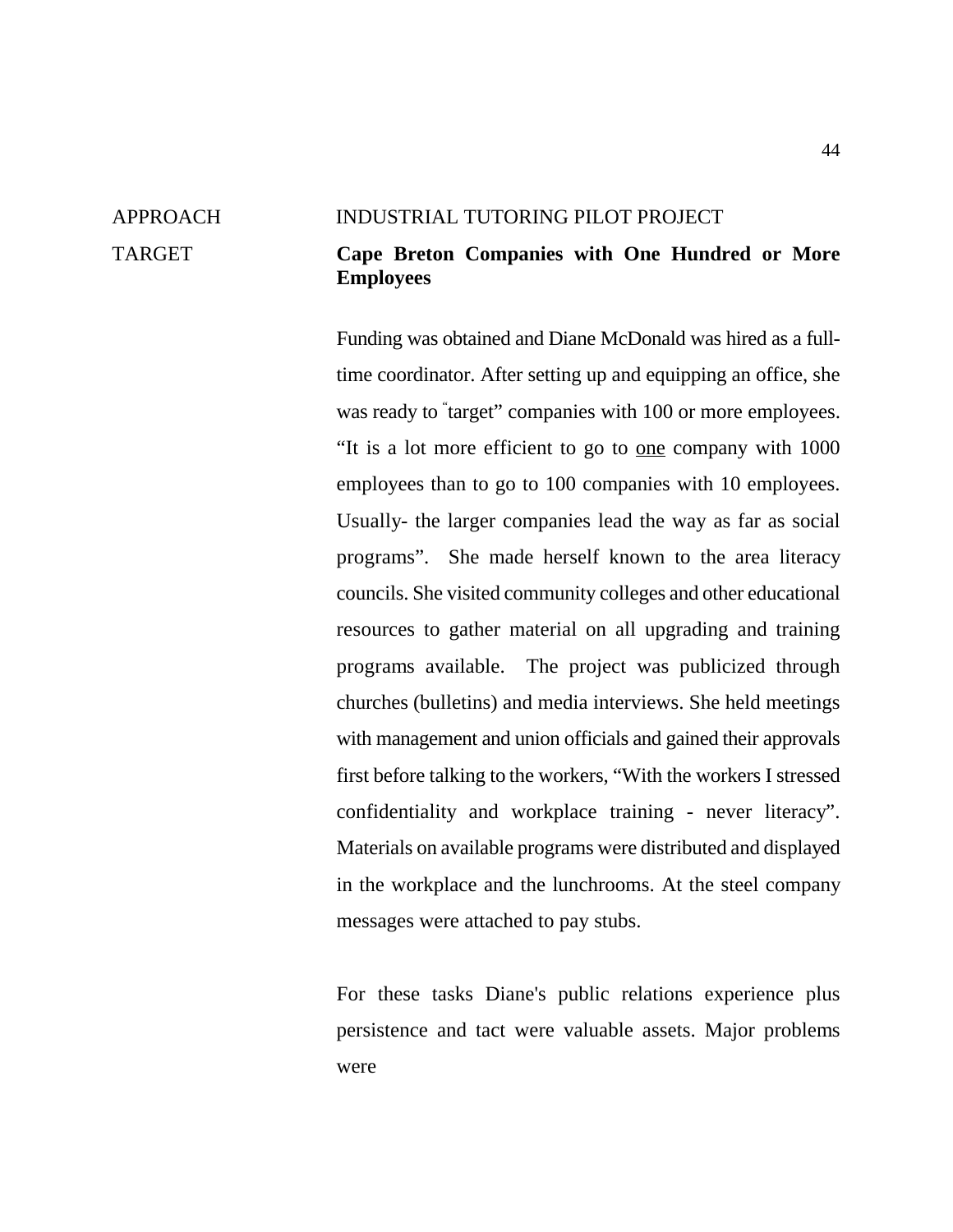encountered: union negotiations, permanent layoffs and temporary layoffs. Despite major problems, the plan obtained the backing of companies and unions, had excellent media coverage and positive employee feedback.

Developed and presented by Diane McDonald Coordinator Industrial Tutoring Project (Laubach) Cape Breton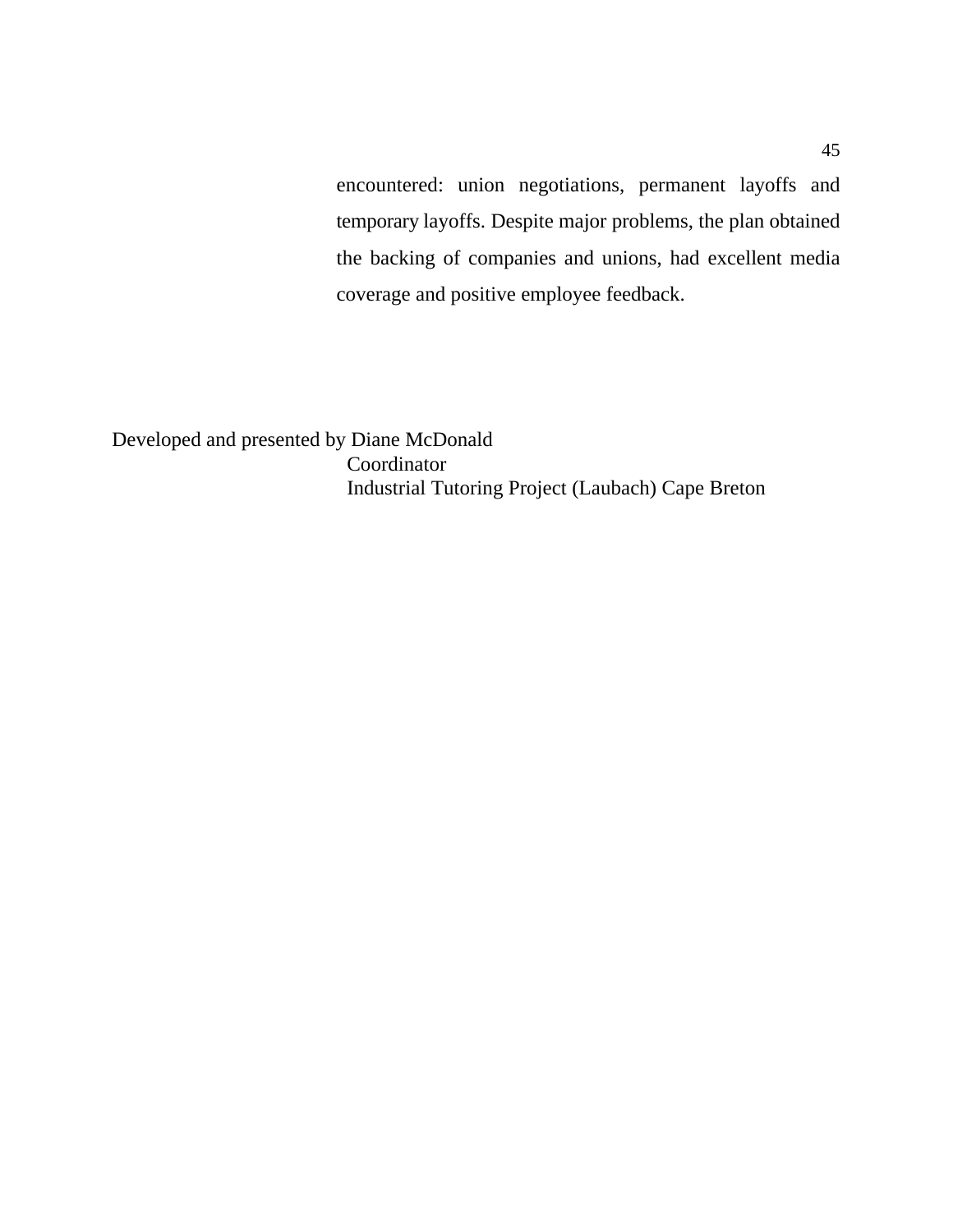# APPROACH UPGRADING AT STAR KIST CANADA TARGET **Newly Rehired Employees (January, 1988)**

The College Department Head (NBCC-St. Andrews) was contacted about the need for academic upgrading by the Personnel Director of the company and an instructor of "Technical Program on First-Aid" at the company.

The result was very cooperative discussions and approvals by the Personnel Director of the company and the President of the union, based on explanations of available programs to them by the college's literacy coordinator.

All academic and other programs of the college were explained to four groups of 50 employees each at the plant. Prospective employees were tested individually or in groups over a 4-6 week period through 15-20 testing visits.

The employer asked for and received CEIC funding for three weeks, full-time classes, one week of ABE, and two of the BTSD (two at plant site and one at college).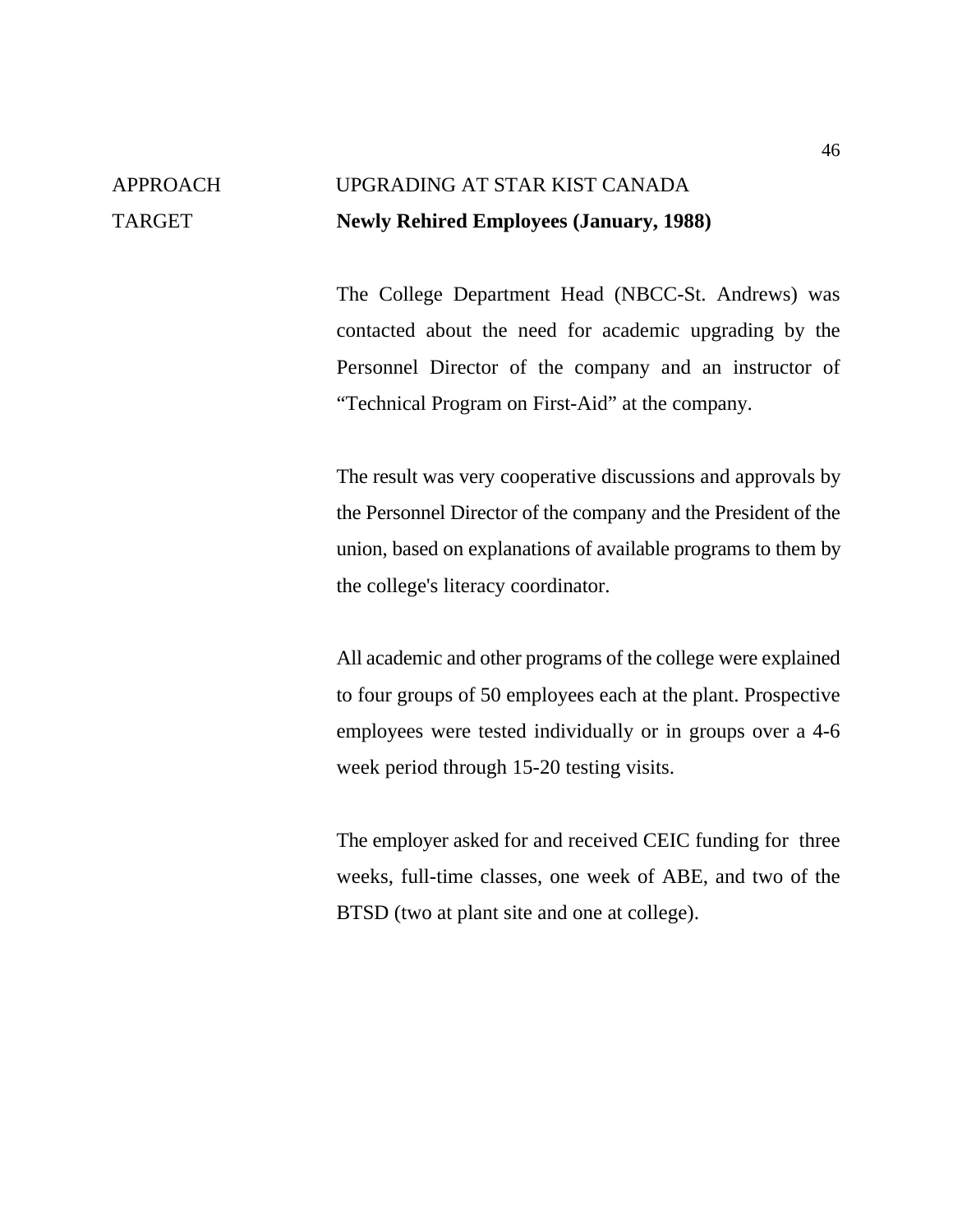The program and the awareness resulted in many more enquiries and enrolments into various academic upgrading programs in the region.

In addition to funding by CEIC, instructional materials and testing materials were provided by the local community college. Both company and college provided facilities. Testing tools used were:

> Slosson (Word Recognition Pronunciation) Gates Mac-Ginitie (Vocabulary and Comprehension) Reading Levels and Dominion Mathematics (specific skill strengths and weaknesses).

Post-testing results were shared with employees and management (revealing a 50.3% improvement). After funding was stopped, several students continued academic upgrading. Some went to Night School academic upgrading classes, and others continued with volunteer tutors.

Developed by Mr. Amedee Cormier/Gerald Ingersoll N.B.C.C..- St. Andrews, N.B.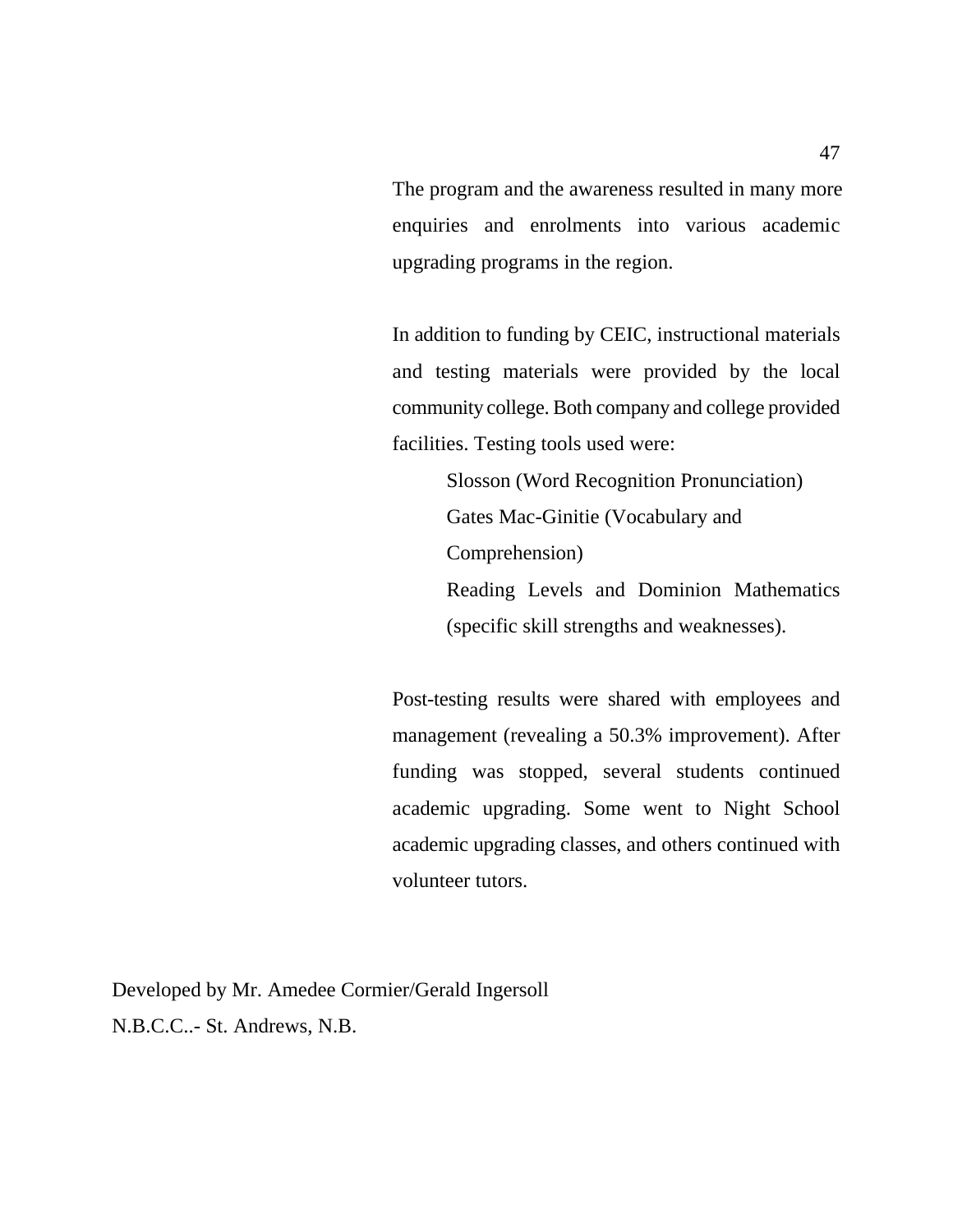### LITERACY IN THE WORKPLACE

#### **Workshop Group #6**

#### **Proposed Strategies:**

## **Know Your Audience:**

- 1. Acquire background information on industry through the media and business Publications.
- 2. Read unions' collective agreements.
- 3. Find out the "situation" at work: strikes pending? labour negotiations in process?
- 4. Learn the names of the key people in the targeted company: senior managers, human resources officials, union officials, company "boosters" (natural organizers).
- 5. Read the seniority lists, workplace bulletin boards.

**Contact the key people** and work towards an informal meeting to outline your planned program.

**Obtain the opportunity** to introduce your program to employees.

Once you have introduced your program follow the **FIVE CARDINAL RULES** for success.

1. COMMUNICATION

Listen to potential employees who express a desire to take part in a program. Find out employees' goals.

Talk to others involved in industry/workplace programs.

Remember that both union and management have experience in adult

education through workshops, seminars, etc. on workplace/employee related issues.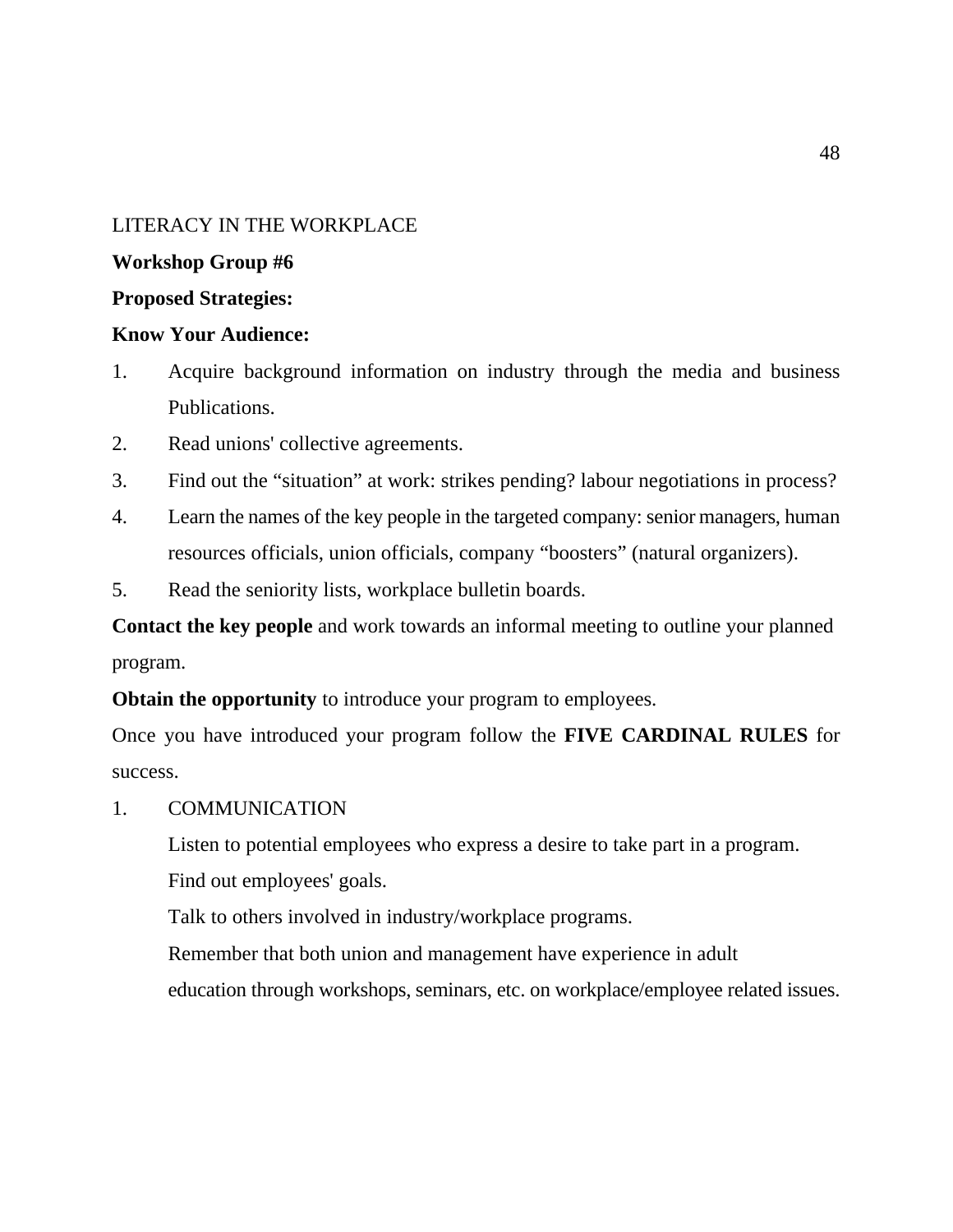### 2. PLANNING

Understand what you are offering.

Make your program presentation clear.

Be prepared to deliver - have tutors and resources in place to meet learning needs.

#### 3. FLEXIBILITY - ADAPTABILITY - ACCESSIBILITY

Adapt to individual and workplace agendas. Adapt to special needs of shift workers. Allow for confidentiality. Use sensitivity.

## 4. RESPECT the adult learner

The exchange of information is a two-way street.

### 5. COMMITMENT

You make your commitment when you introduce the program. Commitments are necessary from management, union and/or government. Learners must make commitments.

#### SUMMARY

- 1. Market "learning" in the workplace.
- 2. Include "literacy" with other learning needs/skills.
- 3. Before raising expectations make sure you can deliver.
- 4. Make sure there is coordination of effort among industry, literacy advocate and/or government.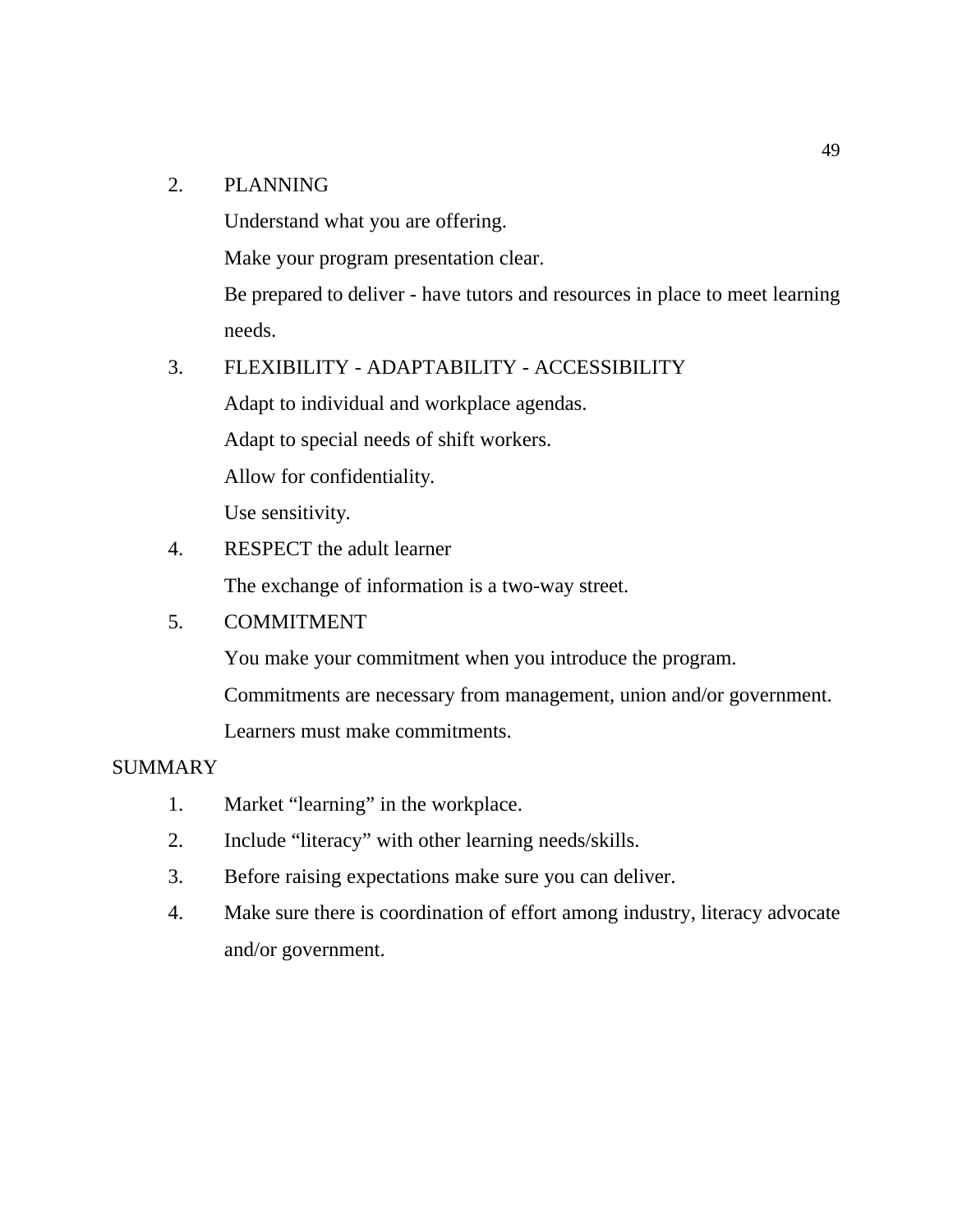

# **REACHING-OUT TO YOUNG ADULTS**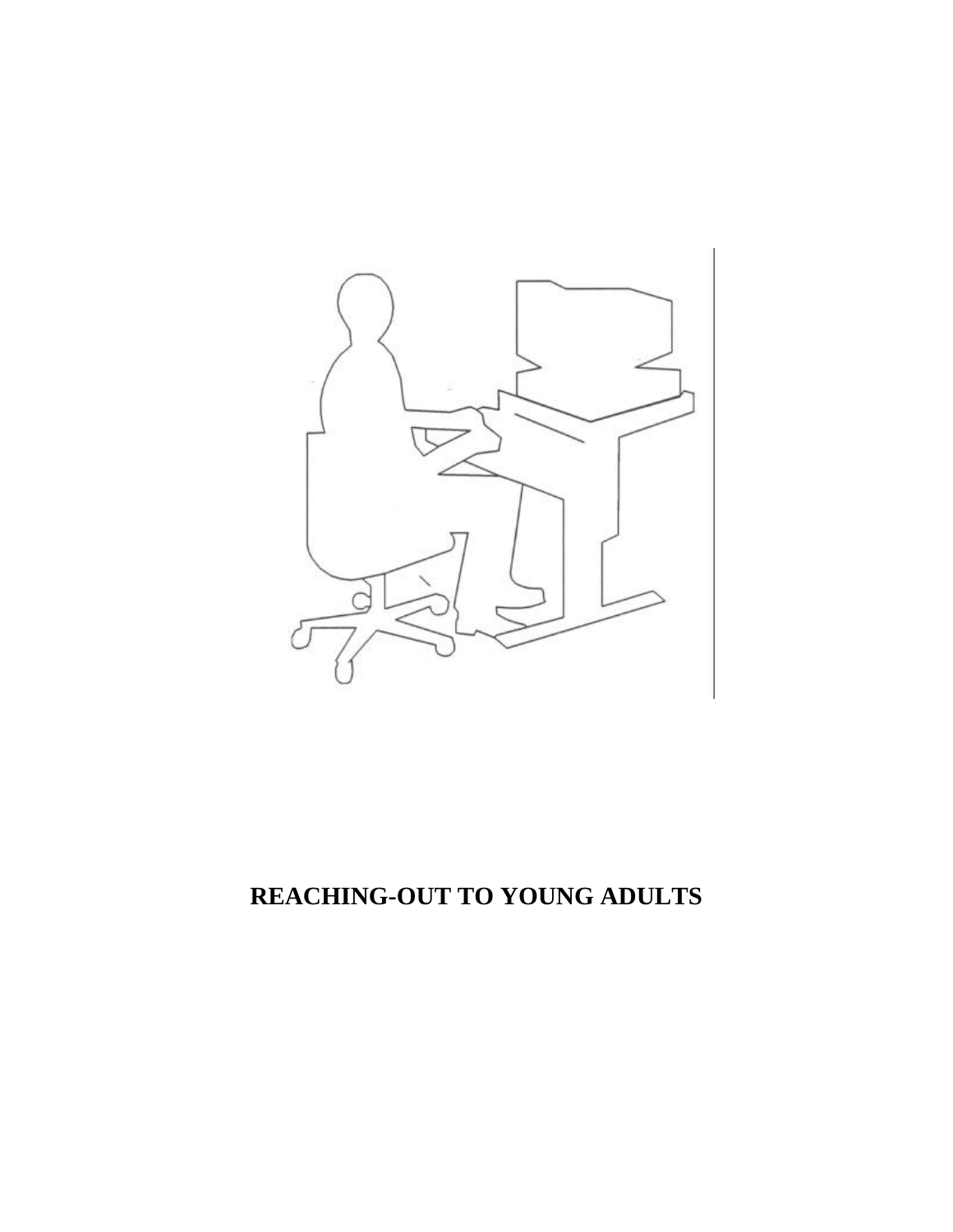## GUIDELINES: **Reaching Out To Young Adults**

A program must be run on good sound principles.

If you have a good program, students will spread the word.

A good program is staffed by well trained people.

Programs should be flexible.

Programs should offer success quickly.

Programs for youth should be designed to fulfill the concrete goals of the student.

Programs should include the development of life skills as well as employment skills.

Program location should be easily accessible and visible.

Schools should be avoided.

A comfortable and non-threatening environment should be developed; a designated smoking areas might be necessary.

Students should feel that they are decent functioning members of society.

Suggestions made by Workshop Group #8 Reaching Out to Young Adults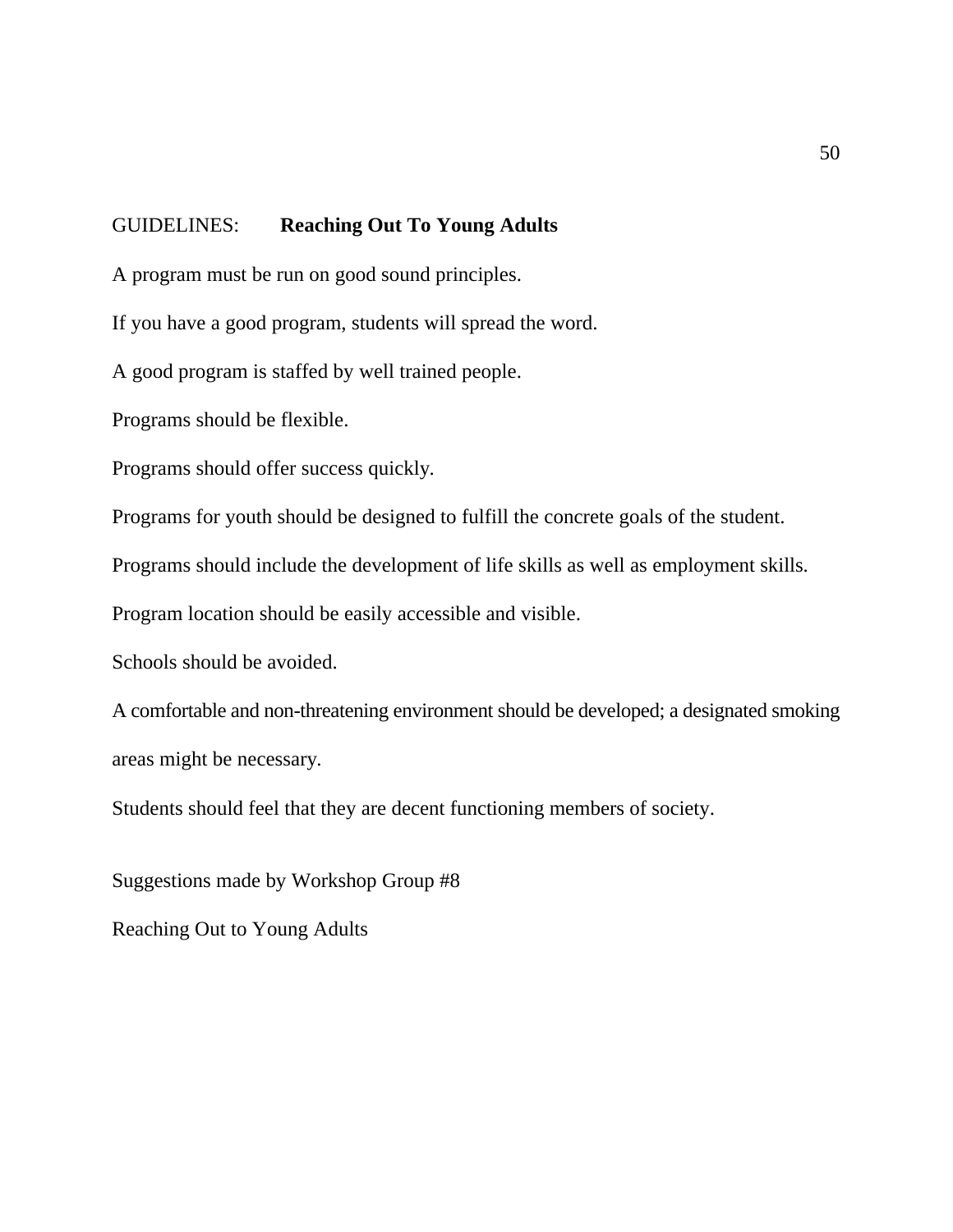# APPROACH PEER TUTORING IN PUBLIC SCHOOLS TARGET **Students at Risk**

Lack of reading skills is a major problem for many junior and senior high school students. By the time students reach these levels they are often discouraged and apathetic towards school, and often become discipline problems. Some of these students can be helped before they become "drop-outs"

Contact the school officials and staff at the "top" with the superintendent, and explain your approach. With the help of principals, teachers and guidance counsellors draw up a list of students at risk.

Work with the school faculty to set up peer tutoring sessions. Requirements would be (1) students who are willing to take the time to help others and (2) students willing to take the help offered.

Keeping one student in school is the beginning of successful method.

Proposed by Workshop Group #7 Reaching Out to Young Adults

.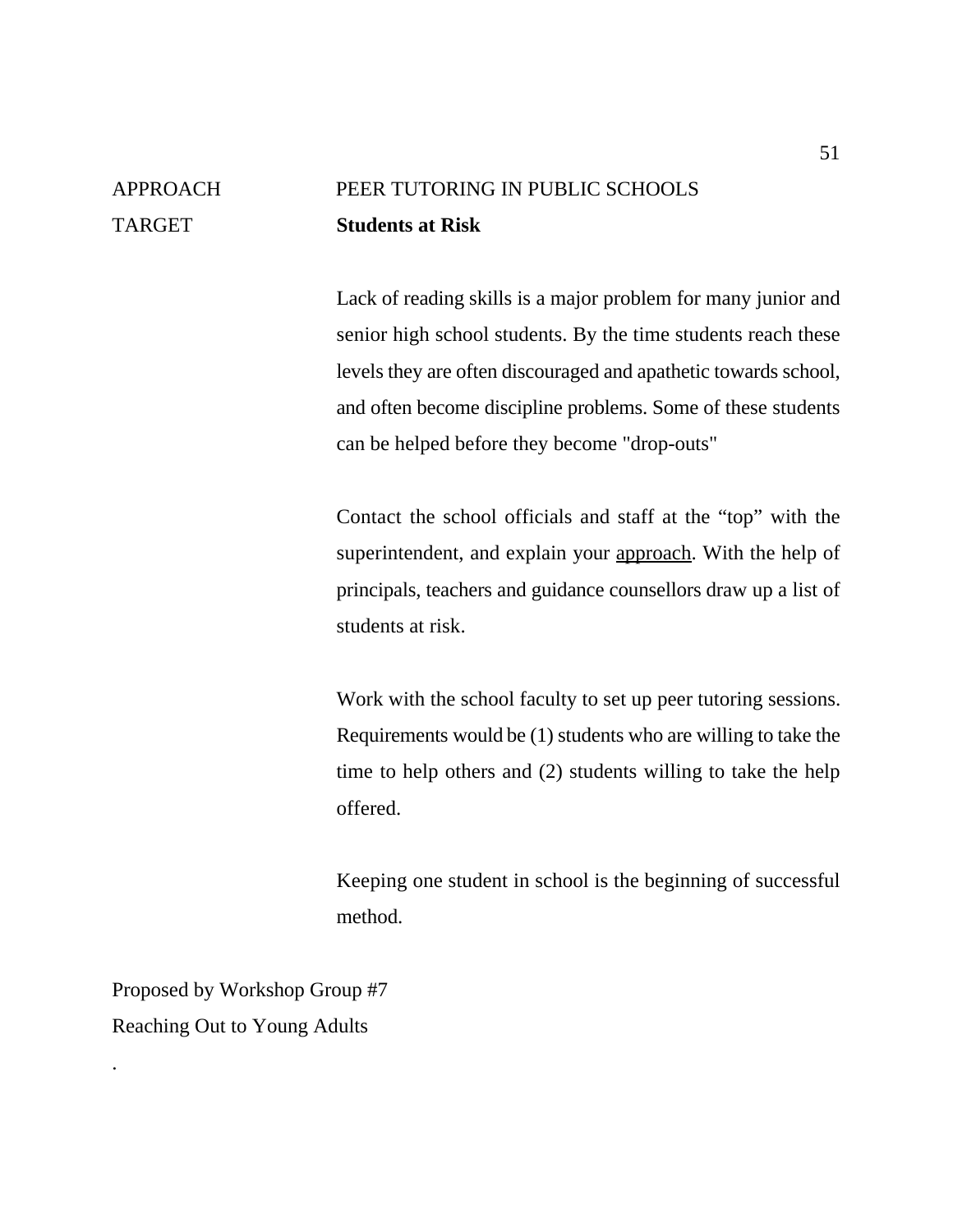# APPROACH ADVERTISING TARGET **Prospective Students**

Professional skills and funding are necessary for the production of effective television advertising. Ads for young adults must be geared for that age group (15-24). A well-known ad campaign directed at a viewing audience of similar age is the series of "Drink Milk" ads featuring well-known sports and entertainment personalities.

Role modeling, again sports and entertainment persons, is used effectively in a series of "Read" posters produced for the American Library Association. These posters are displayed in many New Brunswick libraries.

Less expensive advertising would make use of flyers, brochures, and small posters. Inexpensively prepared notices with tear-off sheets could be distributed to areas where young people congregate: sport facilities, malls, arcades, grocery and liquor stores, laundromats, banks, fast food chains, video stores.

More novel approaches could be tried with funds and the cooperation of companies approached: advertisement messages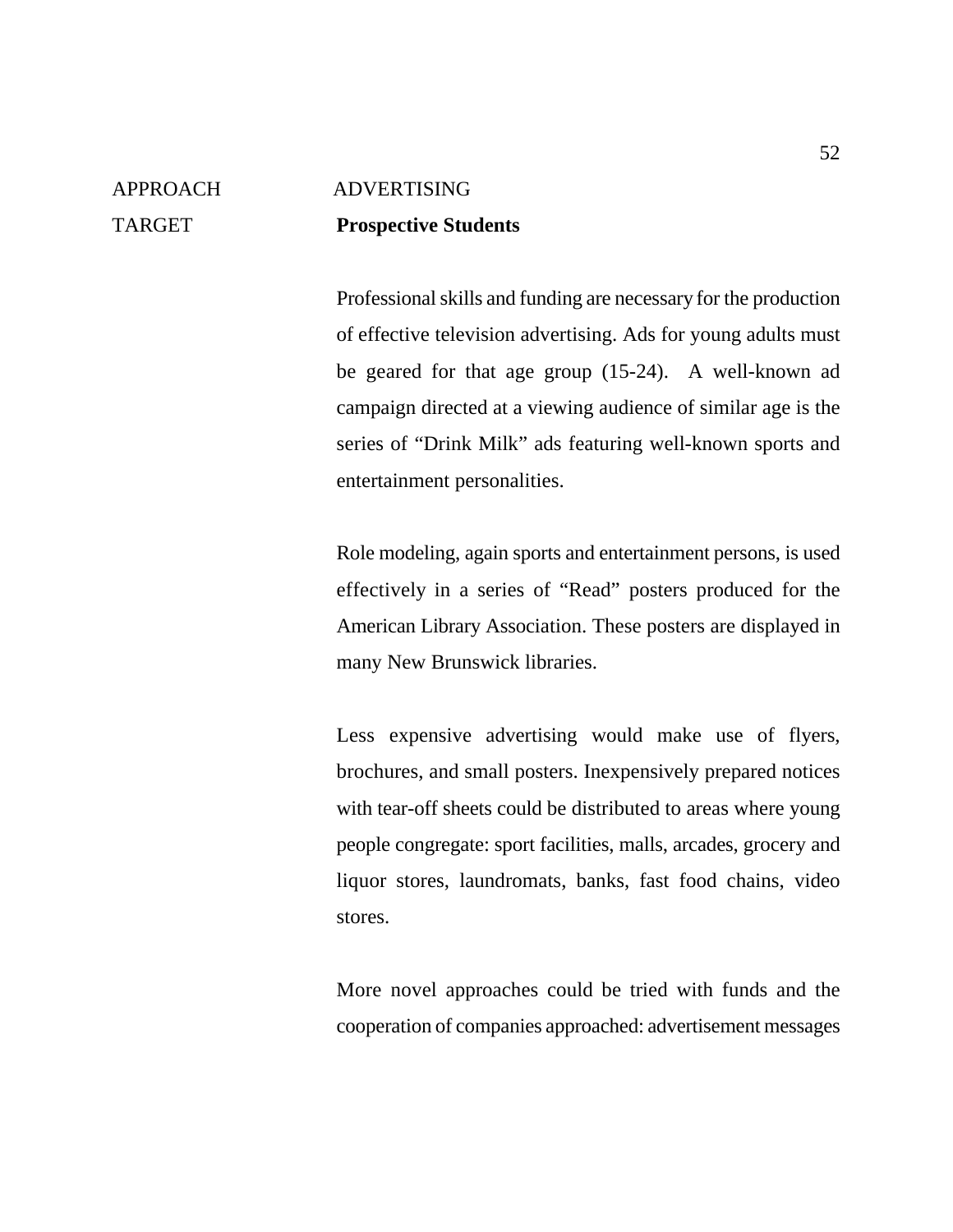on 1.) place mats in fast food chains, 2.) hockey pucks and frisbees, and 3.) plastic shopping bags. The final and often the most successful advertising approach is the use of the students. One successful student in a good program will spread the work for you.

Suggested by Workshop Group #7 Reaching Out to Young Adults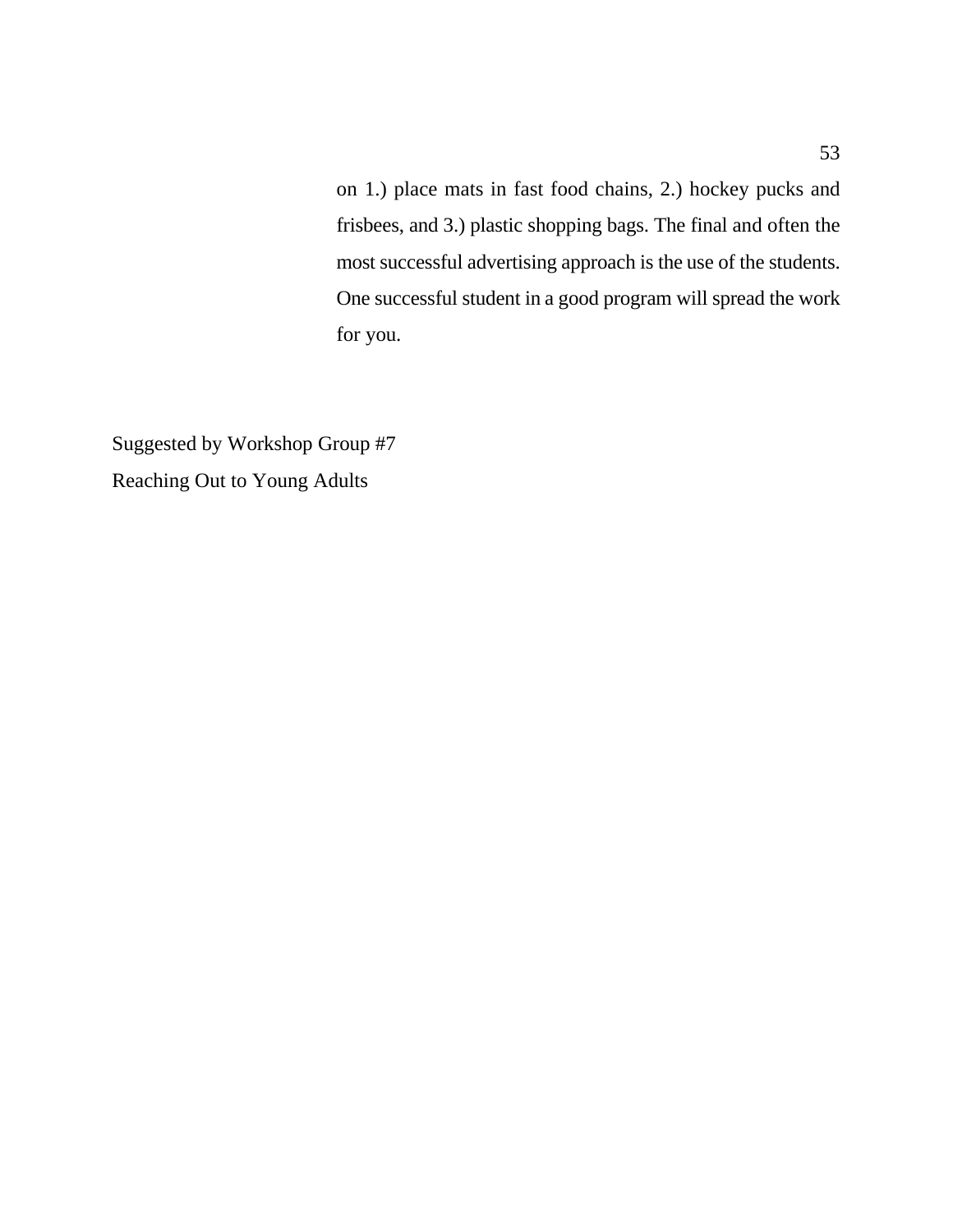## APPROACH EMPLOYERS IN BOSTON AREA TARGET **High School Students**

In 1987, in the Boston, Massachusetts area, six hundred companies agreed to assist high schools in preparing students for employment. These companies were committed to hiring the graduates. Purpose of the strategy was to direct high school students toward careers in the workplace and ensure that schools graduate more employable workers.

The program was so successful that similar approaches are being tried in other large American cities (New York, Baltimore, Cleveland, Minneapolis)

Reported in Newsweek Magazine (September 21, 1987) Reported at Workshop by Richard Tenderenda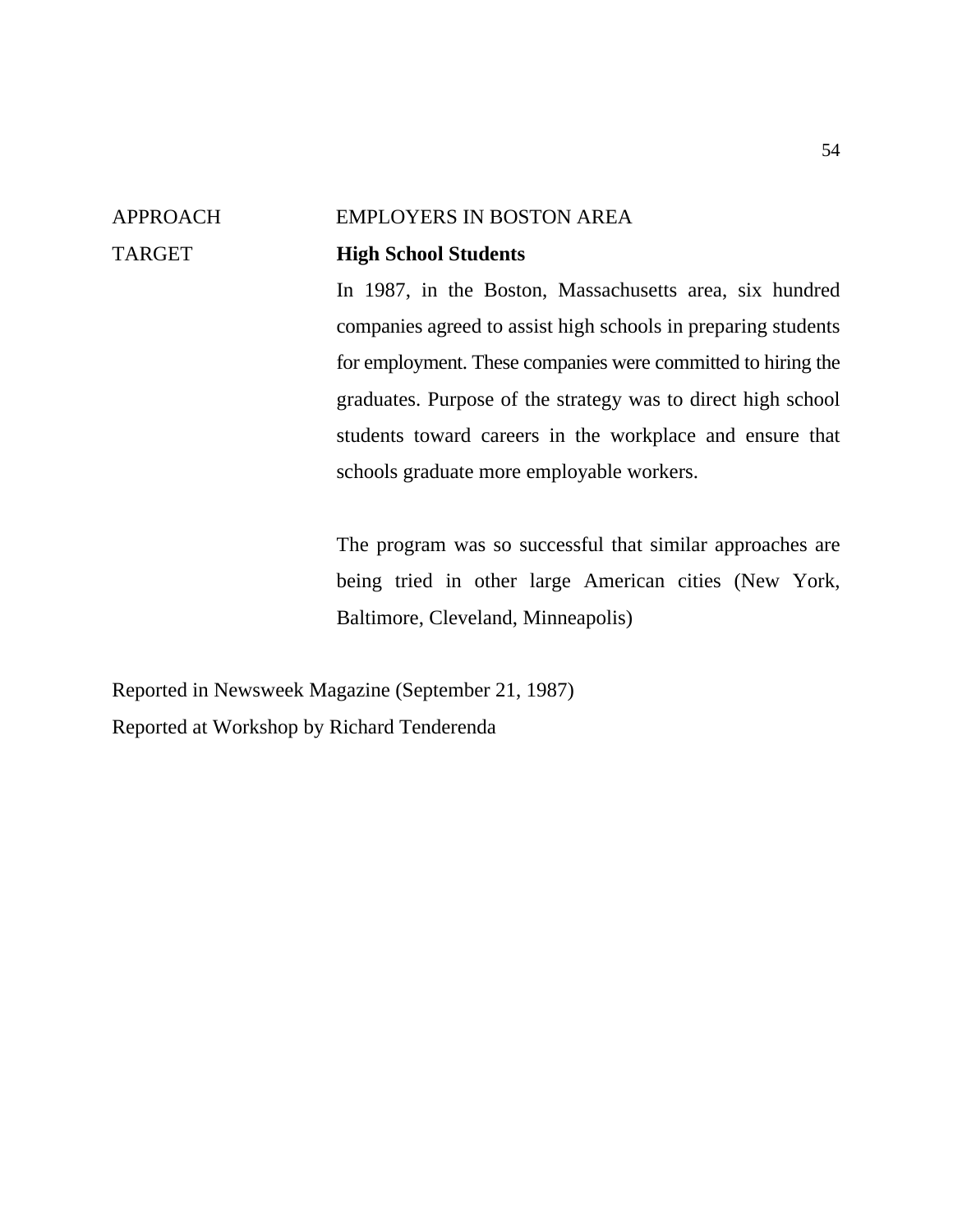#### APPROACH NETWORKING

#### TARGET **Government and Community Agencies Educational Facilities**

Make your programs known by contacting as many agencies as

possible. Include on your list:

Department of Income Assistance Department of Health and Community Services Police/Probation/Parole Officials New Brunswick Council for Youth New Brunswick Children's Foundation Premier's Council for the Handicapped Employment and Immigration Canada

Talk to the local area manager of the agency you are approaching. With his/her cooperation arrange a staff meeting to explain the program.

Visit teachers who know about student drop-outs. Visit public schools and community colleges. Many students enrolled in NBCC night school classes might be better served in programs for young adults.

Speak to members of the clergy, especially workers in the Salvation Army. Go to the office of the local member of parliament; visit hostels, community kitchens, food banks.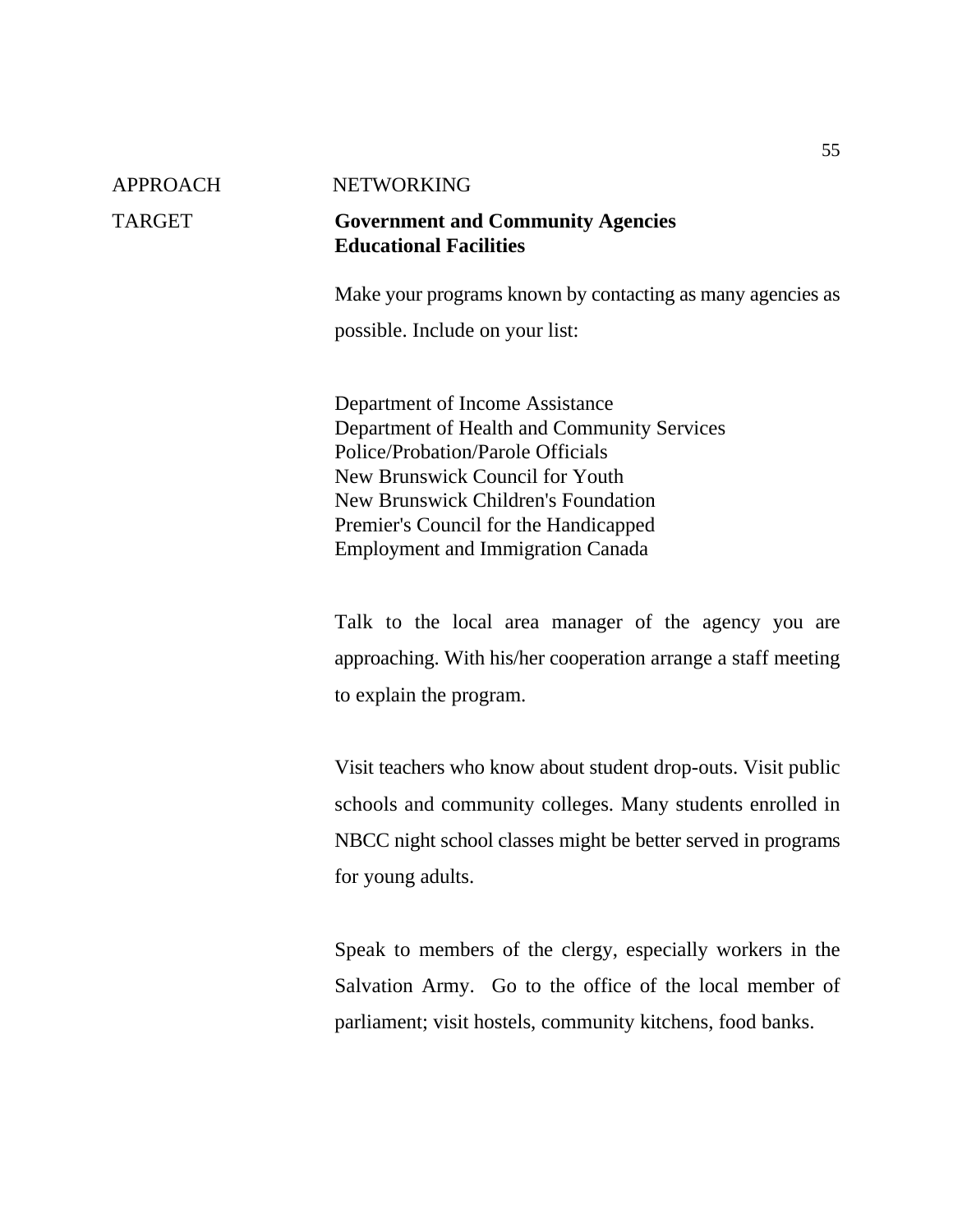Contact Alcohol Anonymous groups and drug addiction centres. Persons in many of the above mentioned agencies will do recruiting for you.

Developed by Workshop Group #7 Reaching Out to Young Adults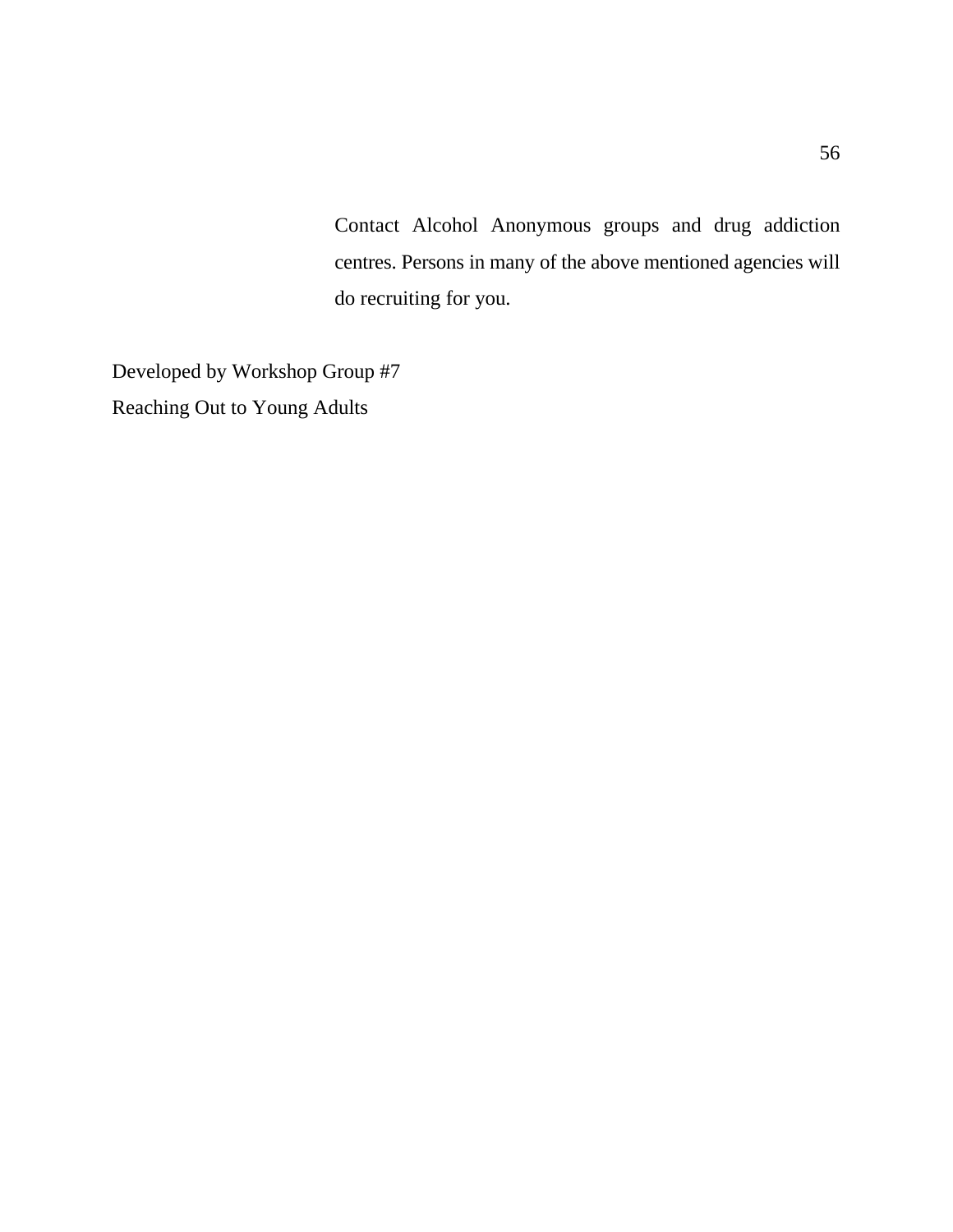## APPROACH DAY CARE FOR STUDENTS' CHILDREN TARGET **Young Adults (15-24)**

The availability of day care could be a way of attracting and keeping young adults with small children in upgrading programs. Establish the facility in the building where classes are held. Hire a coordinator to organize and supervise the facility. Recruit volunteers to serve as staff members. Parents, grandparents and students might be a good source. Arrange for a program of health care such as the V.O.N. "well-baby" clinic.

Apply for funding to cover costs of: coordinator's salary; rental of room with adequate kitchen and washroom facilities; equipment, including tables, chairs, toys, games, puzzles, book, at supplies, floor mats, activity centres.

Person(s) with specialized training may be needed to organize the facility and screen and train the volunteers.

Major problems could be finding funding and space. There could be difficulties in recruiting/training volunteers and transporting students and children. If the program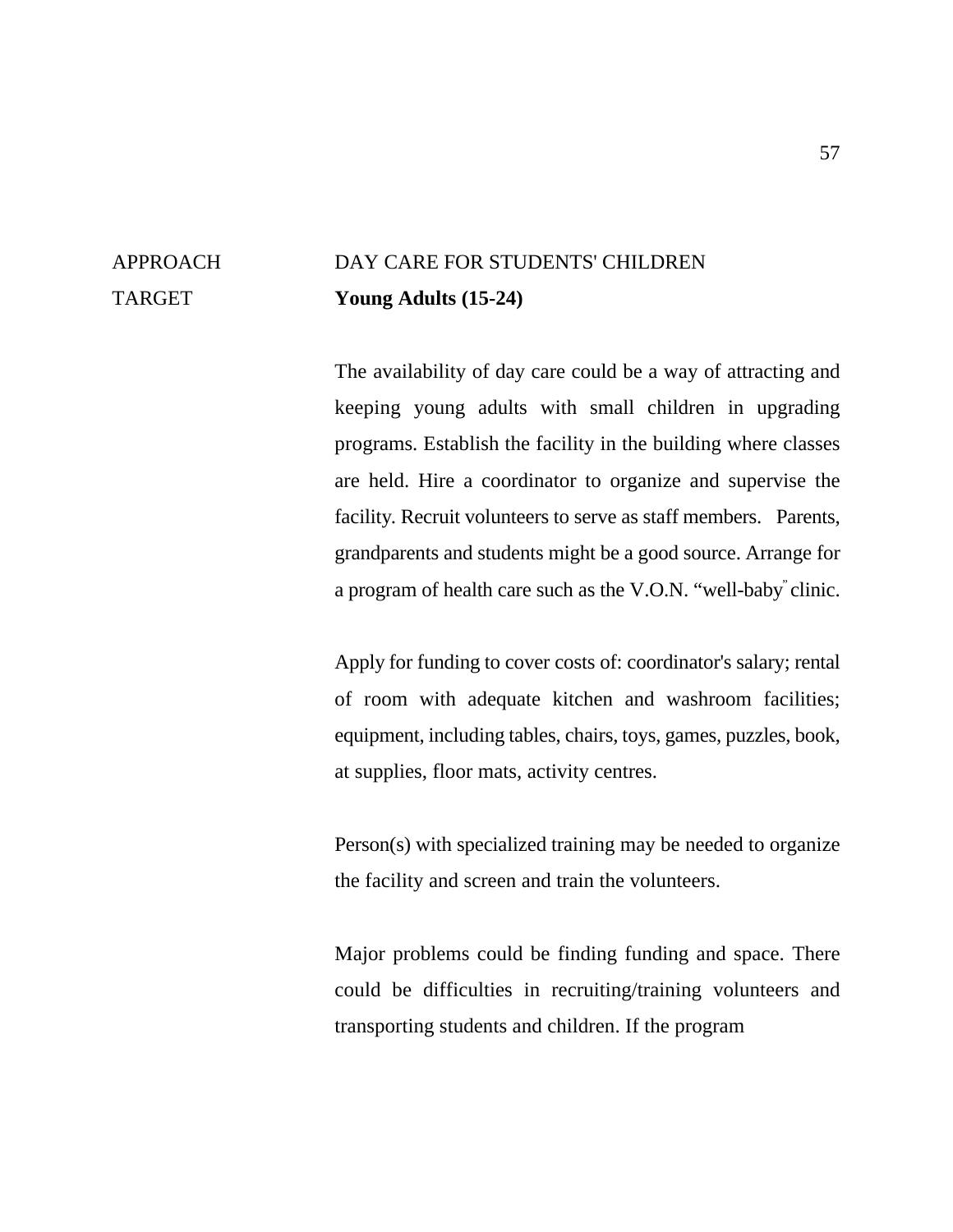proves popular the facility could be overtaxed. However, growth would be a measure of success.

Such a program could provide opportunities for the parents to learn methods of effective parenting.

Developed by Workshop Group #8

Reaching out to Young Adults

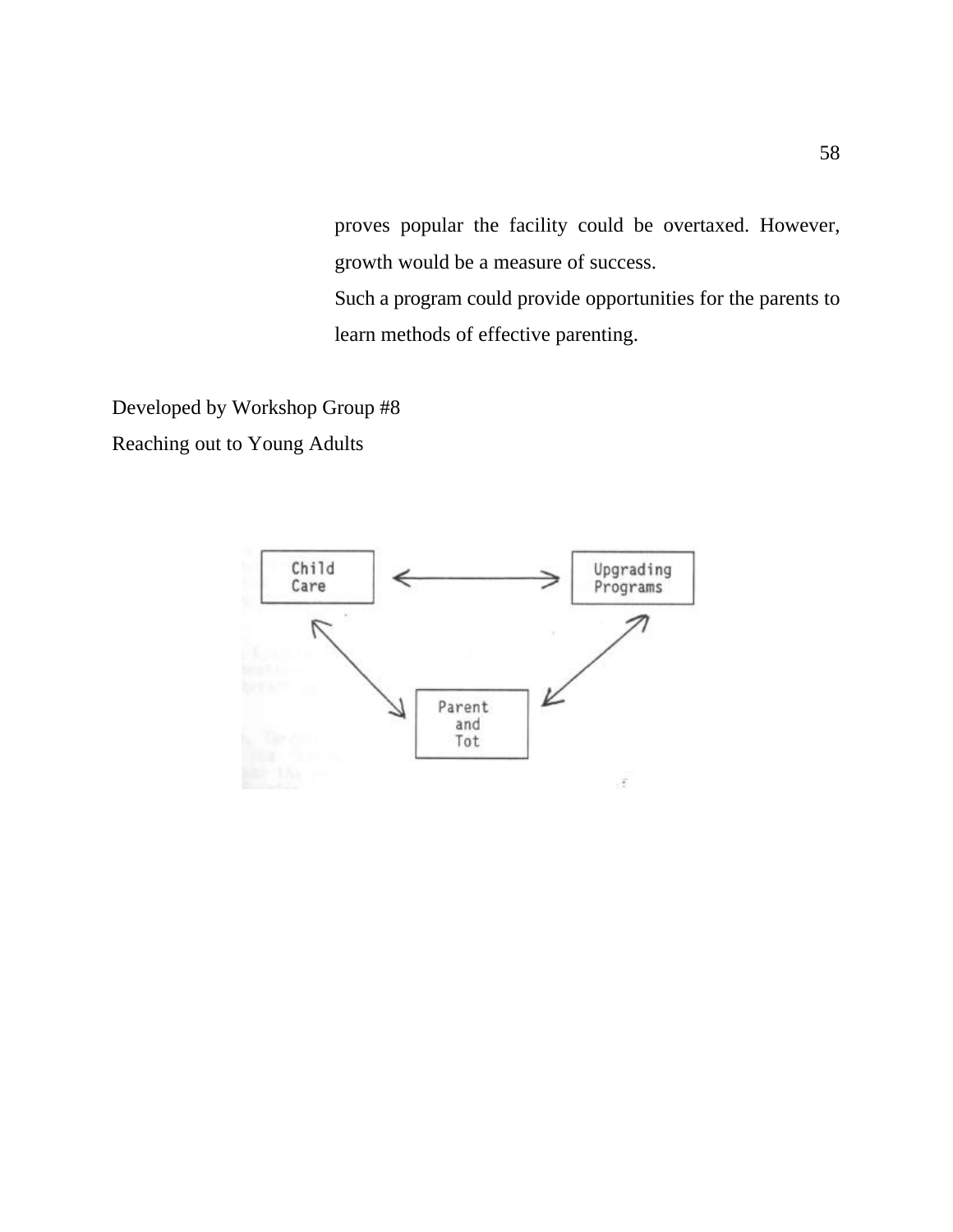### **KEYNOTE SPEAKER AND PANEL MEMBERS**

**Thelma Blinn,** Lunenburg, Nova Scotia, has been an active member of Laubach Literacy since 1971. Her experiences include tutoring, tutor-training, and the establishment of literacy councils from Alberta to Newfoundland. As well she has been involved with literacy programs in prisons and in the workplace. Thelma has served on the national executive of Laubach Literacy of Canada.

**John MacLaughlin,** Toronto, Ontario - Outreach Coordinator for Metro Toronto Movement for Literacy. He worked as a volunteer with the Owen Sound Leading to Reading program which is a part of the Bruce-Grey Literacy Network.

**Diane McDonald**, Sydney, Nova Scotia - Coordinator of the Industrial Tutoring Project In Cape Breton. Prior to her appointment she worked in the field of public relations. She became involved in the literacy movement as a tutor in her local Laubach Literacy Council.

**Conrad Murphy,** Calgary, Alberta - Chairman of the Alternative Delivery Department of Alberta Vocational Centre. He is responsible for the establishment and running of outreach programs in Calgary and outlying areas.

**Brent Poulton,** Toronto, Ontario - Frontier College. At present Brent is a trainer with the "Labourer-Teacher" program that promotes literacy in the workplace. Over the past four years he has been involved with other programs developed by Frontier College.

**Brian Woodland,** Hamilton, Ontario - Communications office with the Halton Board of Education. He was a founder and coordinator of the Hamilton Hot Line - the first of its kind in Ontario. At present he is President of the Adult Basic Education Association of Hamilton-Wentworth.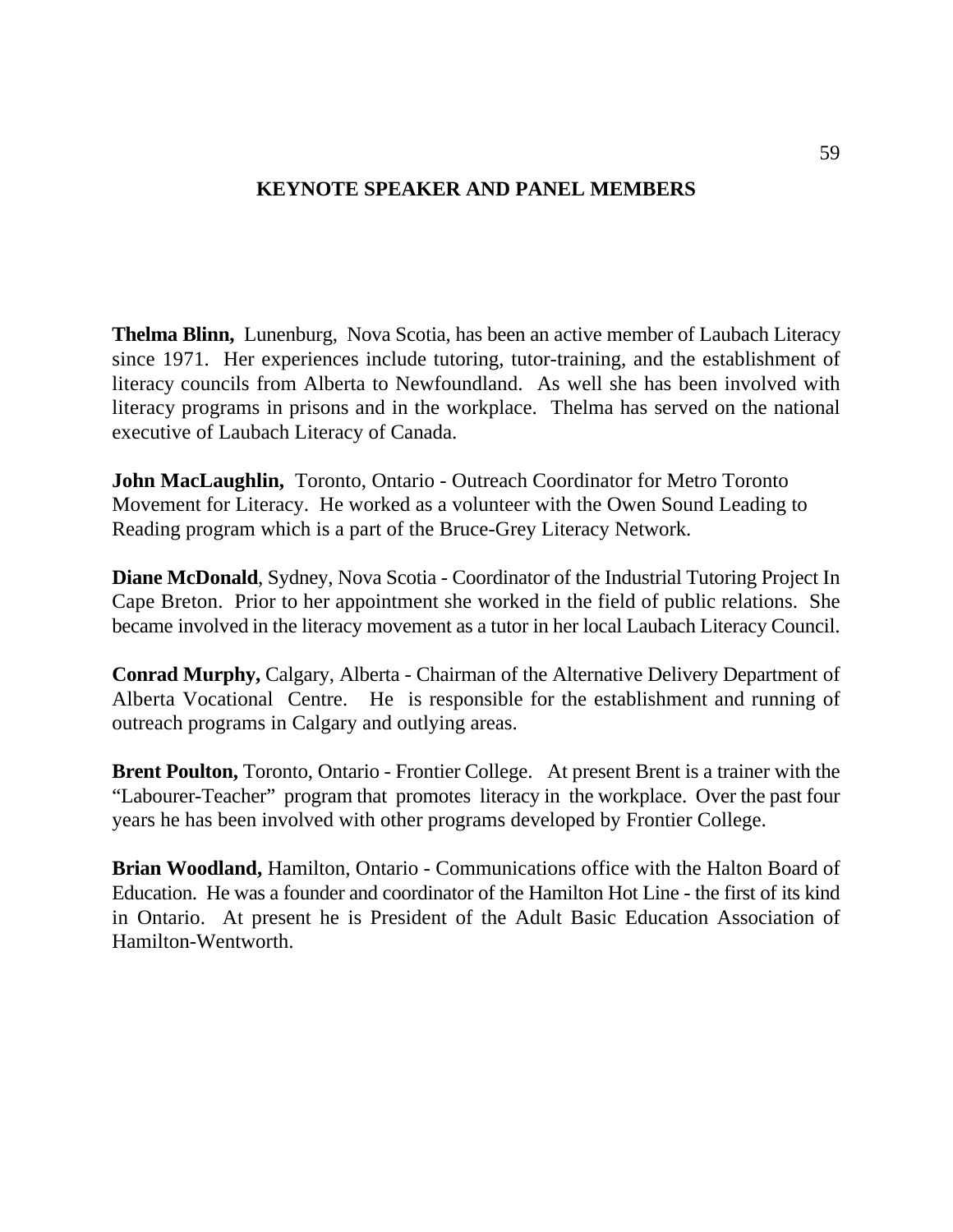## **LIST OF PARTICIPANTS**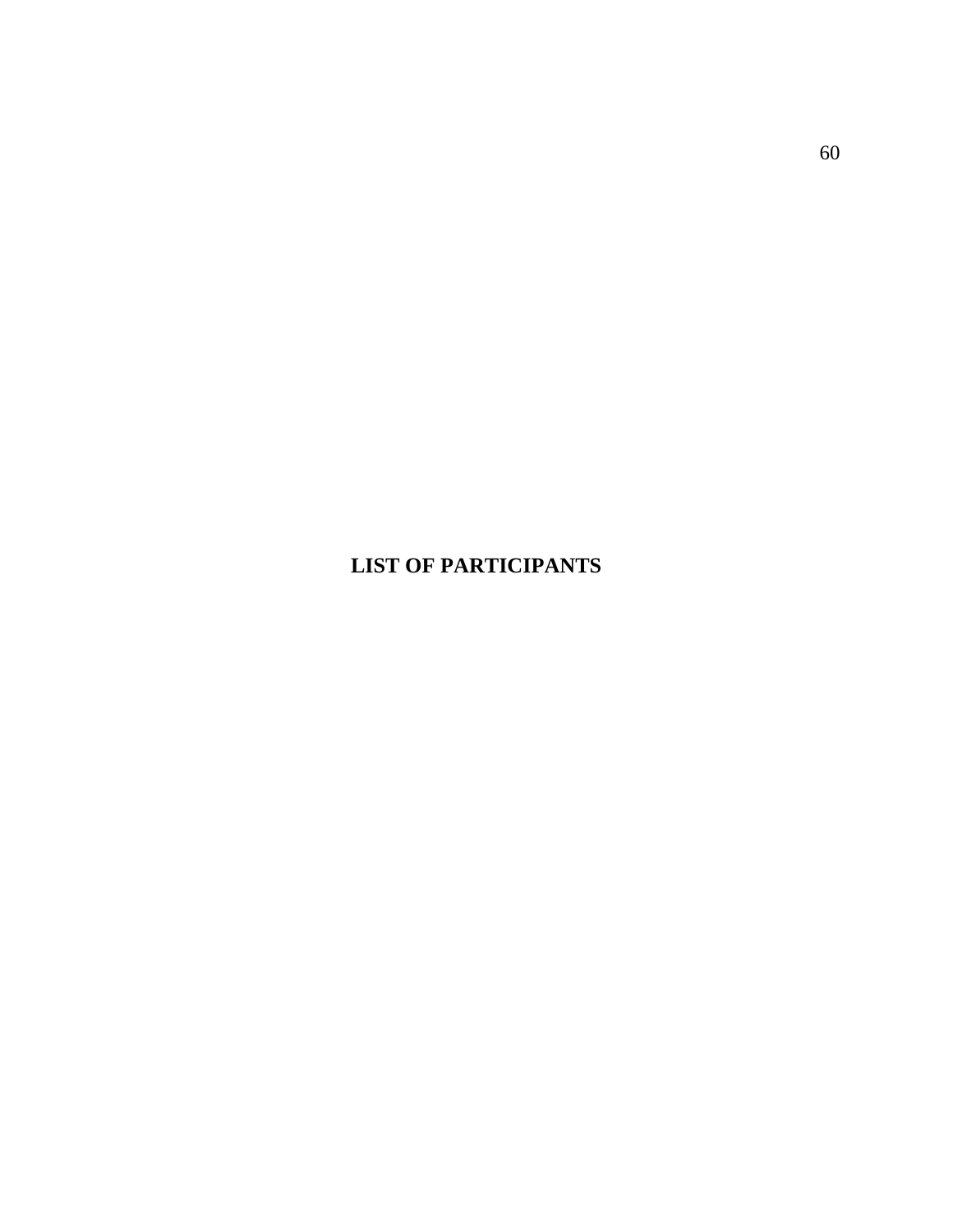P.O. Box 1 18 Nichol St. College Street Chatham. NB Bathurst, NB E1N 2Z4 CCNB - Bathurst

J.C. Belliveau 873 Main St. Moncton, NB E0G 1H0 NBCC - Moncton Council

P.O. Box 427 5 Manor Ct. Augustus Street Fredericton, NB St. Andrews, NB E3B 2M9 NBCC - St. Andrews

Edithann Boudreau 28 Queen St. W 320 Pleasant Drive St. Stephen, NB Chipman, NB E3L 2J9 E0E 1C0 Charlotte County Literacy Grand Lake Literacy Council Council

Gaston Boutot **Ruth Clubs** Ruth Clubs 929 Principale P.O. Box 9 St Jean-de-la-Lande, P.Q. Beresford, NB EOL 3N0 EOB 1H0 Correctional Center

Gwenyth Briggs 858 Brunswick St. RR # 1 Fredericton, NB Bayfield, NB E3B 1J1 EOA 1E0 Fredericton Community Port Elgin Literacy Council Kitchen

Hazel Brown Kay Curtis RR#1 P.O. Box 1175 Belleisle Creek, NB 138 Chappel Street EOG lE0 Woodstock, NB Sussex and Area Literacy E0J 2B0 Council NBCC - Woodstock

Gisele Aube Mildred Campbell E2A 3Z2 Miramichi Literacy Council

Heather Chase 1234 Mountain Rd. Blacks Harbour, NB E1C 8H9 Charlotte County Literacy

John Boone Helen Chernoff EOG 2X0 NB Central Reformatory

Diane Clairoux

Madawaska Regional Bathurst Literacy Council

Pauline Cunningham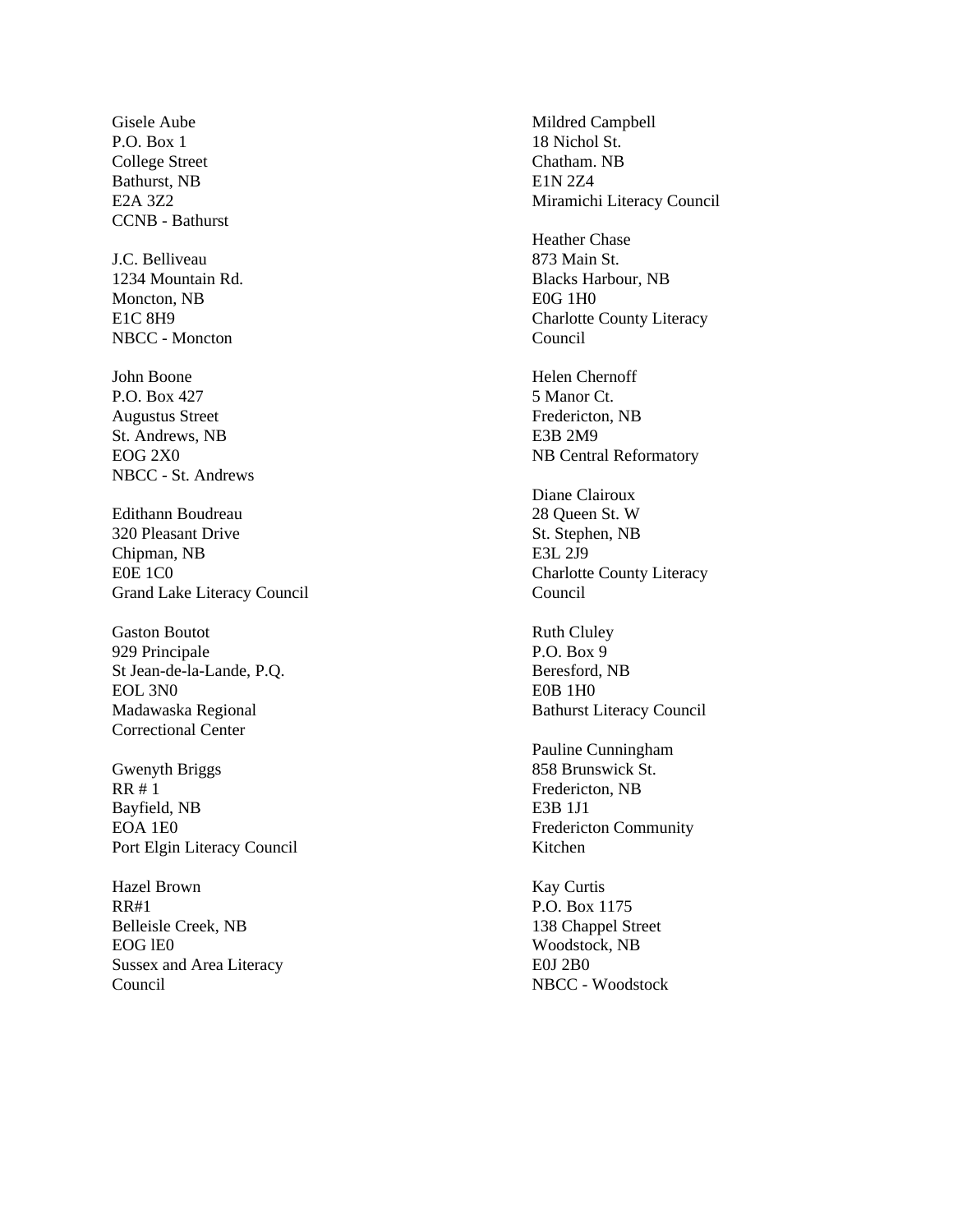Alice L. Darke Linda Dupuis Lambertville 9 Woodward Cres. Deer Island, NB Gondola Point, NB E0G 2E0 E2E 1N5 Charlotte County Literacy READ Saint John Council

P.O. Box 1053 E3B 4X2 80 University Avenue Literacy Council of Chatham, NB Fredericton E1N 3W4 NBCC - Miramichi Keith Eldridge

Ray Desveaux Fredericton, NB Provincial Training E3B 4X2 Coordinator Literacy Council of PO Box 498 Fredericton Newcastle, NB E1V 3M6 Gail English UAMCA Joint Apprenticeship P.O. Box 1431 Training Committee of NB Inc. Woodstock, NB

Dept of Income Assistance Council PO Box 5001 Perth-Andover, NB Valerie Evans E0J 1V0 303 Douglas Ave., Apt 3

Lorraine Doiron **E2K 1E5** CP 459 Richibucto, NB Wynne Farr Association Provinciale Fredericton, NB d'alphabetisation E3B 4X7

CP 459 for Women Richibucto, NB E0H 2M0 Juanita Fowler Association Provinciale 132 Topcliffe Crescent d'alphabetisation Fredericton, NB

27 John Street Fredericton Moncton, NB E1C 2G7 NBCC - Dieppe

Janet Eldridge RR # 1 Marie Dennis **Fredericton**, NB RR # 1 E0J 2B0 Melanie Dingee Carleton County Literacy Saint John, NB E0H 2M0 Comp. 1, Site 14, RR # 6 Canadian Congress for Roger Doiron Learning Opportunities E3B 4P9 Greta Doucet Literacy Council of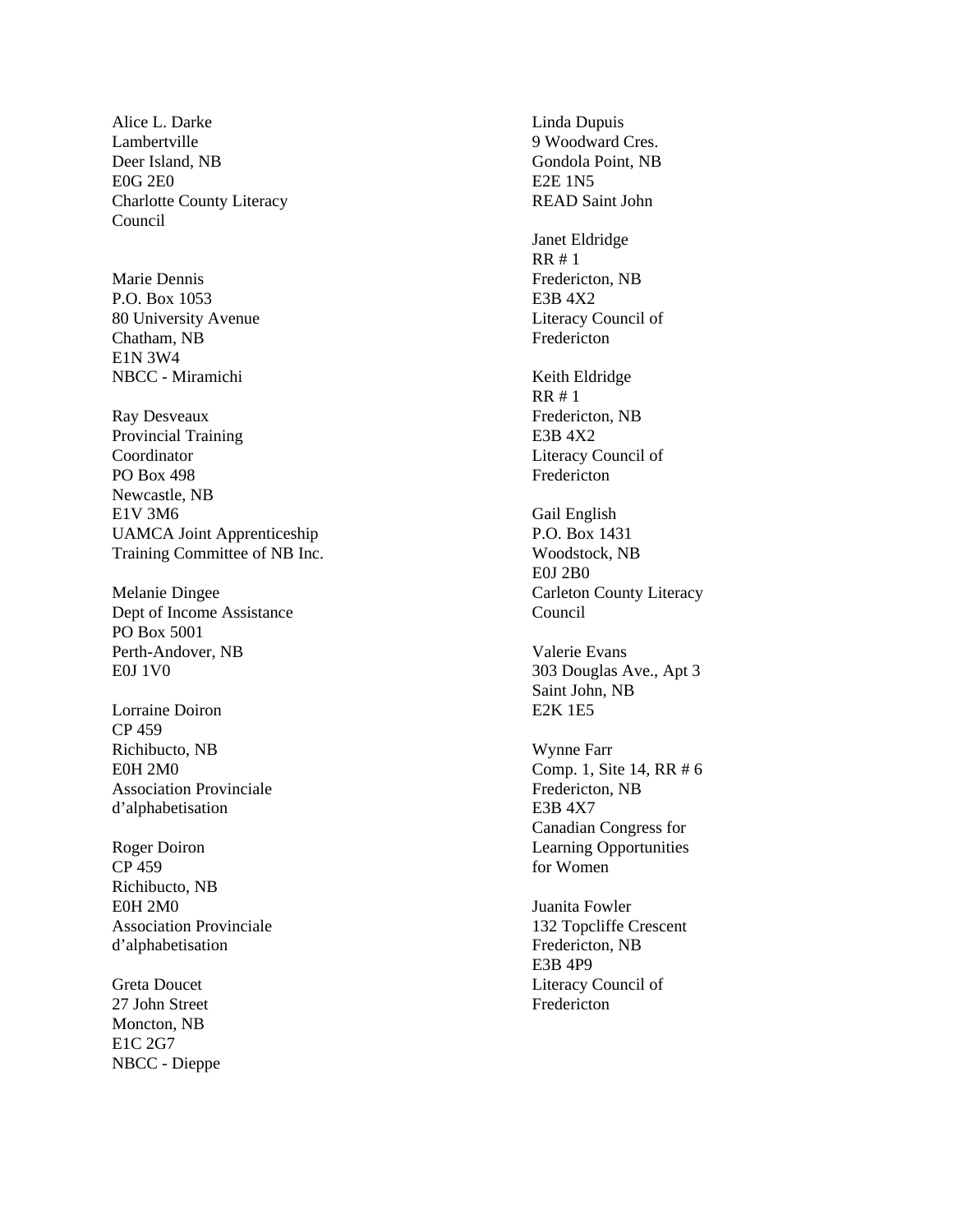Hazen Fulton **Barbara Hunter** Old Black Road, RR #2 PO Box 2 Saint John, NB Boiestown, NB E2L 3W3 E0H 1A0 Correction Centre Literacy Council

Donald J.C. Gallen Horace Jewett PO Box 9, Site 12, RR #1 RR # 3 Charlo, NB Mouth of Keswick, NB E0B 1M0 E0H 1N0 East Restigouche Literacy Council NB Senior Citizens' Federation

Val Goodwin Pat Kelly RR #3, Box 71 PO Box 534 Port Elgin, NB Chatham. NB E0A 2K0 E1N 3A8 Port Elgin Literacy Council New Brunswick

Pat Harvie C 19, Site 4, RR #3 Dermot Kingston Fredericton, NB 214 Fulton Avenue E3B 4X4 Fredericton, NB Frontier College E3A 2B8

Jerry Hicks New Brunswick PO Box 2100, Station A 1234 Mountain Road Mrs. Eileen Knight Moncton, NB 236 Stanley St. E1C 8H9 Fredericton, NB NBCC - Moncton E3B 3A3

Janet Higgins of Fredericton P.O. Box 6000 Fredericton, NB Carolyn Knowlton E3B 5H1 RR #2 Dept of Advanced Plaster Rock, NB Education & Training E0J 1W0

Sandra Holmes 95 Wyatt Crescent Thelma Kolding Saint John, NB 406 Mansfied St. E2J 4C9 Fredericton, NB READ Saint John **E3B 2Z9** 

Saint John Regional Central New Brunswick

Federation of Labour

Laubach Literacy

Literacy Council

Tobique Literacy Council

Laubach Literacy New Brunswick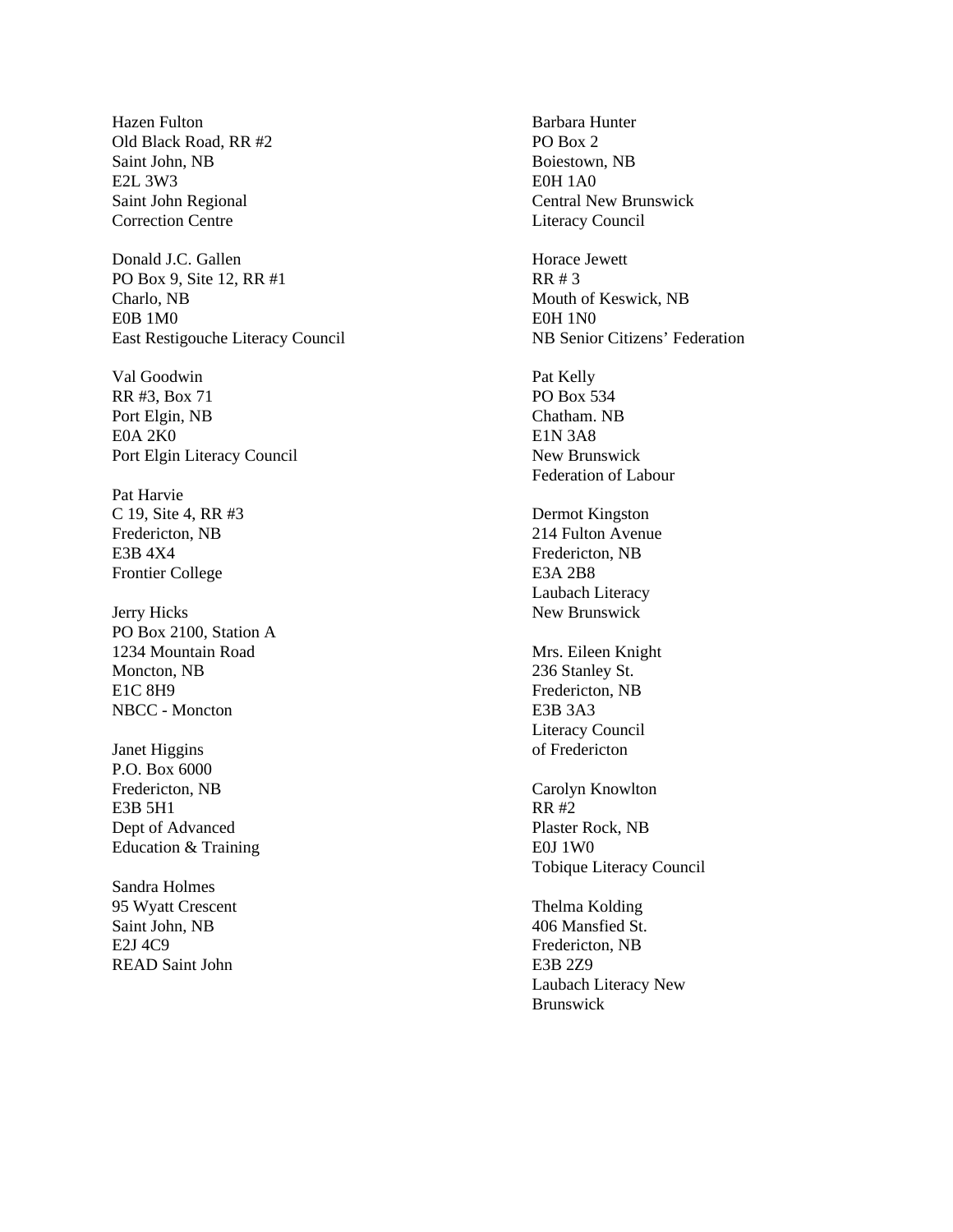Marie-Jeanne Larkin Harvey Malmberg PO Box 1175 456 Hanwell Road Woodsock, NB Fredericton, NB E0J 2B0 E3B 2R4

Sandra Latchford Barbara McAleer The Learning Centre 3 Hackett University of New Brunswick Tidehead, NB Fredericton, NB E0K 1K0 E3B 6E3 Campbellton Literacy

James LeBlanc Moncton Literacy Council Diane MacAusland Learner 42 Carmarthen St.

C.P. 309 Campbellton, NB Tim McCarthy E3N 3G7 105 Janice Street CCNB - Campbellton Newcastle, NB

P.O. Box 1053 of Labour 80 University Avenue Chatham, NB John McEwen E1N 3W4 P.O. Box 1630 NBCC - Miramichi Dalhousie, NB

P.O. Box 2013 of Labour Woodstock, NB E0J 2B0 Paul McMakin Carleton County Literacy P.O. Box 270 Council Grandview Avenue

David Malcolm E2L 3V1 1160 Regent Street Fredericton, NB James Mercer

Wayne Malloy Moncton, NB Rainsford Lane, RR #3 E1E 2V2<br>Fredericton, NB Laubach 1 E3B 4X4 Brunswick Fredericton District Labour Council

NBCC - Woodstock Literacy Councilof Fredericton

Council

Saint John, NB E2L 2N2 Jacques Leclerc READ Saint John

E1V 1B9 John MacDonald New Brunswick Federation

E0K 1B0 Wayne MacDonald **New Brunswick Federation** 

Saint John, NB CBC NBCC - Saint John

> 58 Mount Royal Blvd. Laubach Literacy New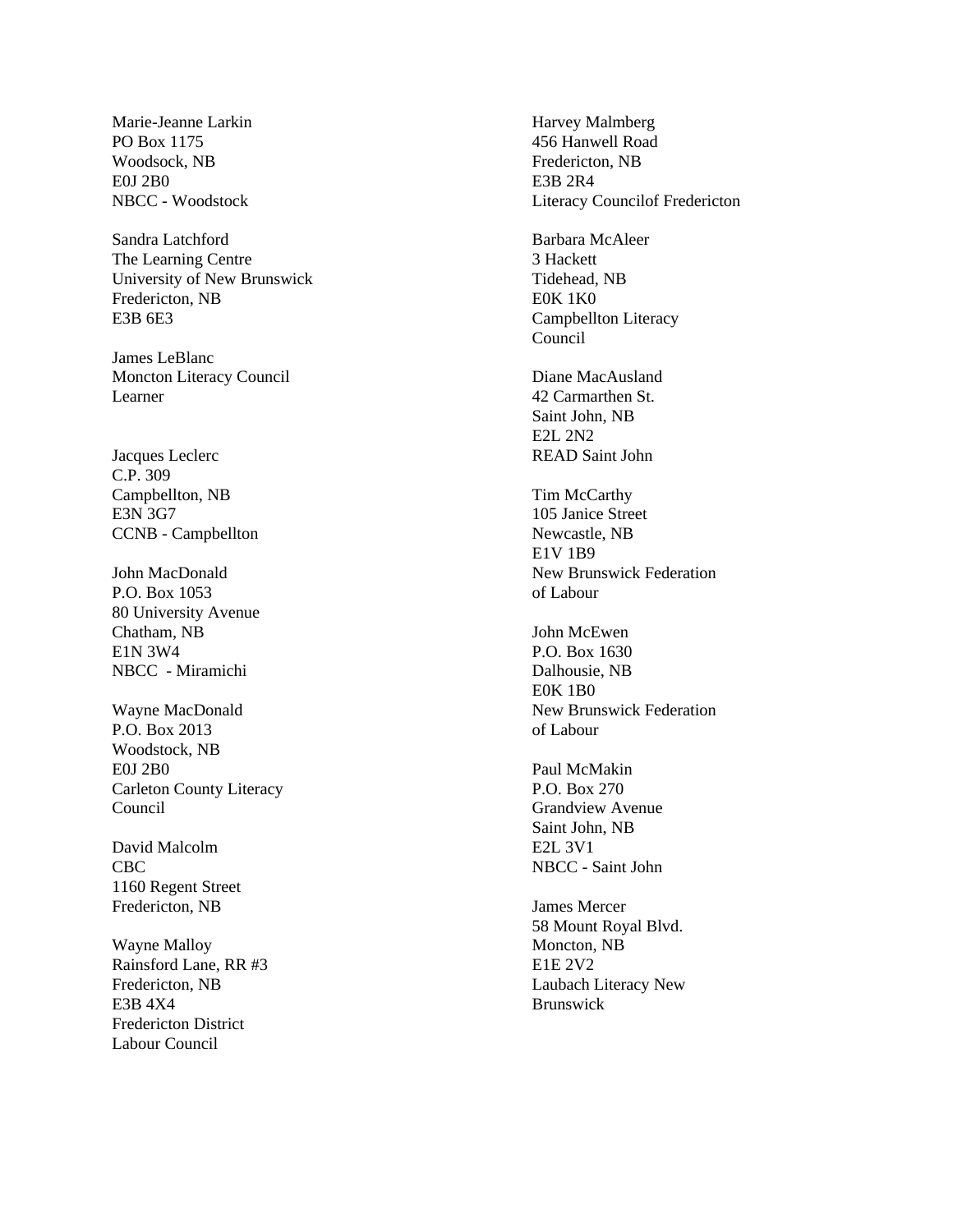Merle Wilson Nancy Quigley P.O. Box 1053 96 Norwood Avenue 80 University Avenue Moncton, NB Chatham, NB E1G 6L9

Joseph D. Moulton Maliseet Nation at Tobique Johanna Rocco Perth, NB P.O. Box 357 E0J 1V0 Rexton, NB Tobique Economic Development E0A 2L0 Council Greater Moncton Literacy

Ronald Page 4 McConnel St. Jacqueline Ross Fredericton, NB General Delivery E3A 3Y4 Boiestown, NB NB Senior Citizens Federation E0H 1A0

David Paul **Literacy Council** P.O. Box 100 Perth, NB Cathy Russell E0J 1V0 P.O. Box 1053 Tobique Economic Development 80 University Avenue Council Chatham, NB

Victor Paul-Elias 975 Hanwell Road Tony Sappier P.O. Box 2600 Tobique Reserve Fredericton, NB RR #3 E3B 5B6 Perth, NB Employment & Immigration Canada E0J 1V0

Theresa Perley Council Tobique Reserve RR #3 Perth, NB Marilyn Savage E0J 1V0 P.O. Box 141 Tobique Economic Development Plaster Rock, NB Council E0J 1W0

Marilyn Pond P.O. Box 28 Woodstocck, NB Peter Sawyer E0J 2B0 30 Hamilton Court Carleton County Literacy Council Riverview, NB

E1N 3W4 New Brunswick federation of Labour

Council

Central New Brunswick

E1N 3W4 NBCC- Miramichi

Tobique Economic Development

Tobique Literacy Council

E1B 3C3 Greater Moncton Literacy Council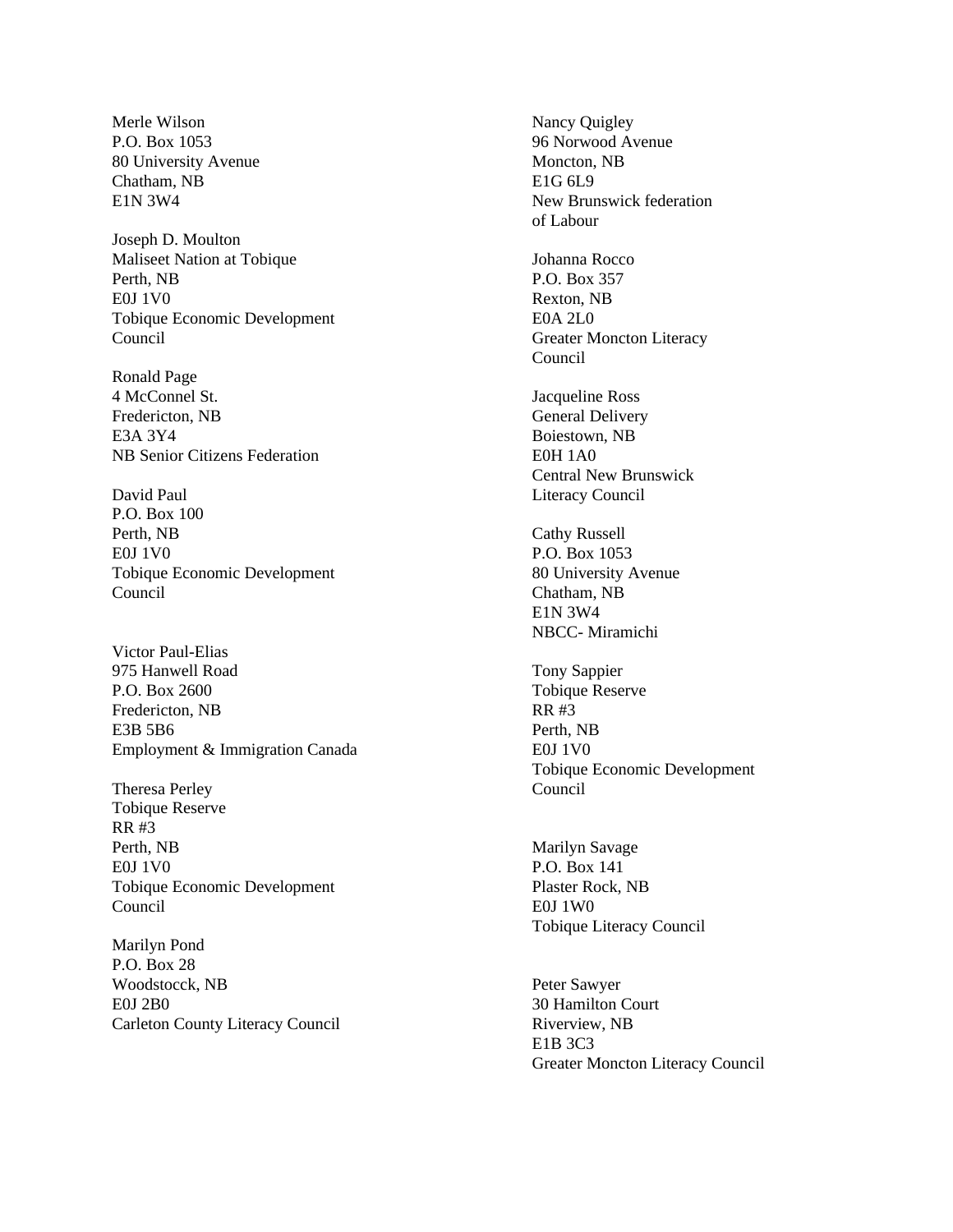Grace Shaw Bernard Theriault P.O. Box 2067 Department of Advanced Woodstock, NB Education & Training E0J 2B0 PO Box 6000 Carleton County Literacy Council Fredericton, NB

Dorothy Silver Fredericton, NB Lambertville Learner E0G 2E0

Gilda Sirois-Michaud<br>P.O. Box 70 225 Power Street Comp 8, Site 5, SS3 Edmundston, NB Fredericton, NB E3V 3K7 E3B 1R8

Bill Snowdon Margaret Wall Drawer A, Dorchester Penitentary RR #5, Whittaker Rd. Dorchester, NB Fredericton, NB E0A 1M0 E3B 4X6 Correctional Services, Canada Fredericton Literacy Council

Kenneth St. Jacques P.O. Box 12345 P.O. Box 165 Fredericton, NB Perth, NB E3B 5C3 Tobique Reserve Service

Geraldine Stanaway **Roger Wedge** Fredericton, NB Fredericton, NB York Regional Library E3B 4X7

Richard Tenderenda Department of Advanced Barbara Wescott Education & Training P.O. Box 424 PO Box 6000 15 Clark Ave. Fredericton, NB St. George, NB E3B 5H1 E0G 2Y0

E3B 5H1

18 Ross Terrace Thomas Theresa Thomas Theresa Thomas Theresa Thomas Theresa Thomas Theresa Thomas Thomas Thomas Thomas Thomas Thomas Theresa Thomas Thomas Thomas Thomas Thomas Thomas Thomas Thomas Thomas Thomas Thomas Thom E3B 5W5 Deer Island, NB Charlotte County Literacy Council

Arvella Tilly CCNB - Edmundston Literacy Council of Fredericton

Joyce Waterhouse E0J 1V0 New Brunswick Library

4 Carleton Street Comp 19, Site 22, RR # 6 New Brunswick Training **School** 

> Charlotte County Literacy Council